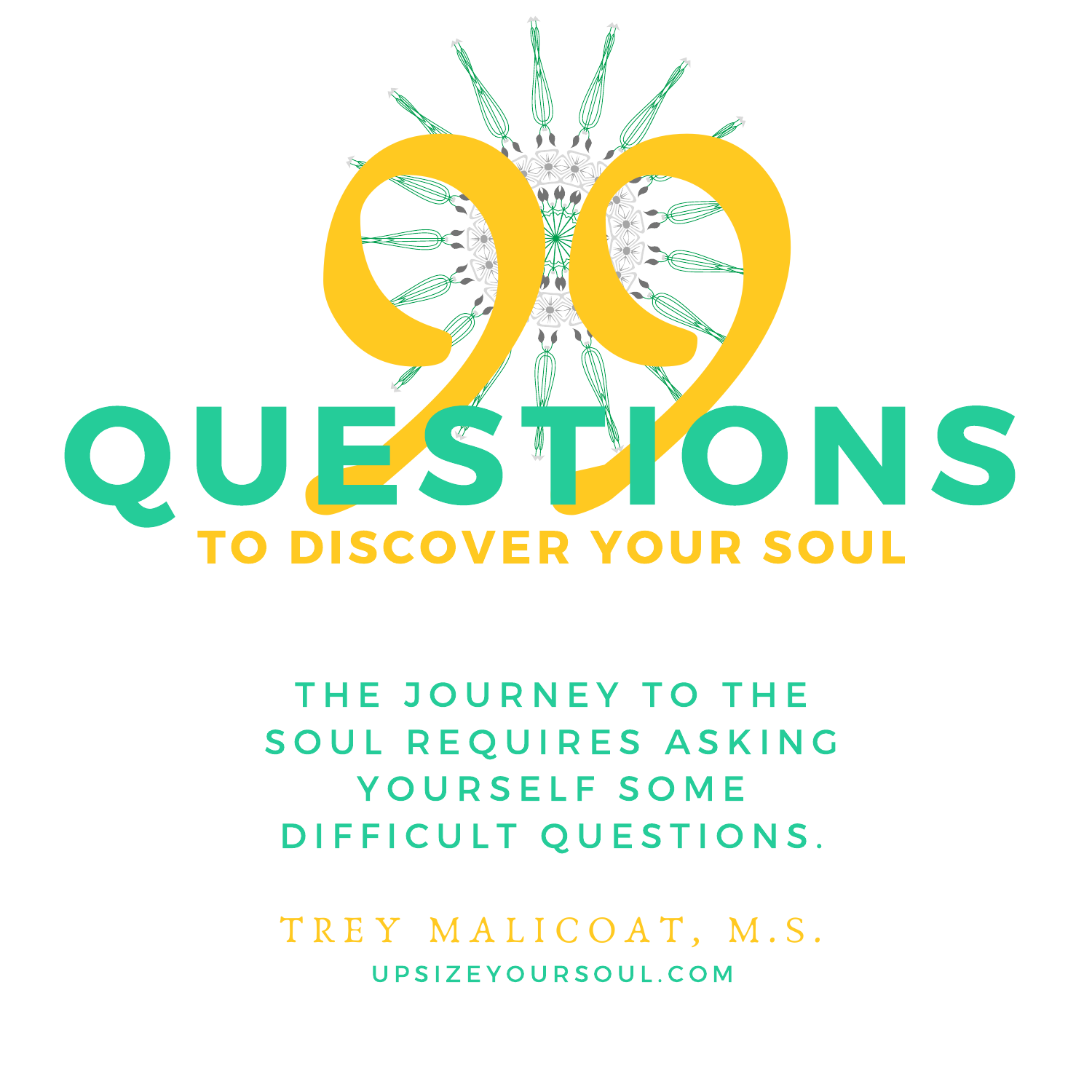99 QUESTIONS TO HELP YOU DISCOVER YOUR SOUL

Is there a God, Master Creator, **Spirit, Universal Divine?**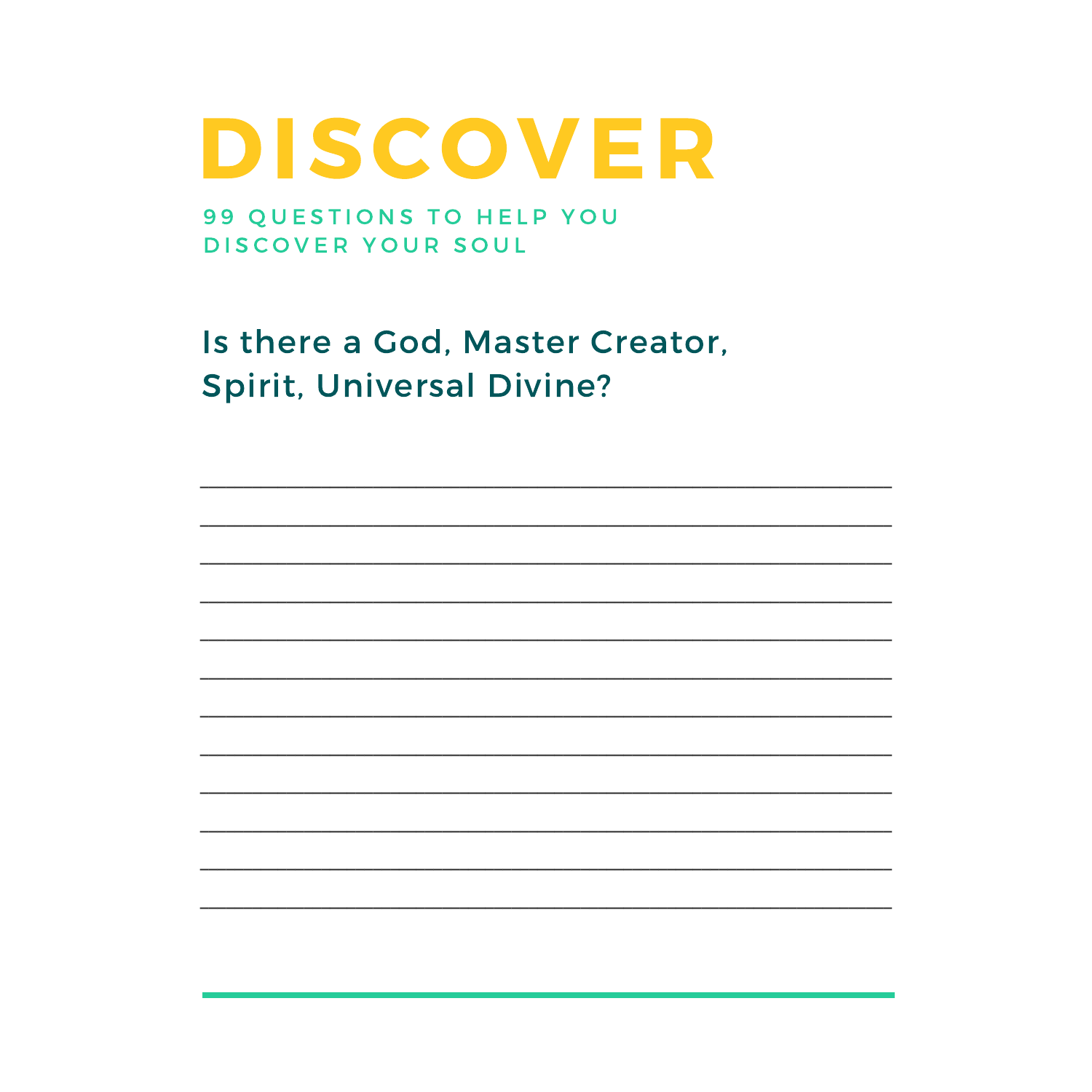99 QUESTIONS TO HELP YOU DISCOVER YOUR SOUL

What is my purpose on the face of this earth?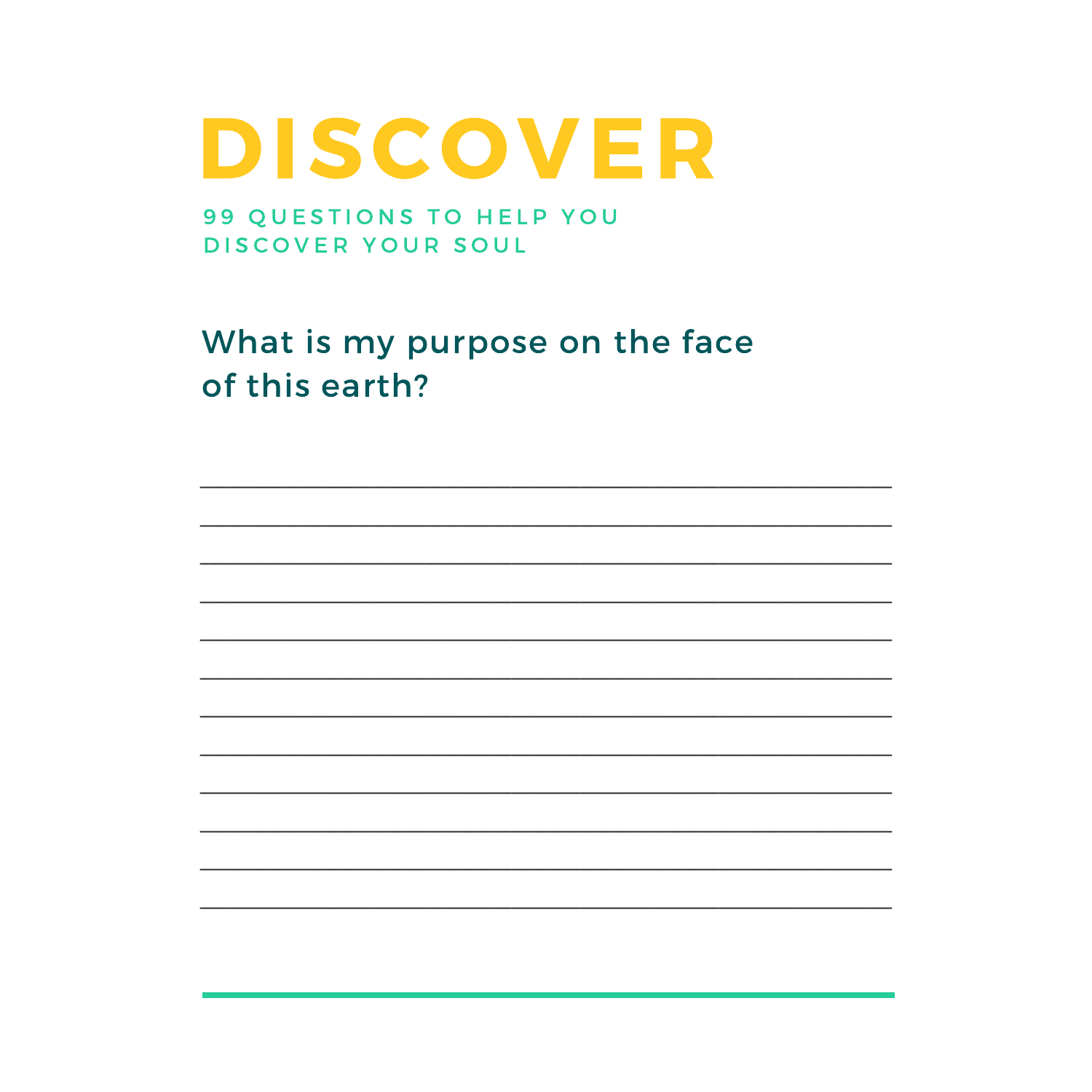99 QUESTIONS TO HELP YOU DISCOVER YOUR SOUL

In what do I have faith?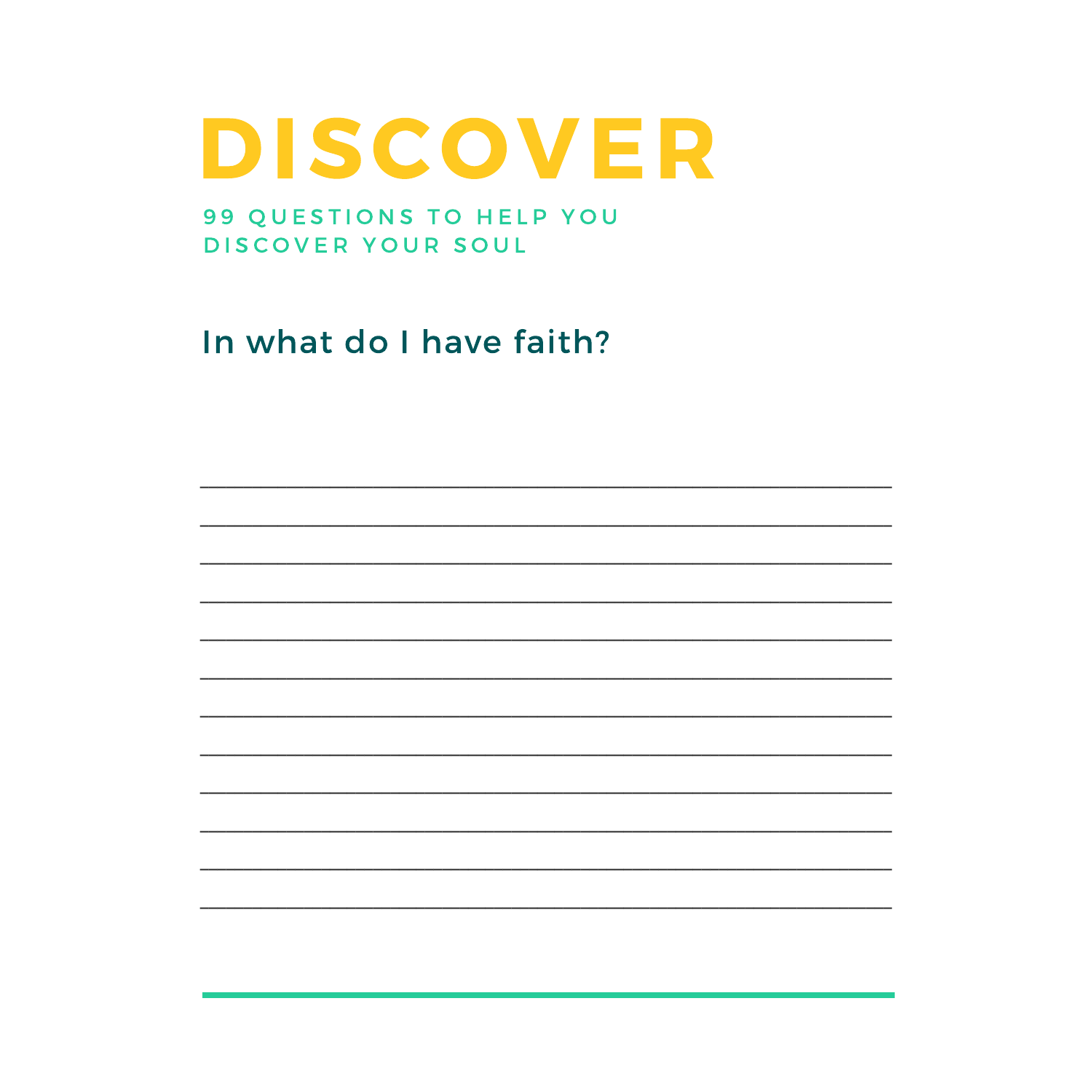99 QUESTIONS TO HELP YOU DISCOVER YOUR SOUL

What makes me happy?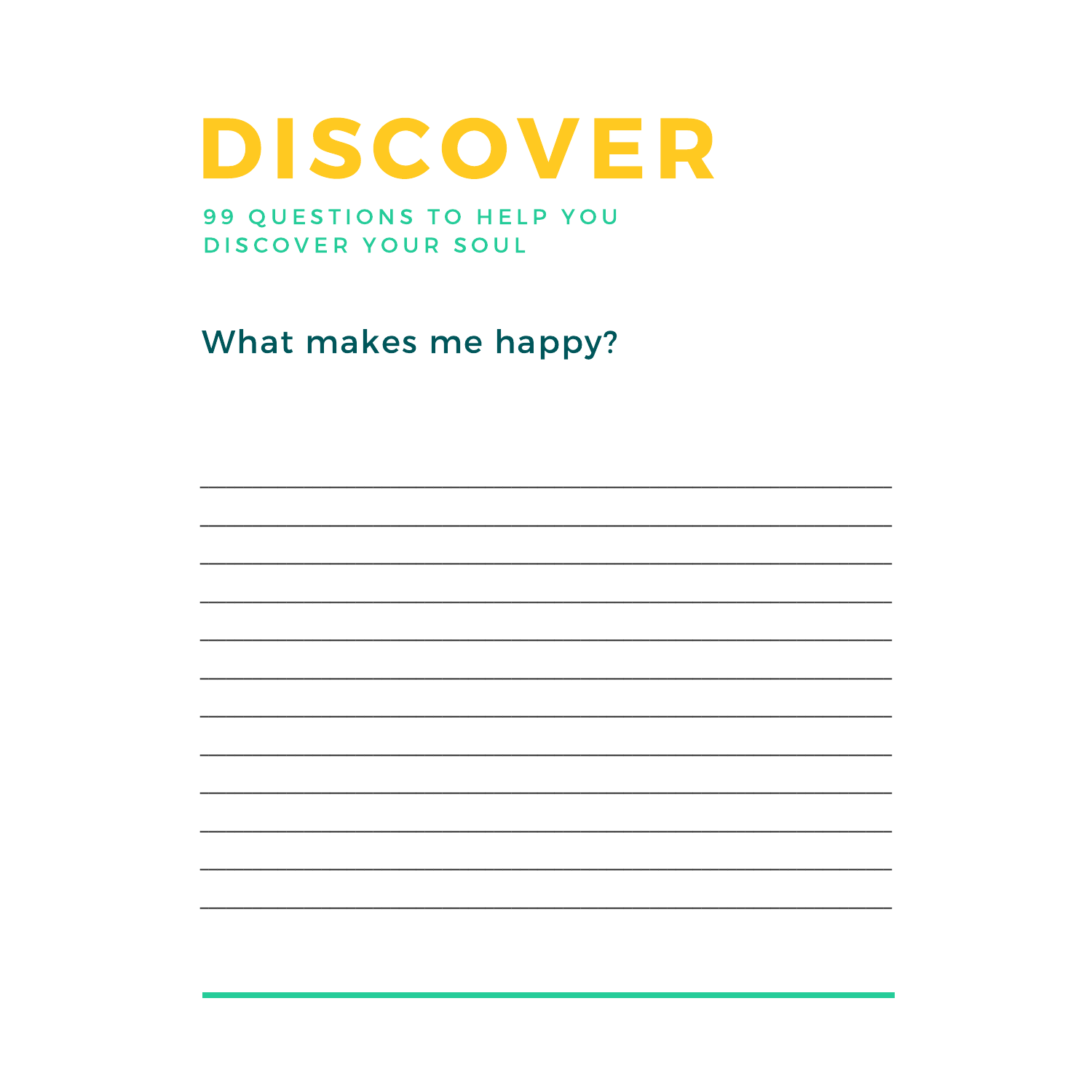99 QUESTIONS TO HELP YOU DISCOVER YOUR SOUL

What gives me joy?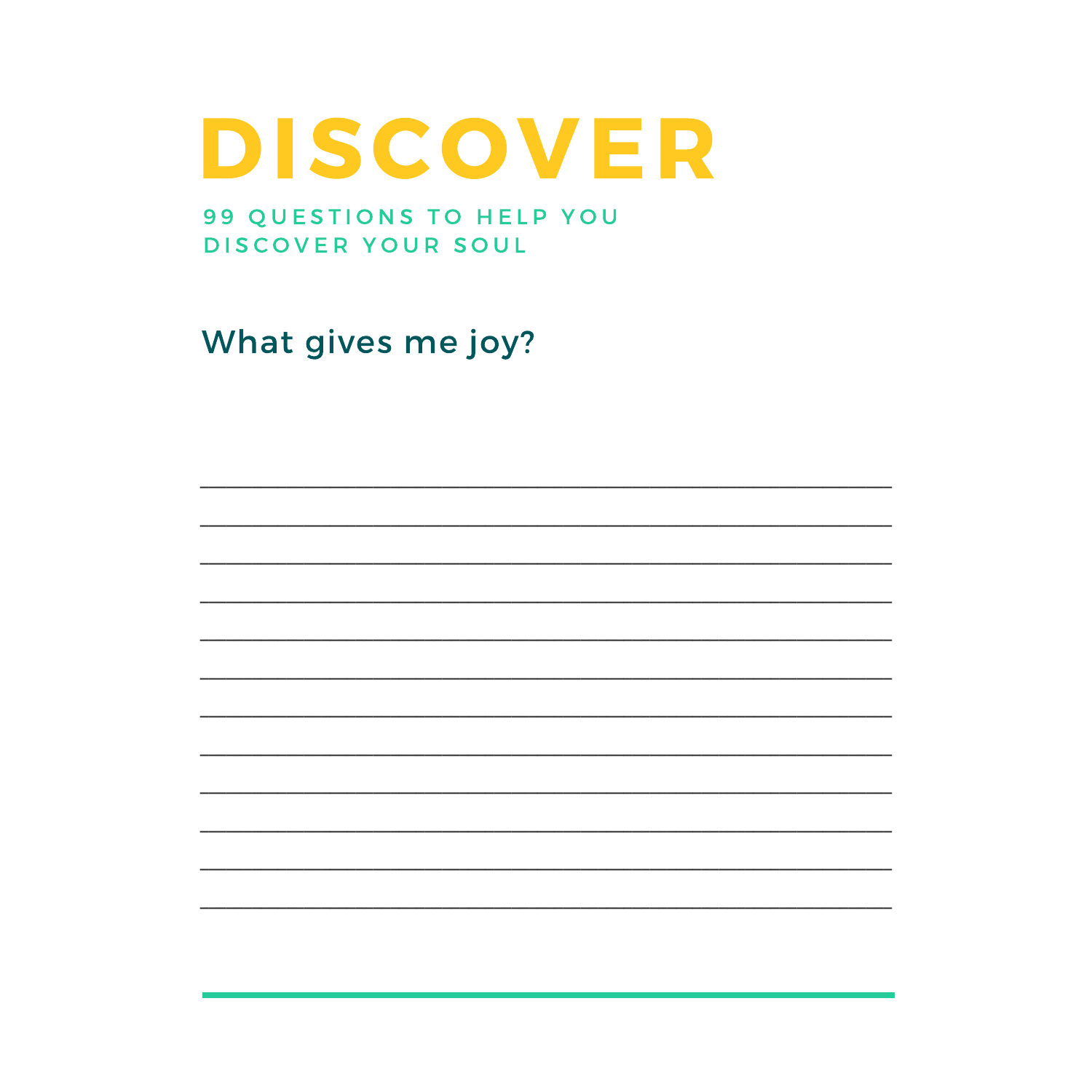99 QUESTIONS TO HELP YOU DISCOVER YOUR SOUL

What do relationships mean to me?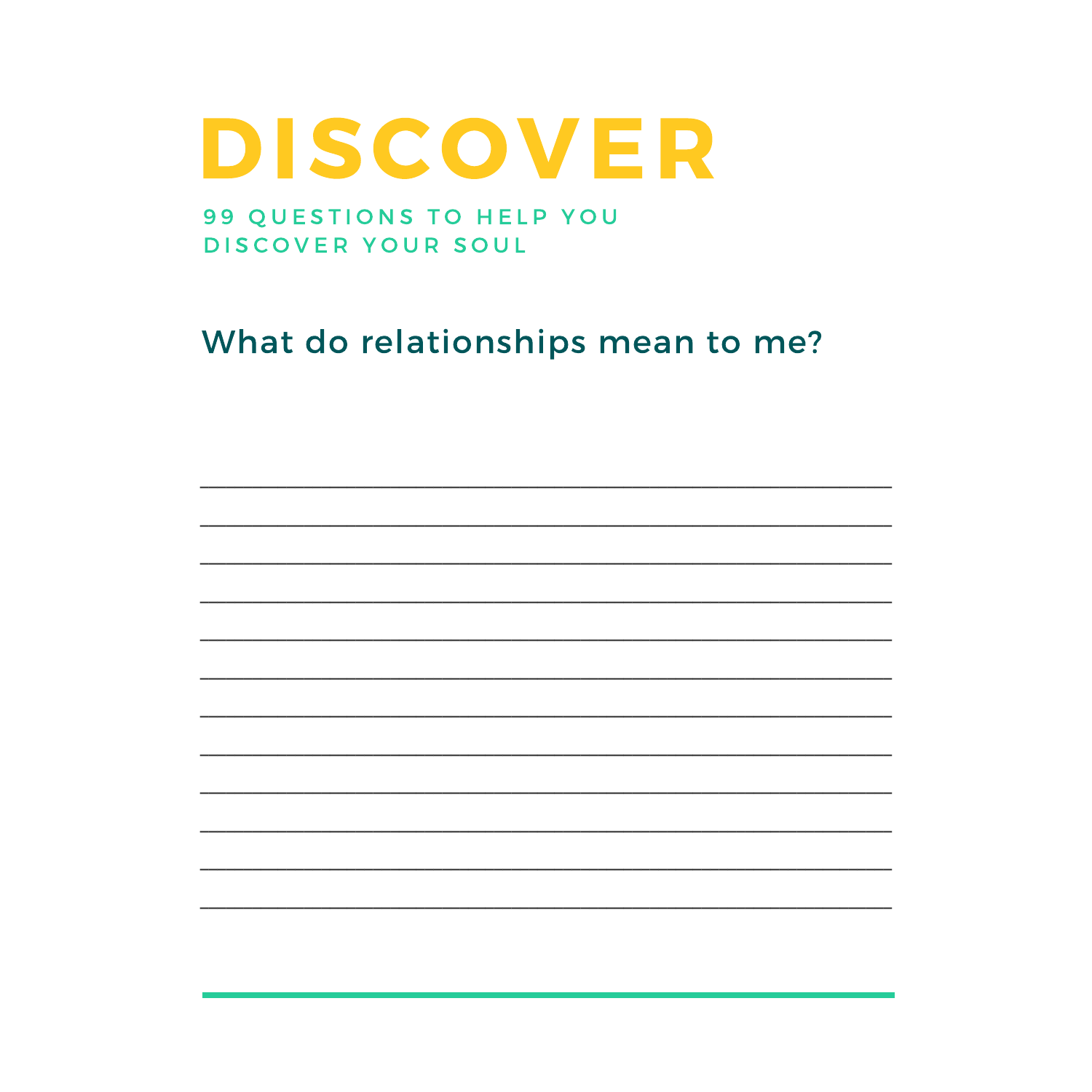99 QUESTIONS TO HELP YOU DISCOVER YOUR SOUL

What shame from my past am I hanging on to?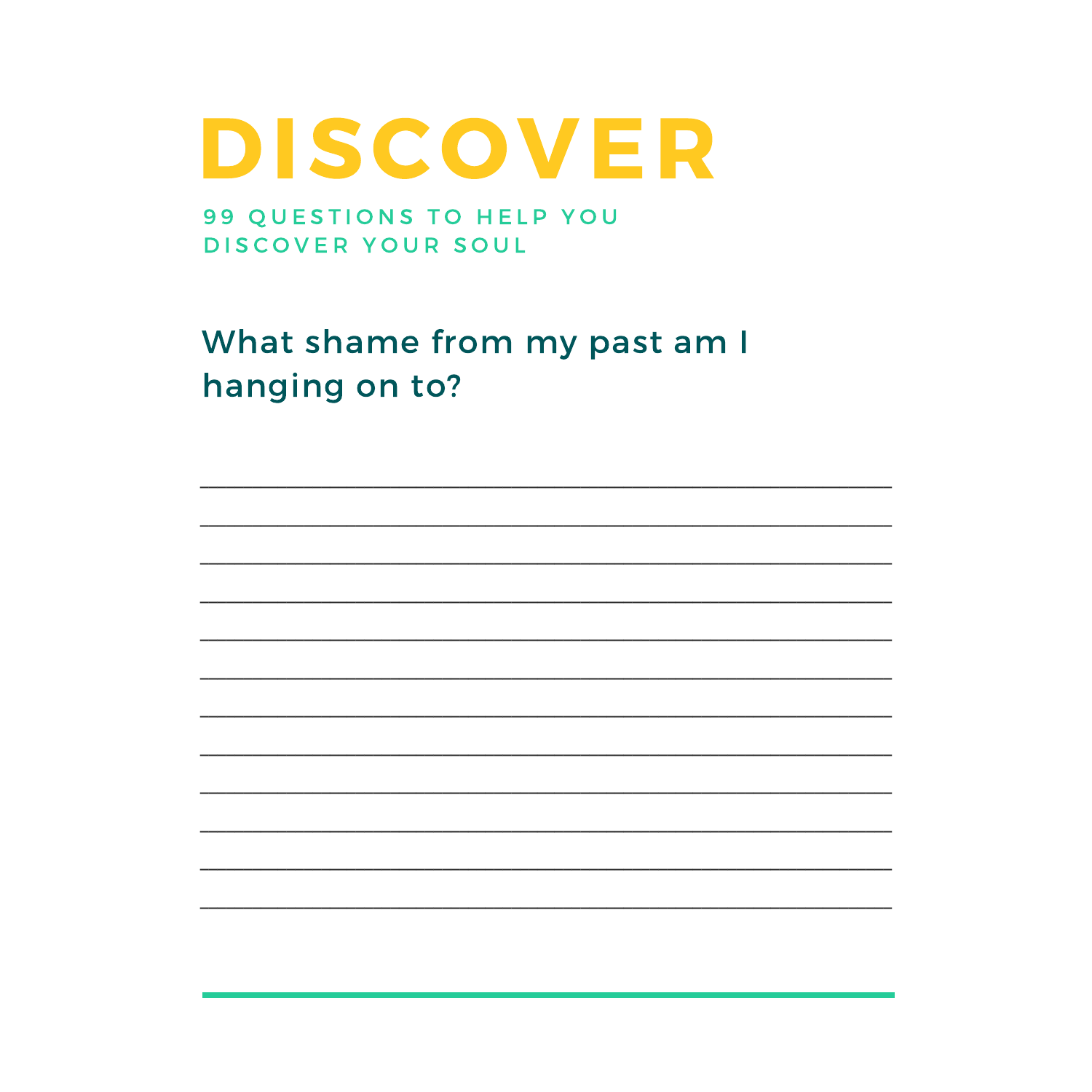99 QUESTIONS TO HELP YOU DISCOVER YOUR SOUL

What stories of suffering am I keeping alive?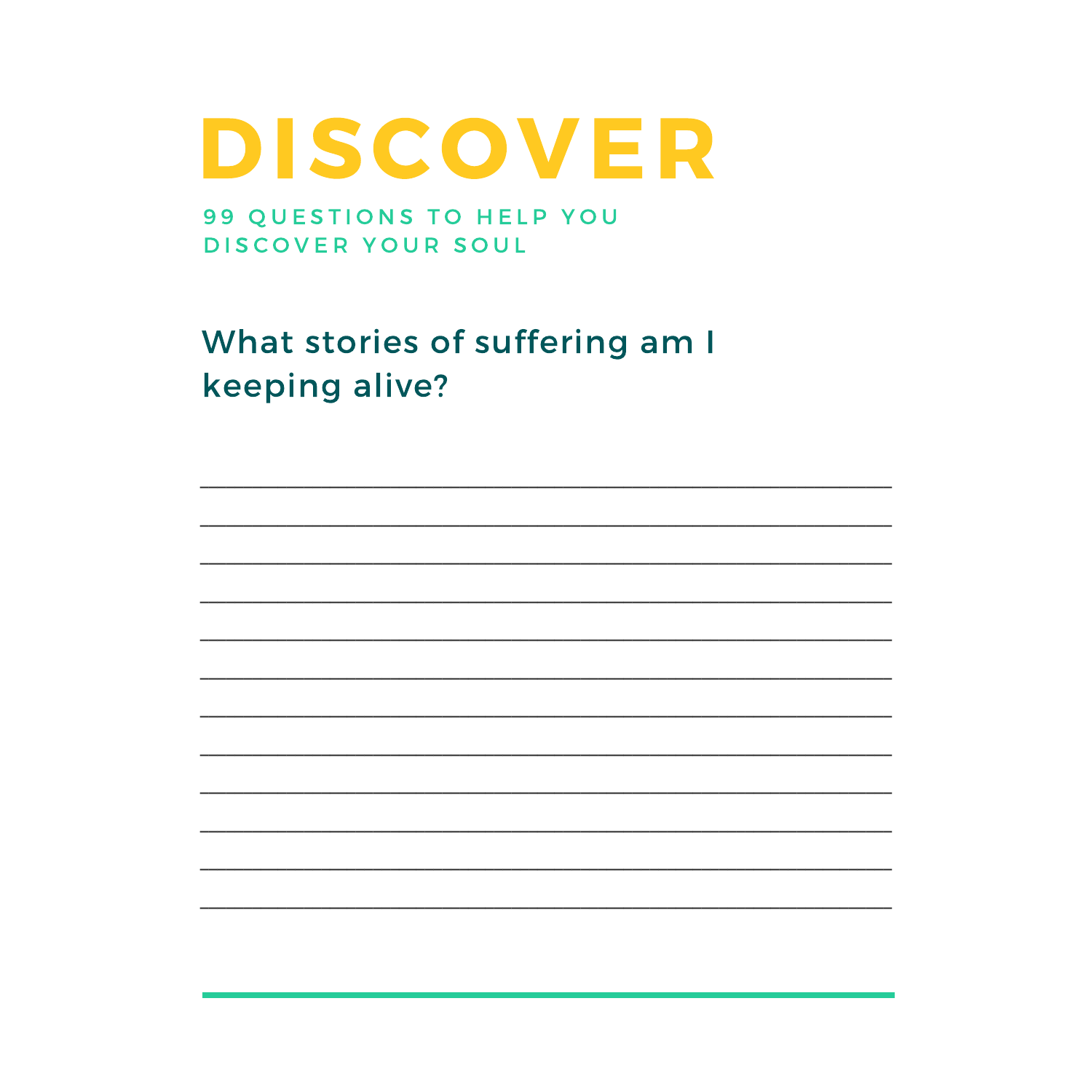99 QUESTIONS TO HELP YOU DISCOVER YOUR SOUL

How do I view my past?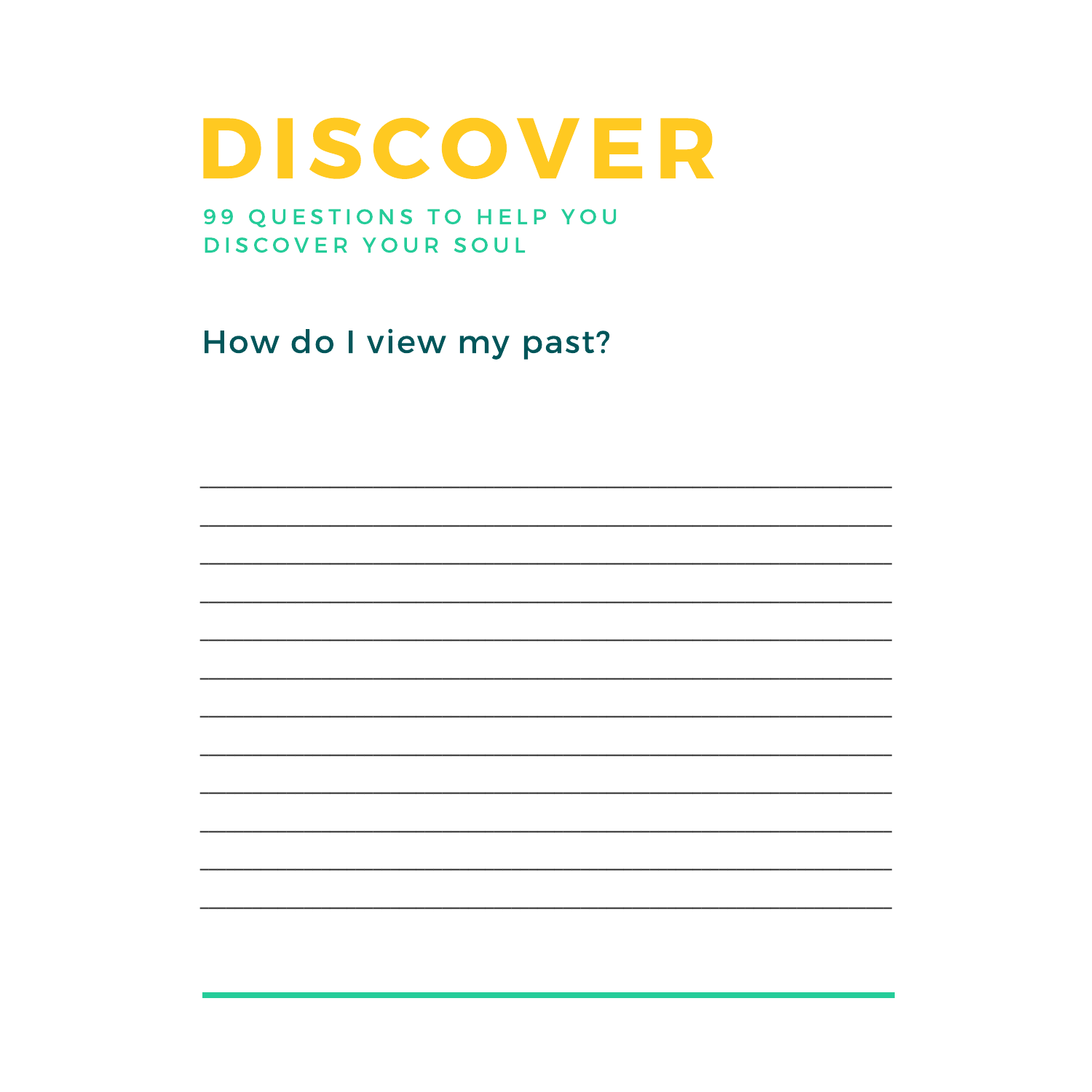99 QUESTIONS TO HELP YOU DISCOVER YOUR SOUL

What does my past represent for me?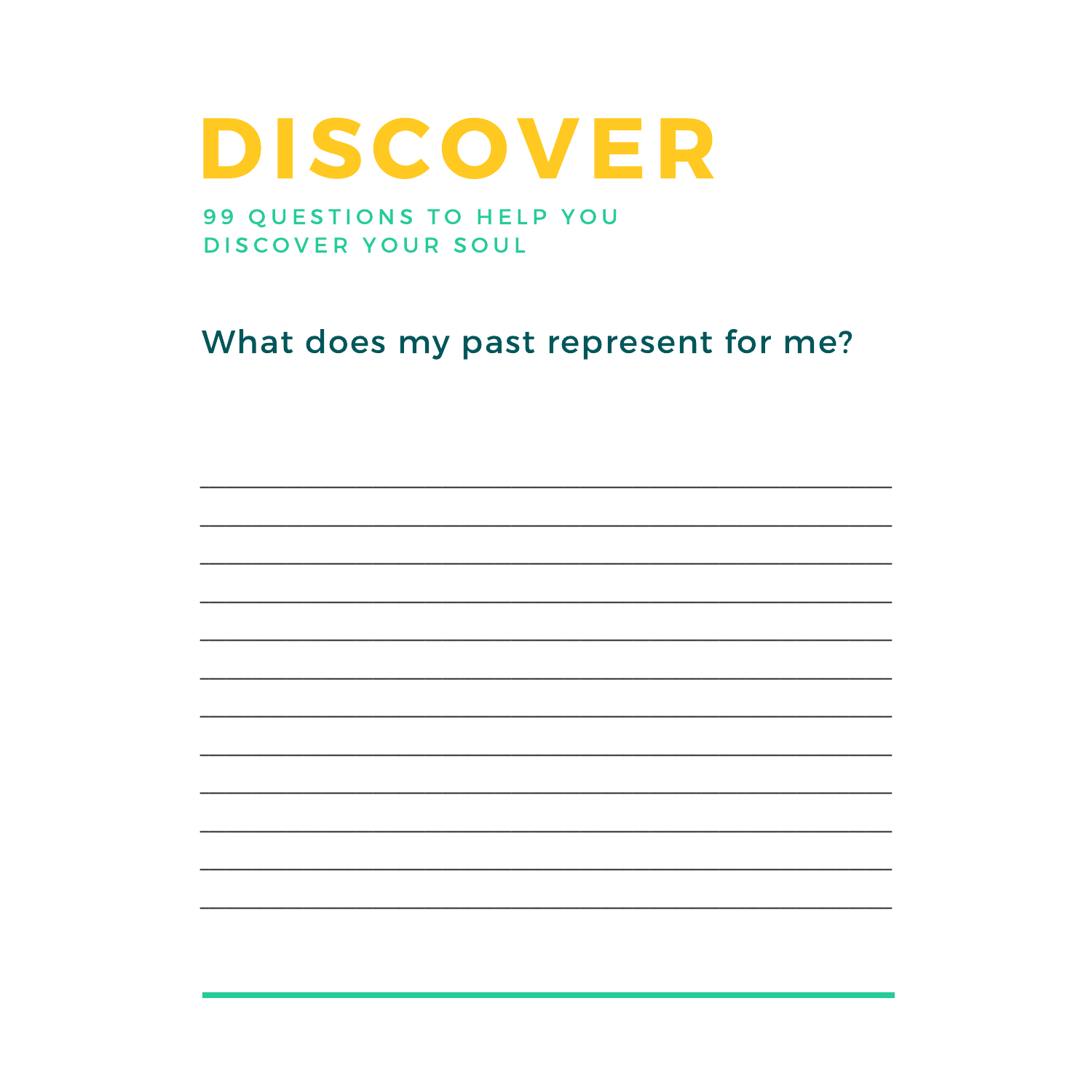99 QUESTIONS TO HELP YOU DISCOVER YOUR SOUL

What concerns me most about my future?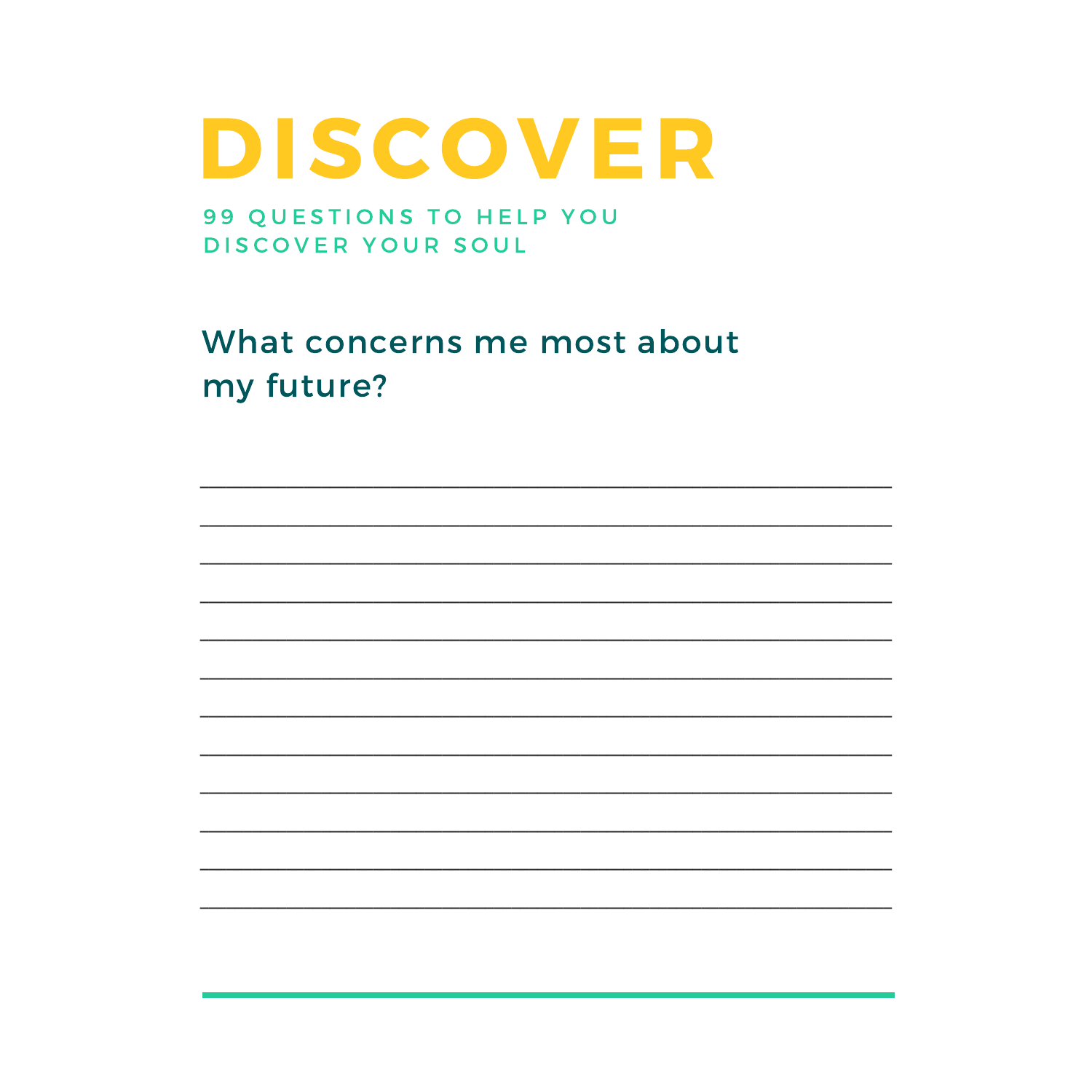99 QUESTIONS TO HELP YOU DISCOVER YOUR SOUL

How do I judge others?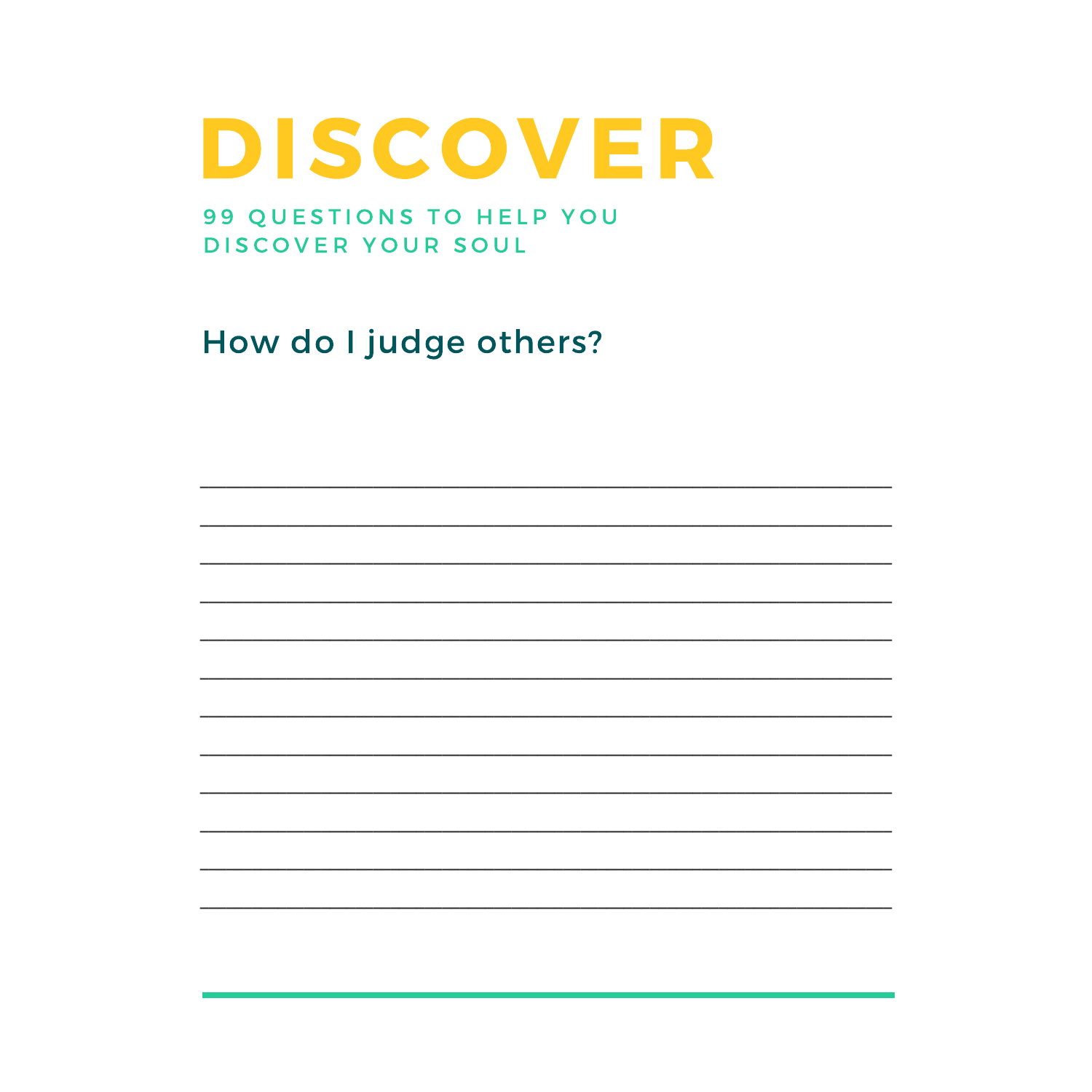99 QUESTIONS TO HELP YOU DISCOVER YOUR SOUL

Are my actions, thoughts, and emotions positive or negative?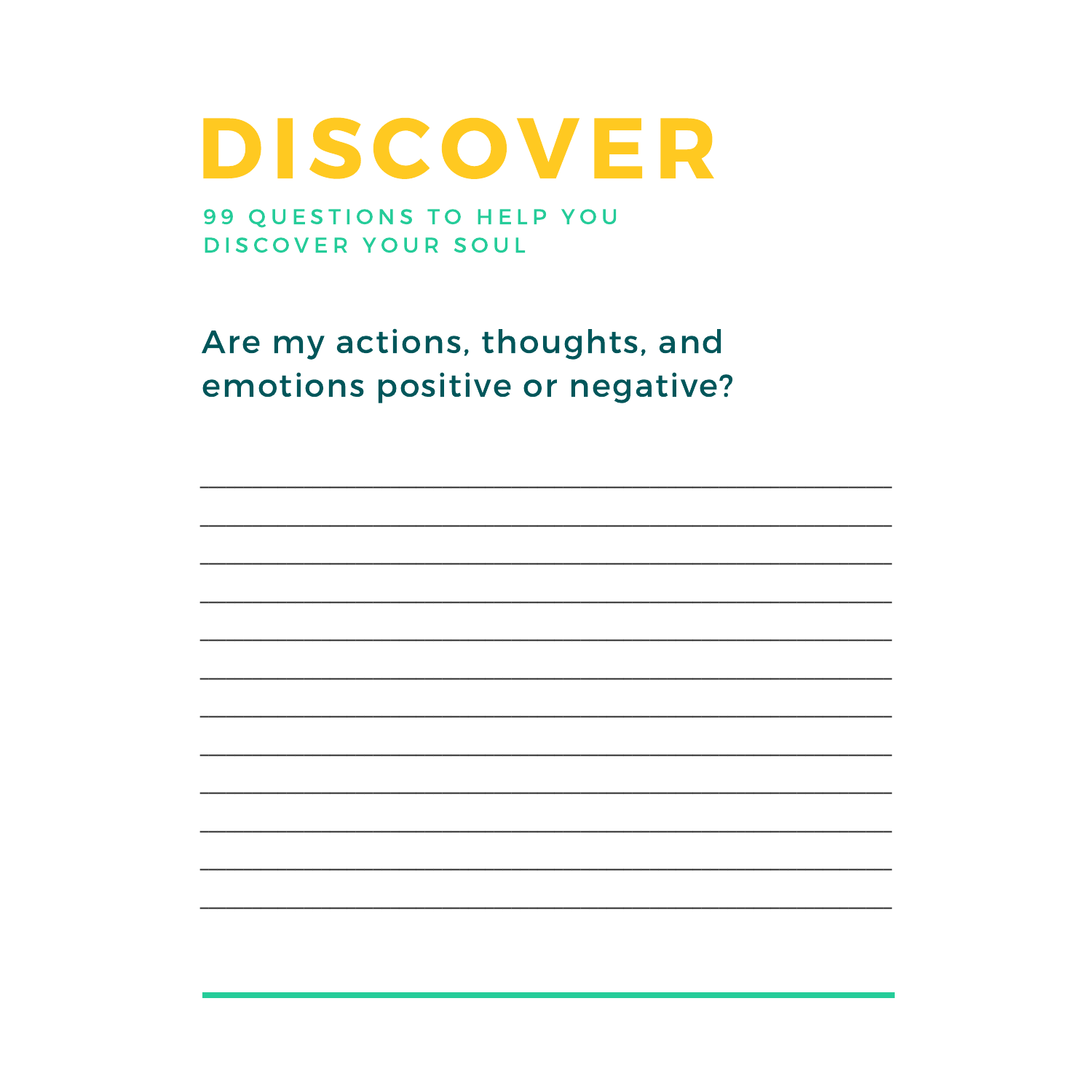99 QUESTIONS TO HELP YOU DISCOVER YOUR SOUL

What am I passionate about?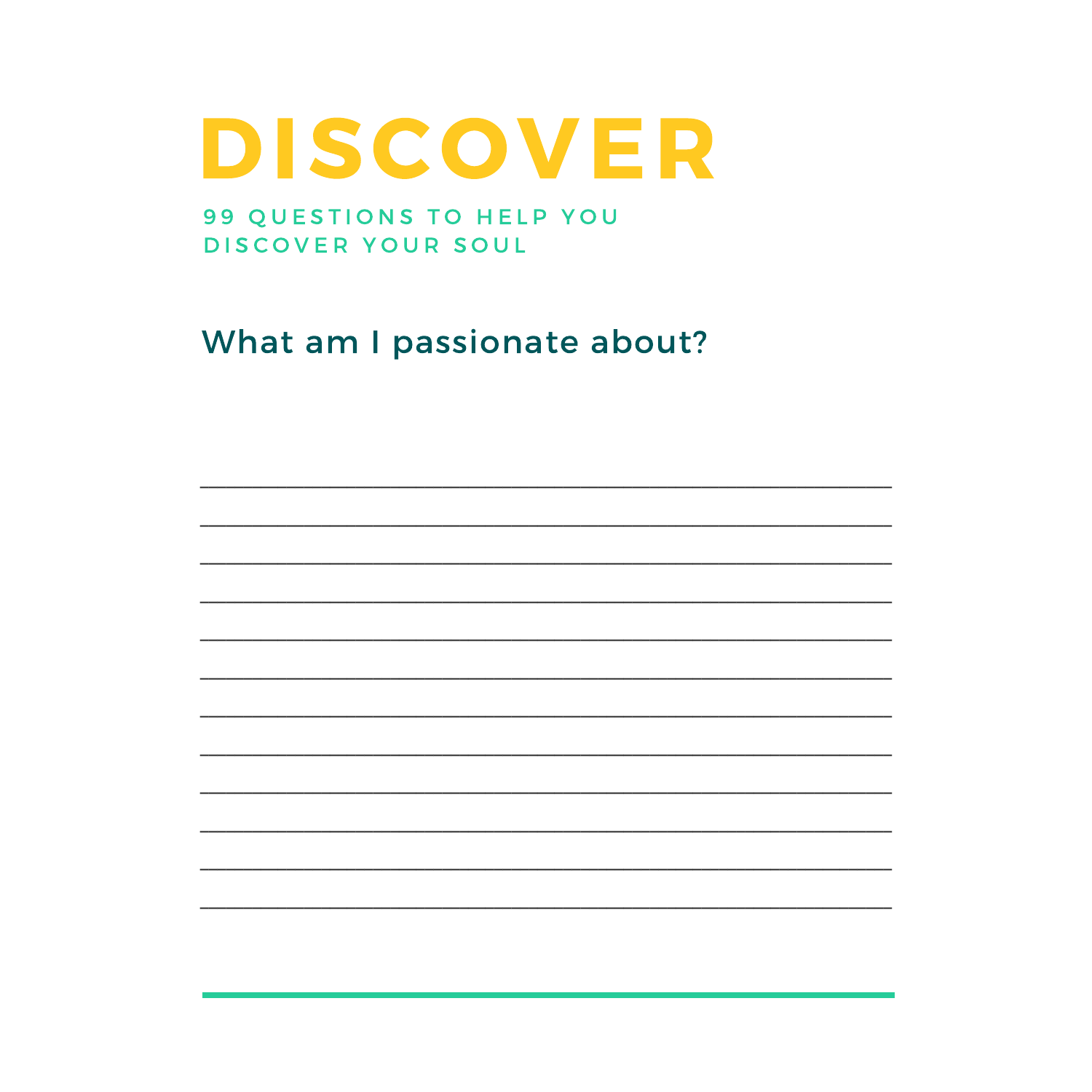99 QUESTIONS TO HELP YOU DISCOVER YOUR SOUL

What makes me really angry, and why?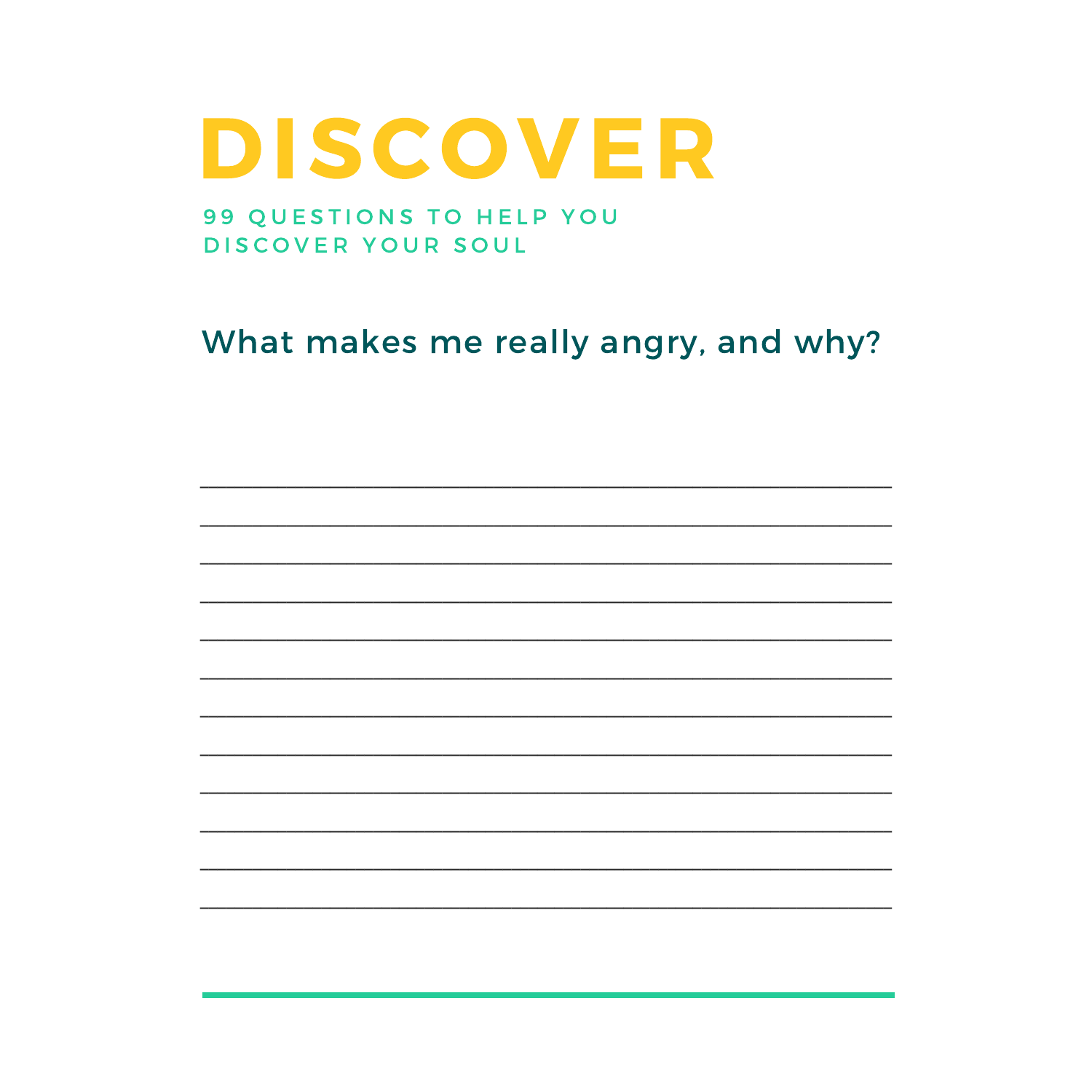99 QUESTIONS TO HELP YOU DISCOVER YOUR SOUL

Who causes me the greatest stress or fear in life?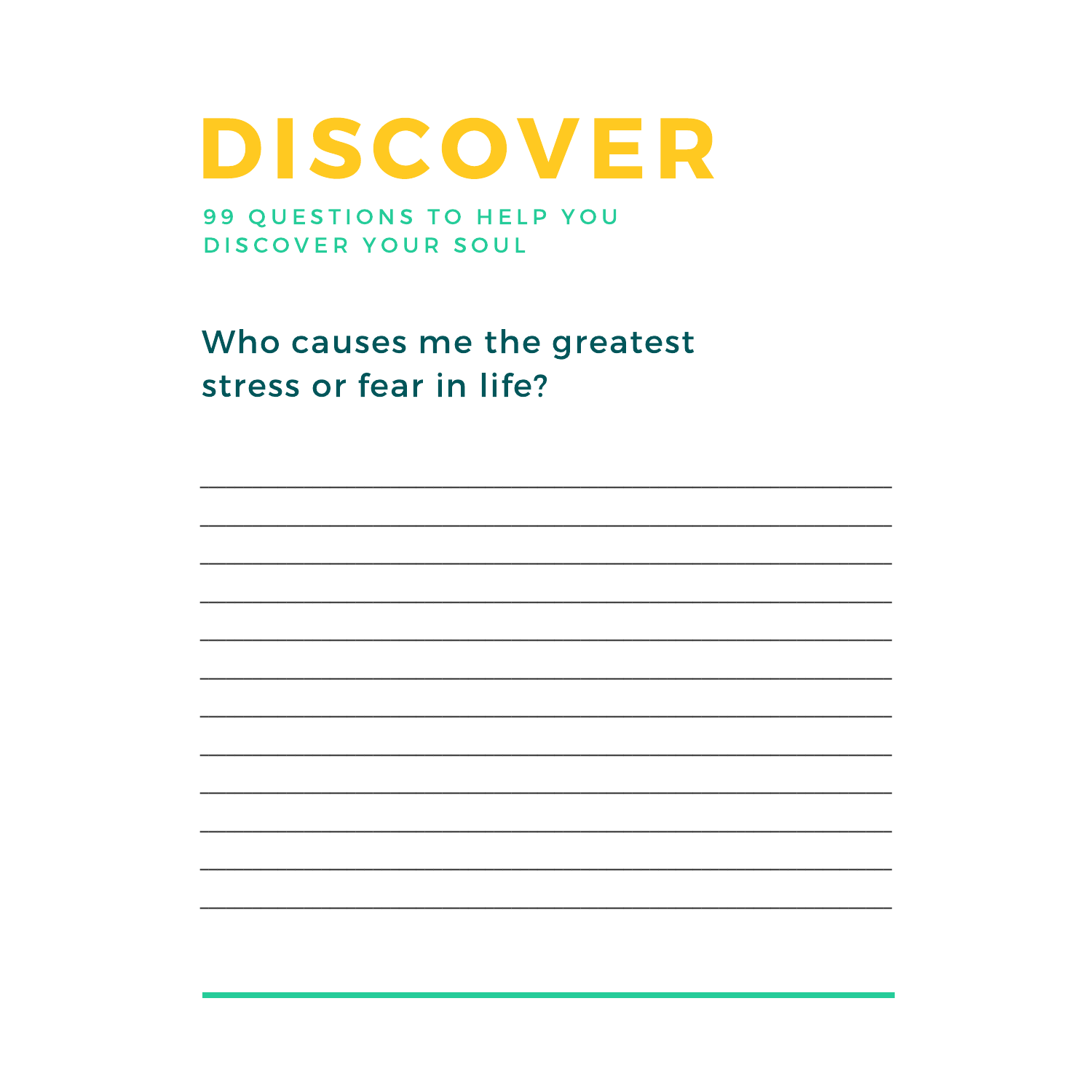#### 99 QUESTIONS TO HELP YOU DISCOVER YOUR SOUL

What do I worry most about?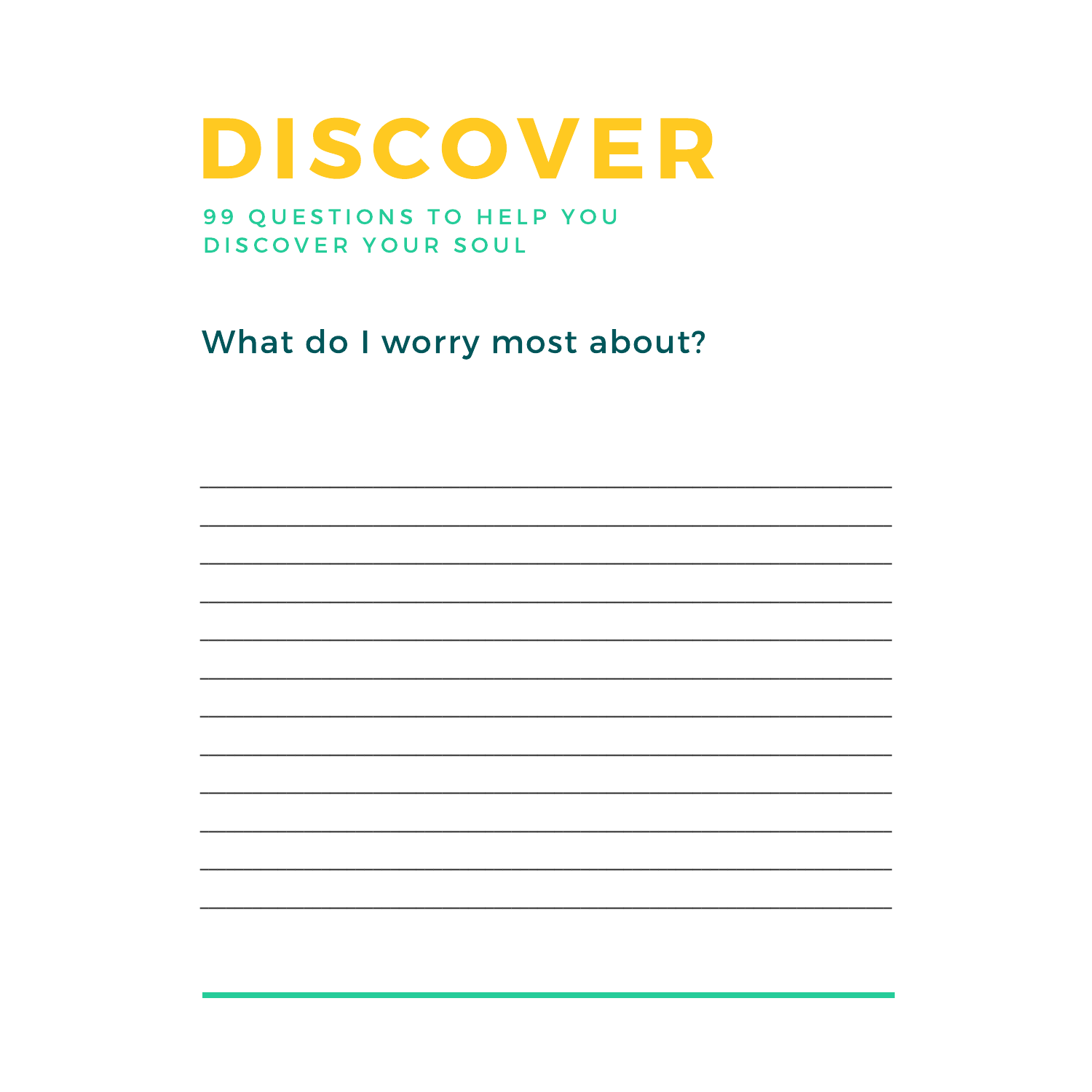99 QUESTIONS TO HELP YOU DISCOVER YOUR SOUL

Does my life look and feel the way I want it to?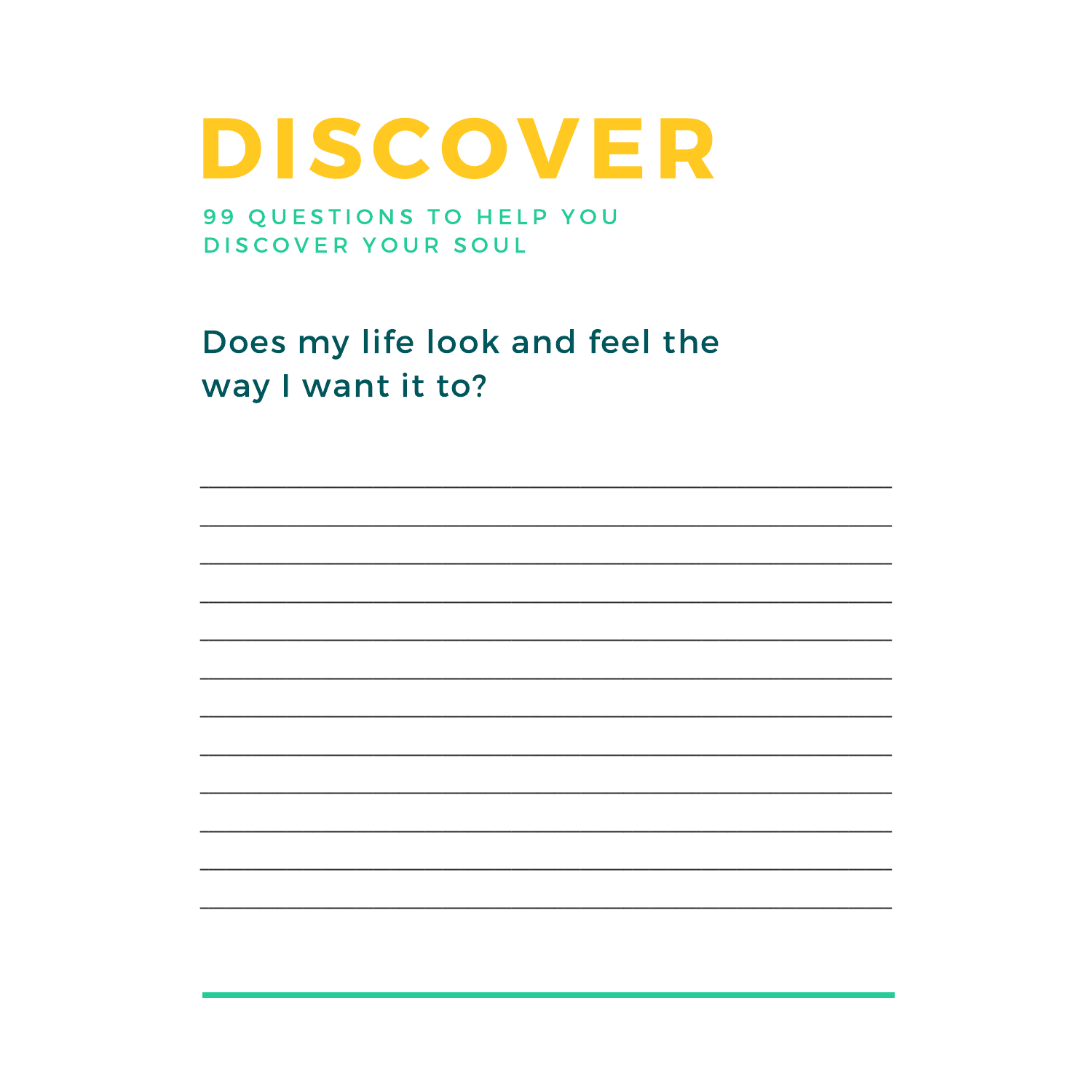99 QUESTIONS TO HELP YOU DISCOVER YOUR SOUL

What apology am I looking for in my past?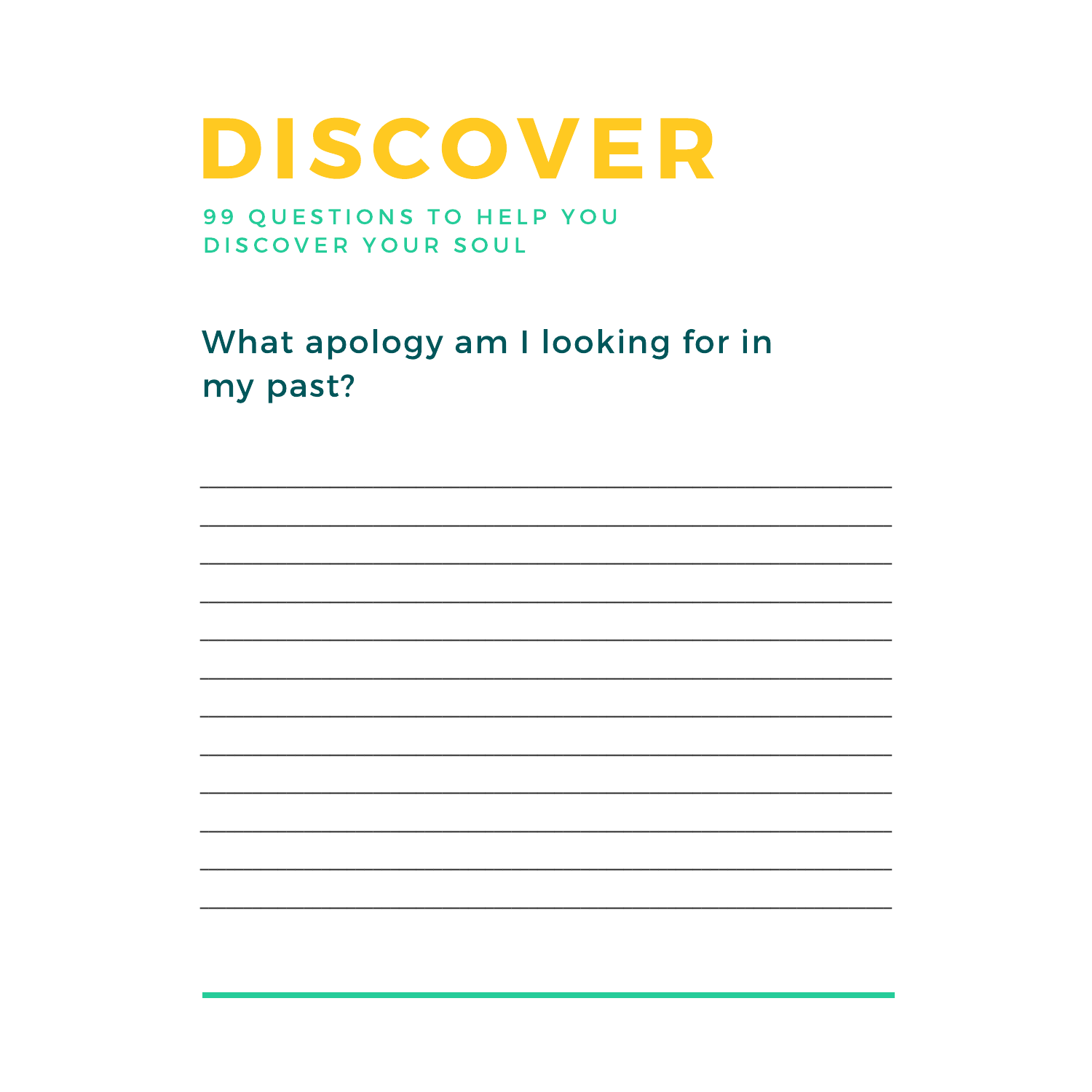99 QUESTIONS TO HELP YOU DISCOVER YOUR SOUL

Am I ashamed about anything?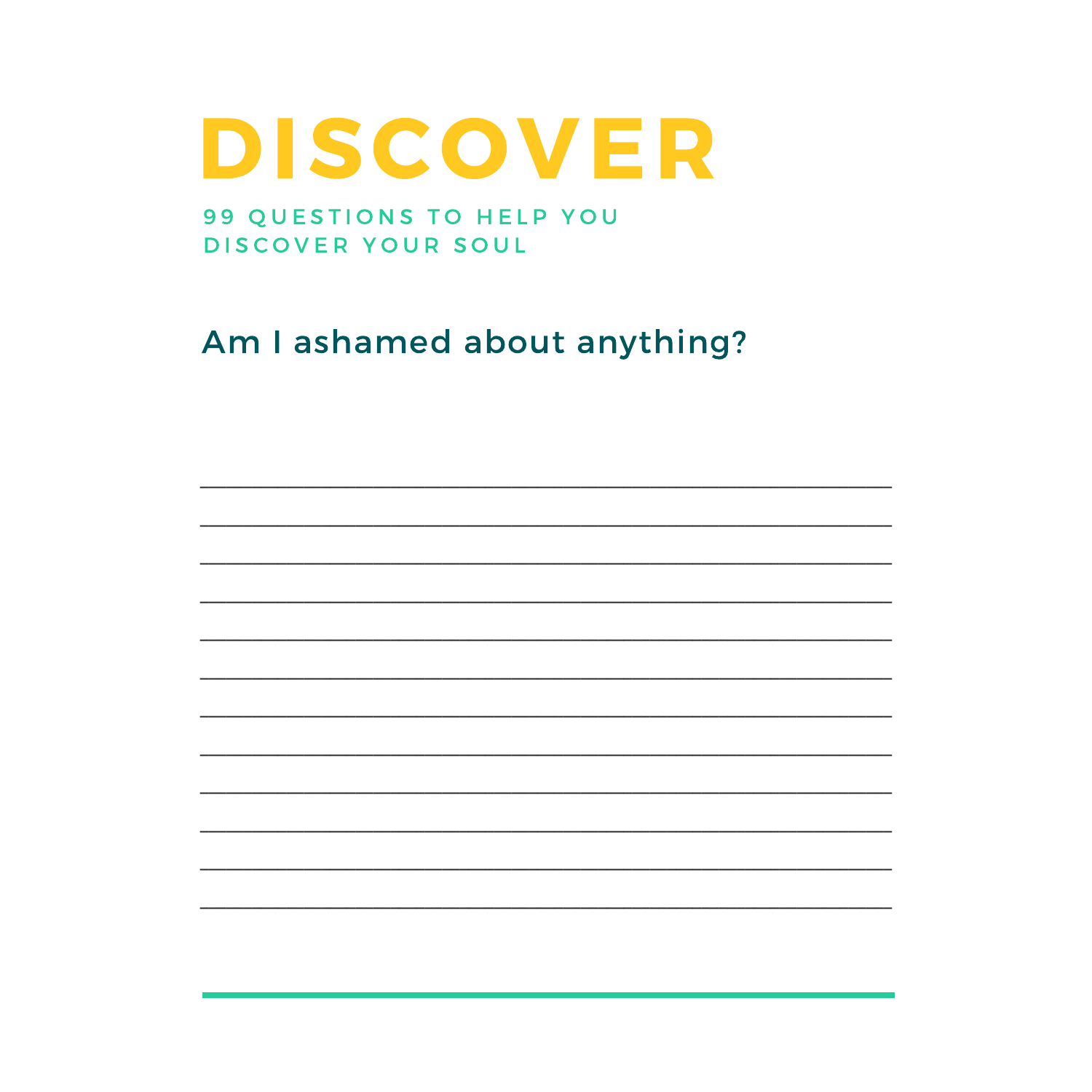99 QUESTIONS TO HELP YOU DISCOVER YOUR SOUL

Do I regret anything?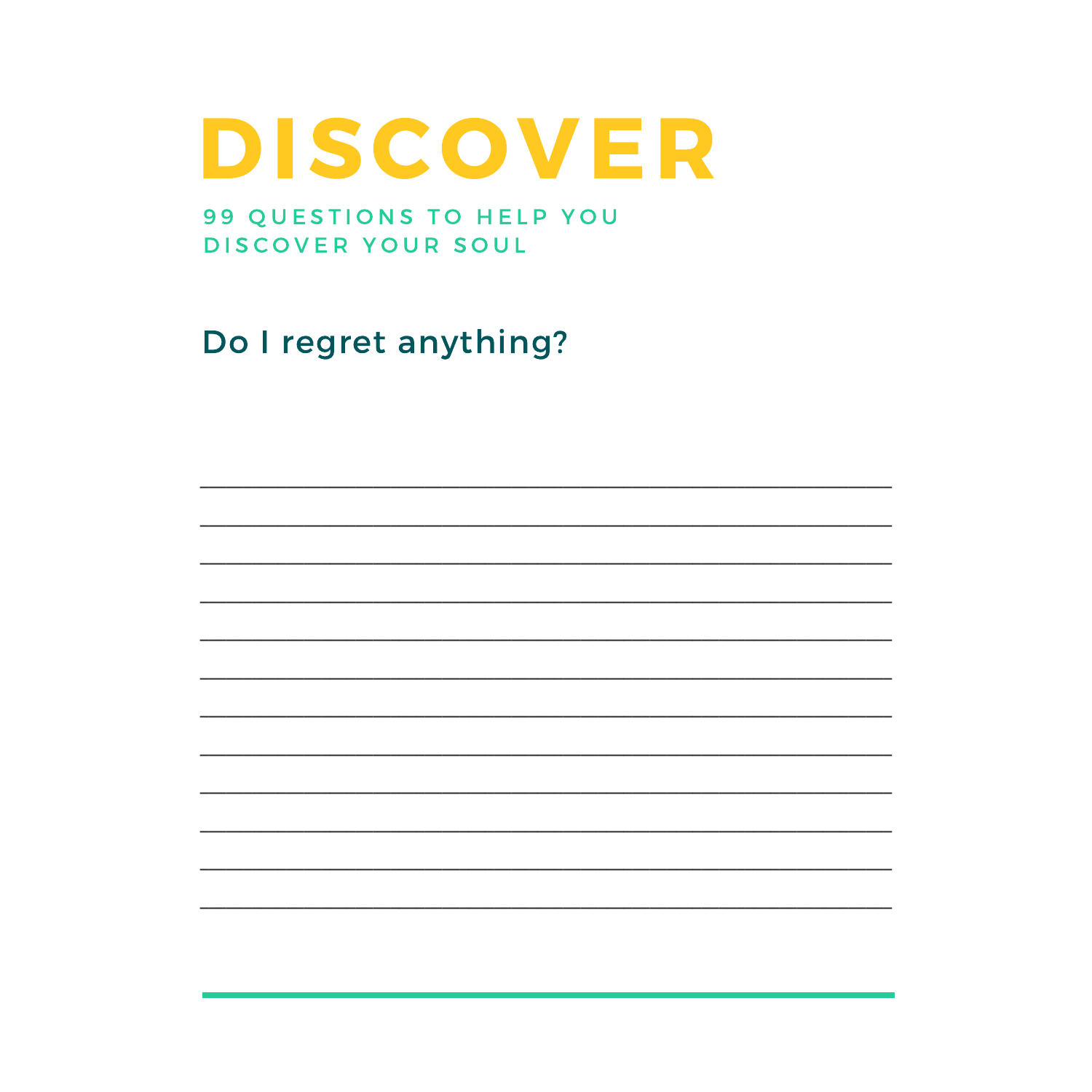99 QUESTIONS TO HELP YOU DISCOVER YOUR SOUL

Who have I hurt in my past, and how do I feel about them?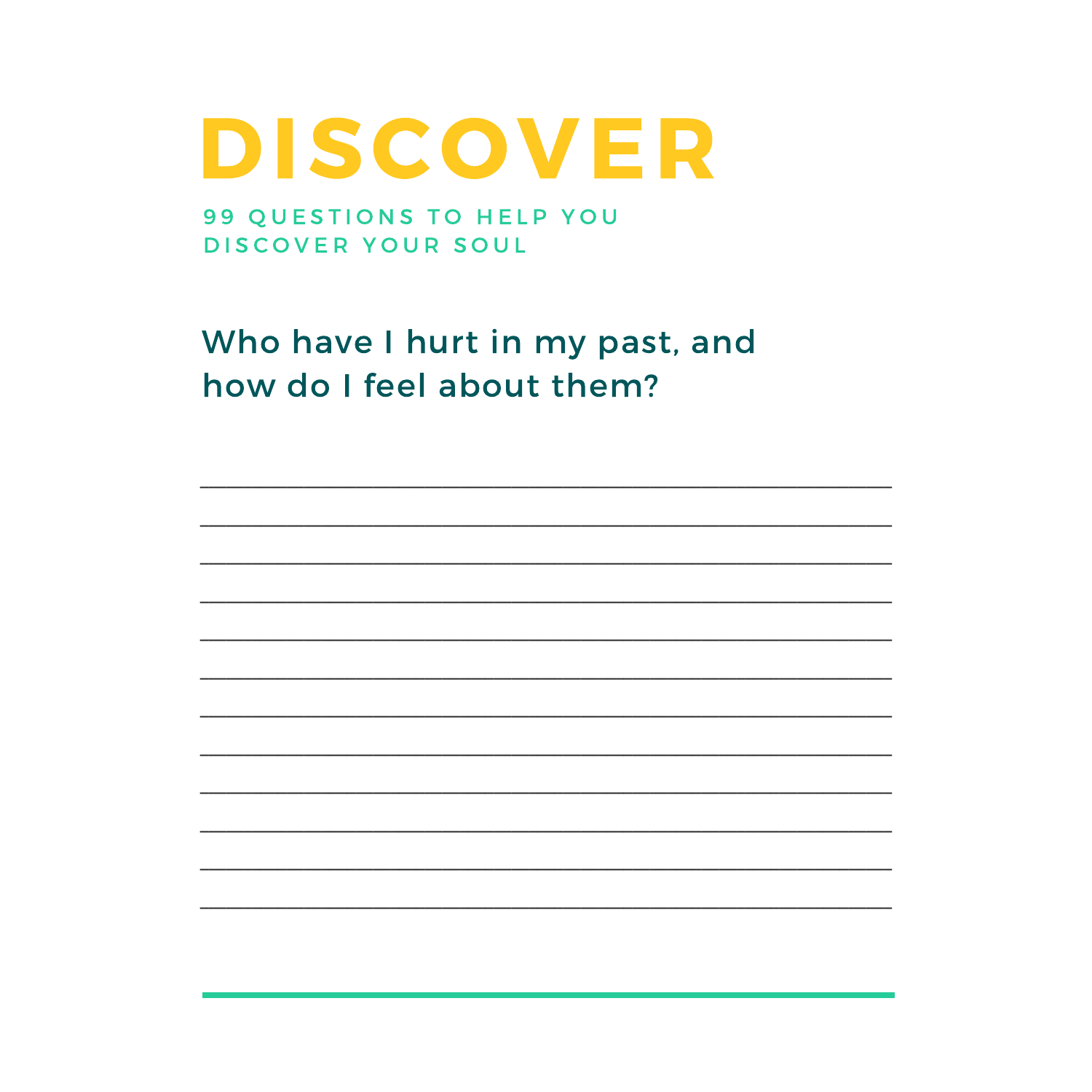99 QUESTIONS TO HELP YOU DISCOVER YOUR SOUL

What is my most painful memory and what does it mean to me?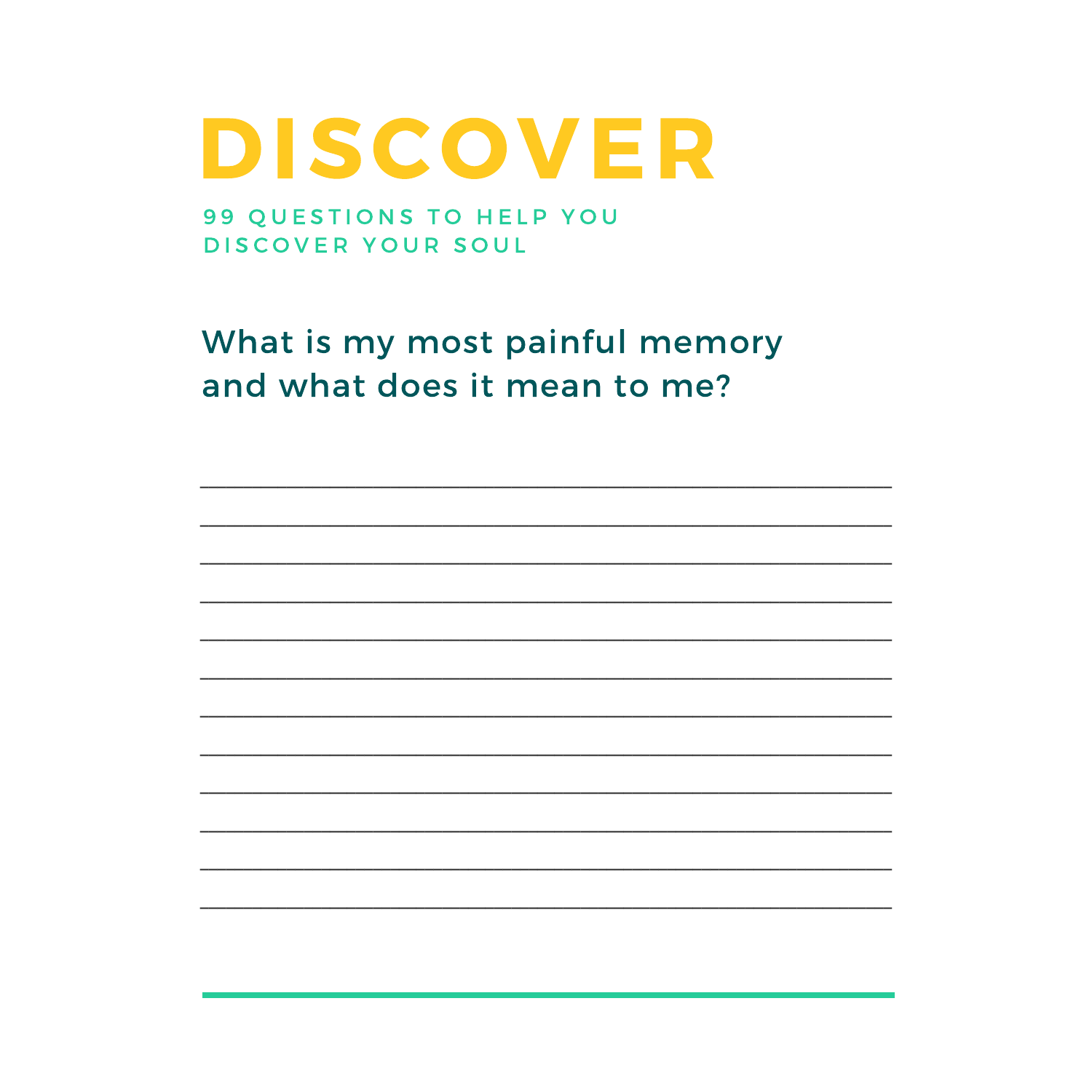99 QUESTIONS TO HELP YOU DISCOVER YOUR SOUL

Who or what do I compare myself to?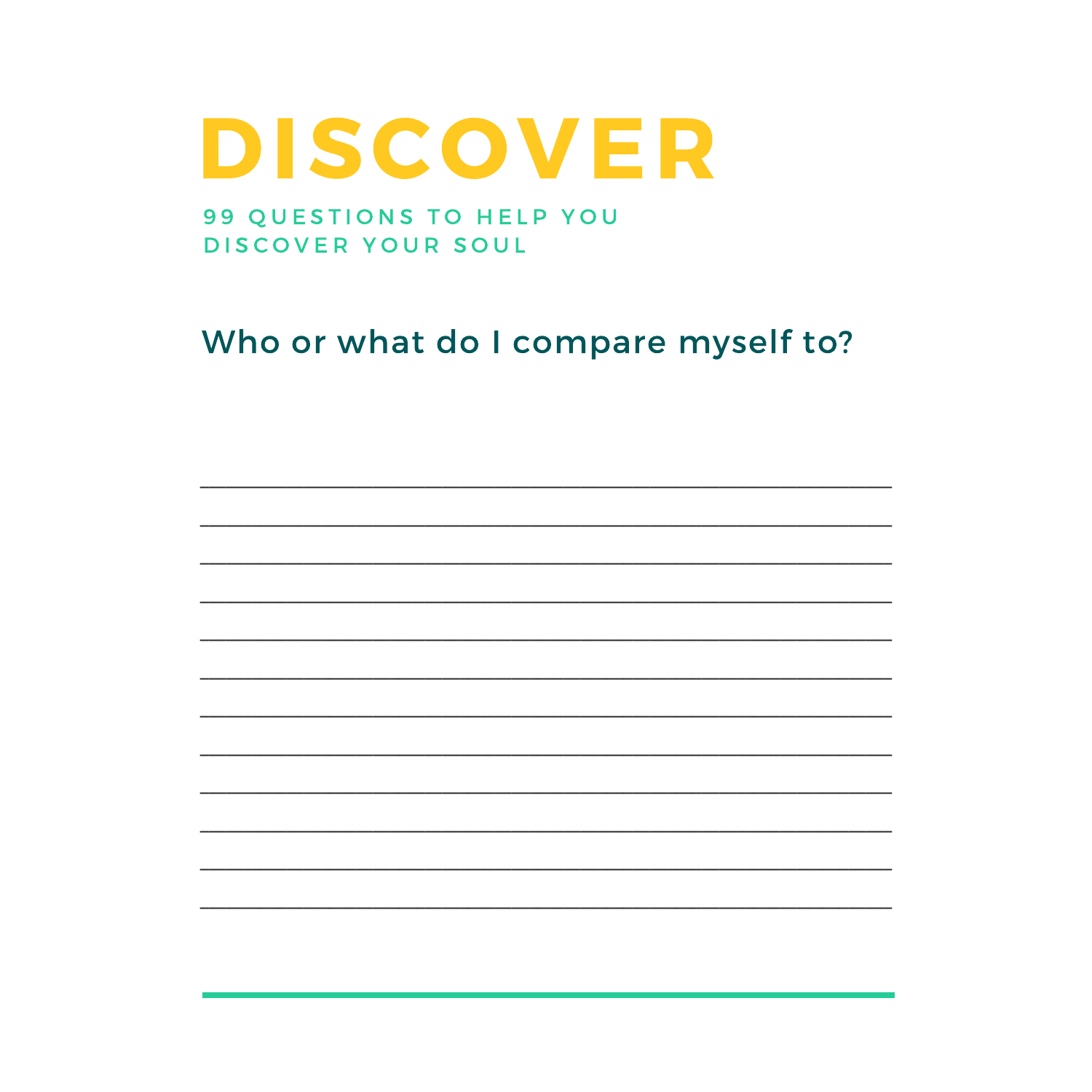99 QUESTIONS TO HELP YOU DISCOVER YOUR SOUL

Who should apologize to me?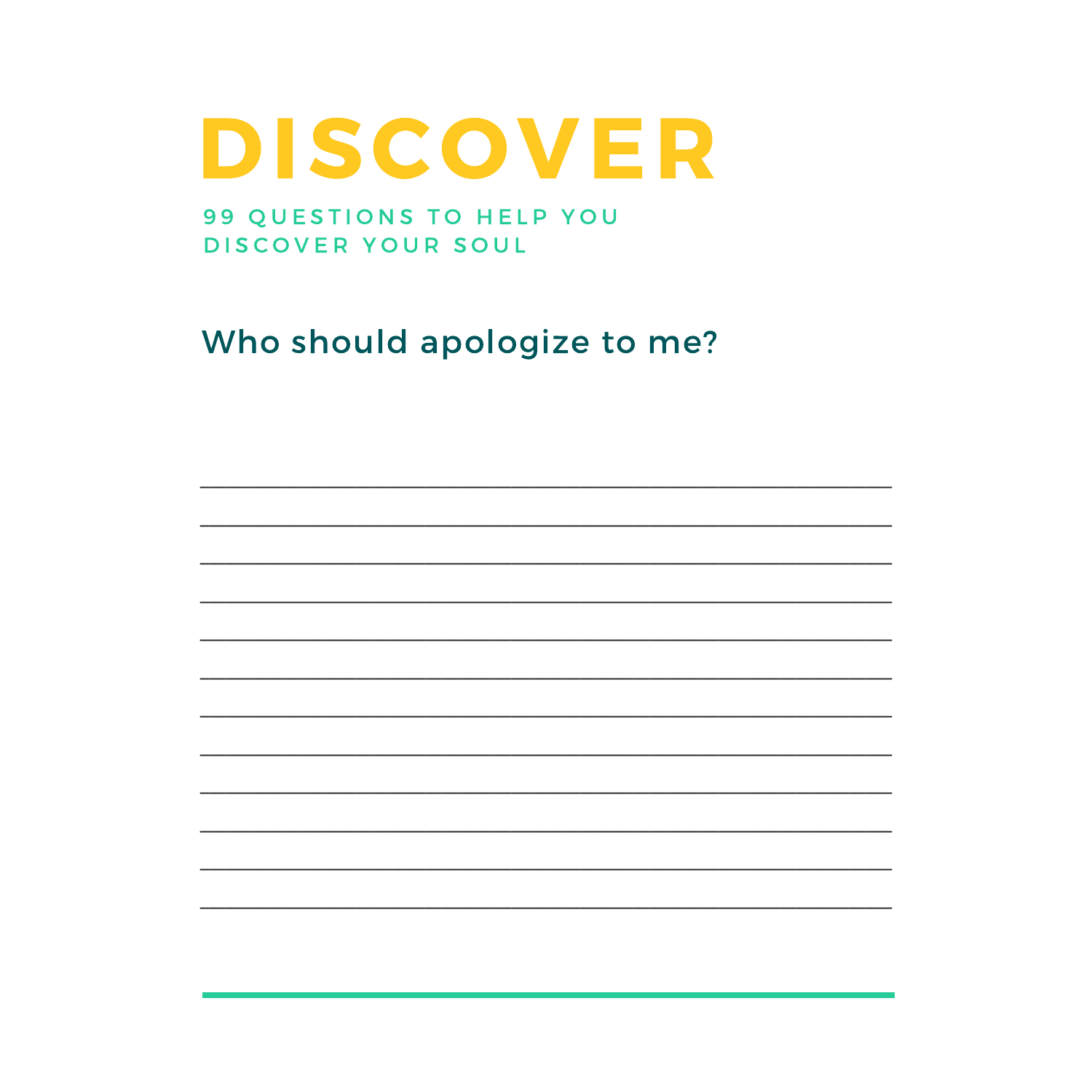#### 99 QUESTIONS TO HELP YOU DISCOVER YOUR SOUL

#### Who irritates me the most, and why?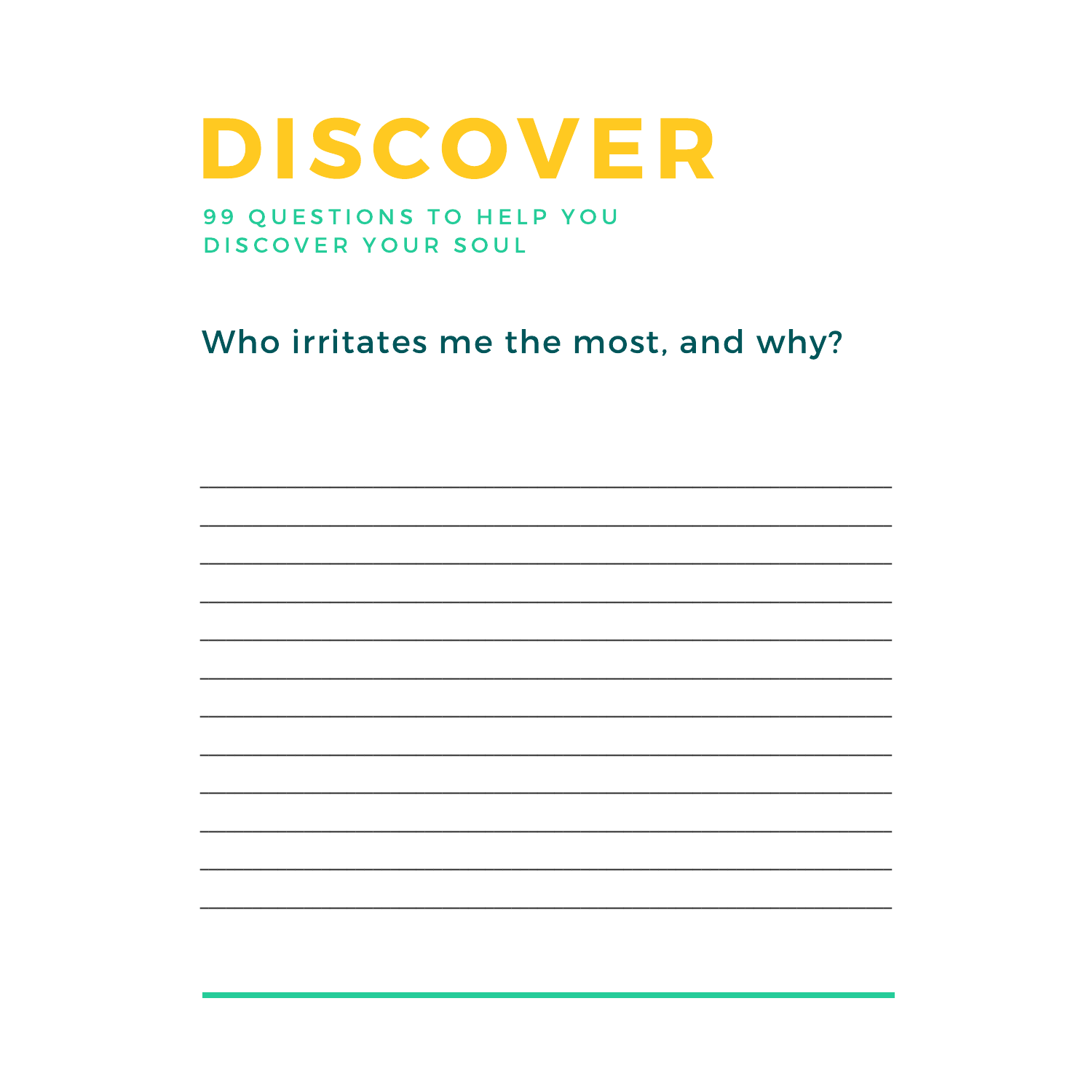#### 99 QUESTIONS TO HELP YOU DISCOVER YOUR SOUL

#### What conditions do I place upon myself?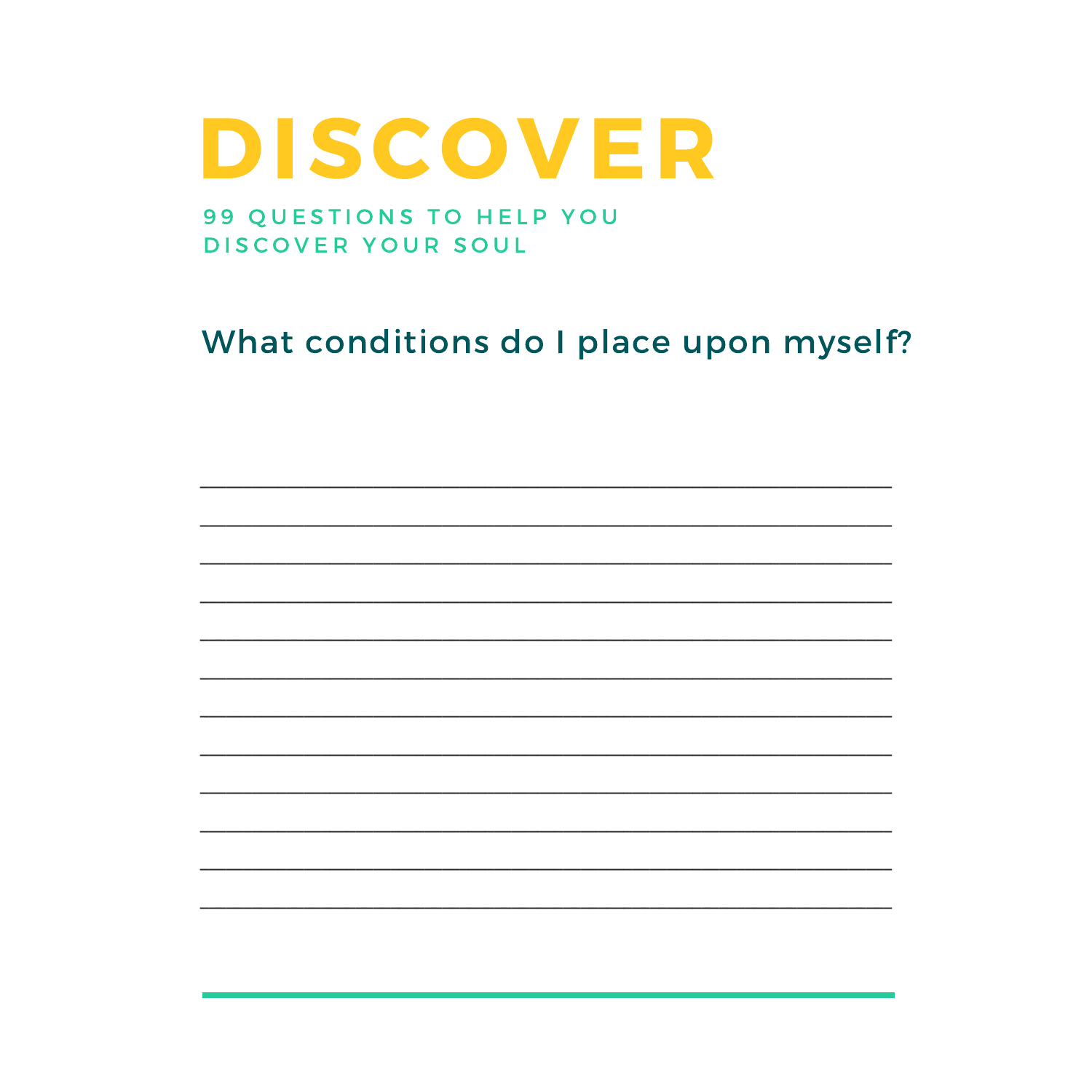99 QUESTIONS TO HELP YOU DISCOVER YOUR SOUL

Who has expectations for me, and why?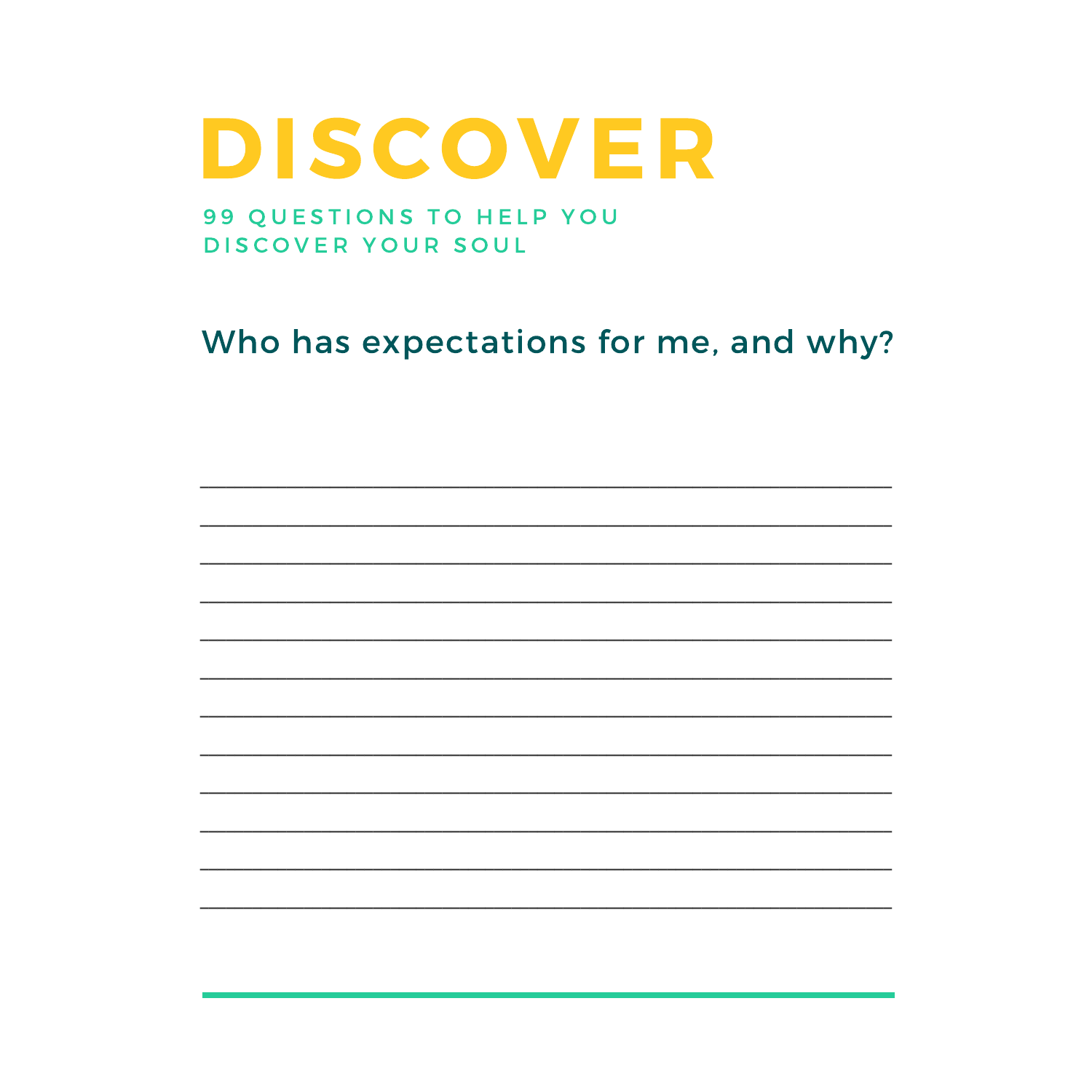#### 99 QUESTIONS TO HELP YOU DISCOVER YOUR SOUL

#### What expectations do I have for others?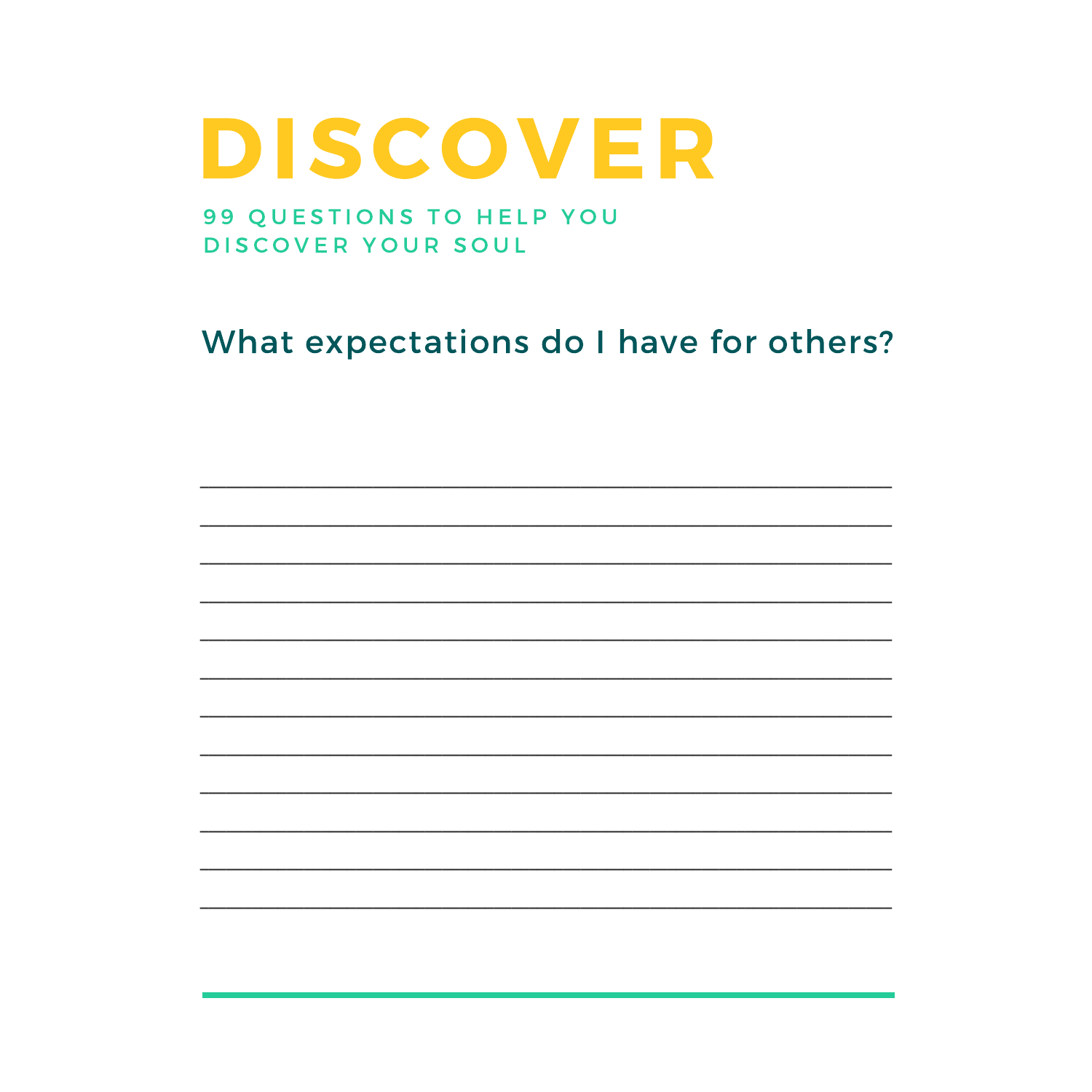99 QUESTIONS TO HELP YOU DISCOVER YOUR SOUL

How should people communicate?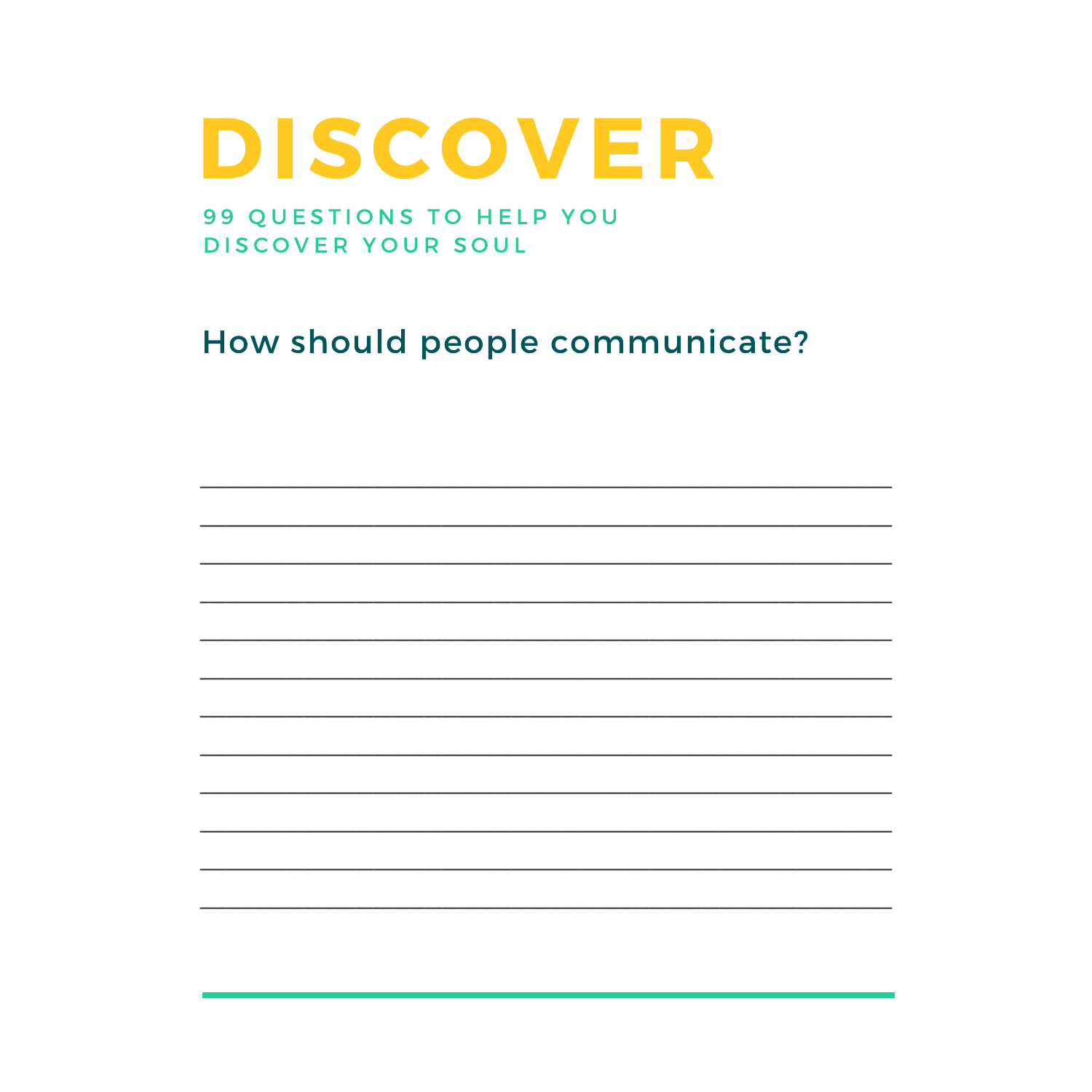99 QUESTIONS TO HELP YOU DISCOVER YOUR SOUL

How do I define love?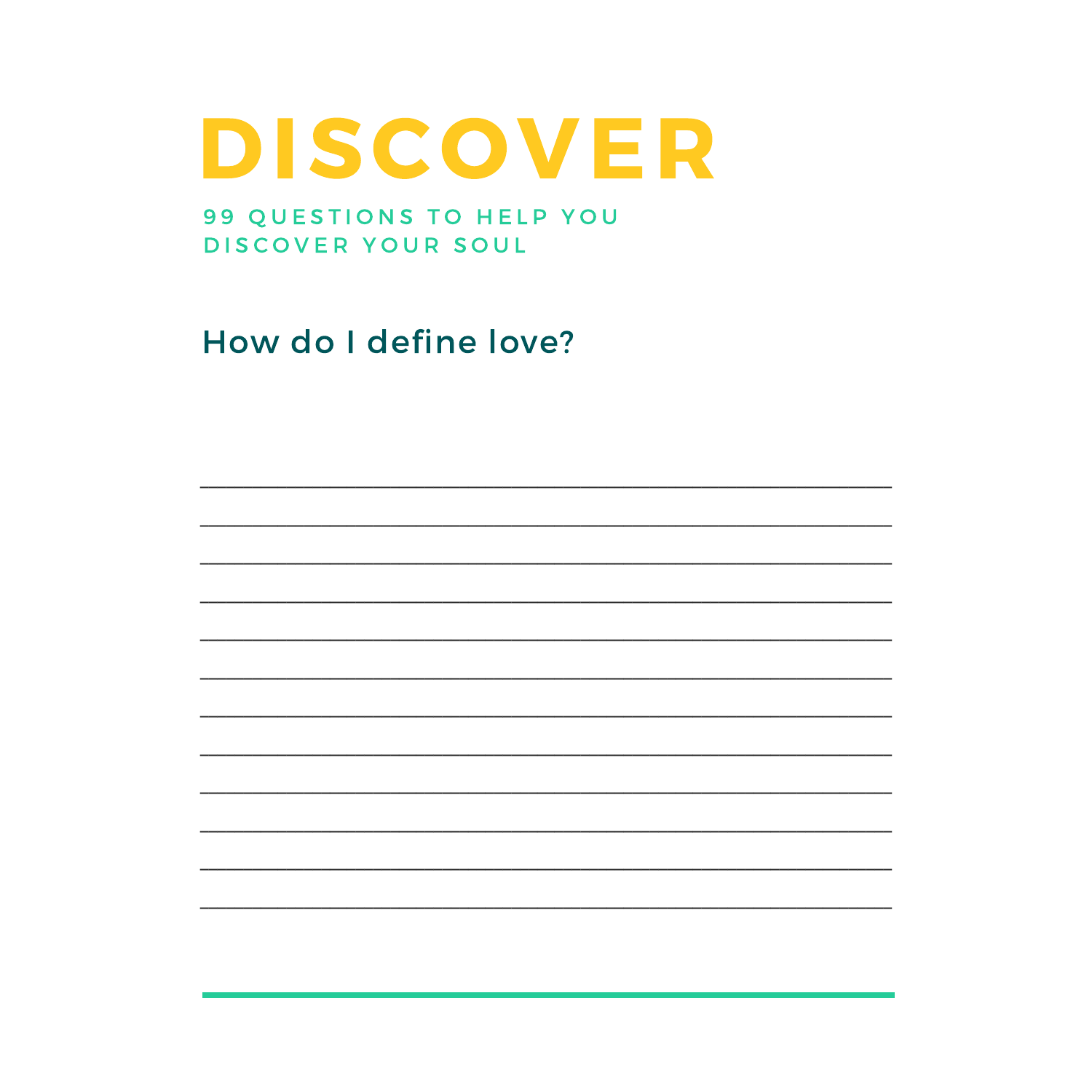#### 99 QUESTIONS TO HELP YOU DISCOVER YOUR SOUL

#### How does someone express love to me?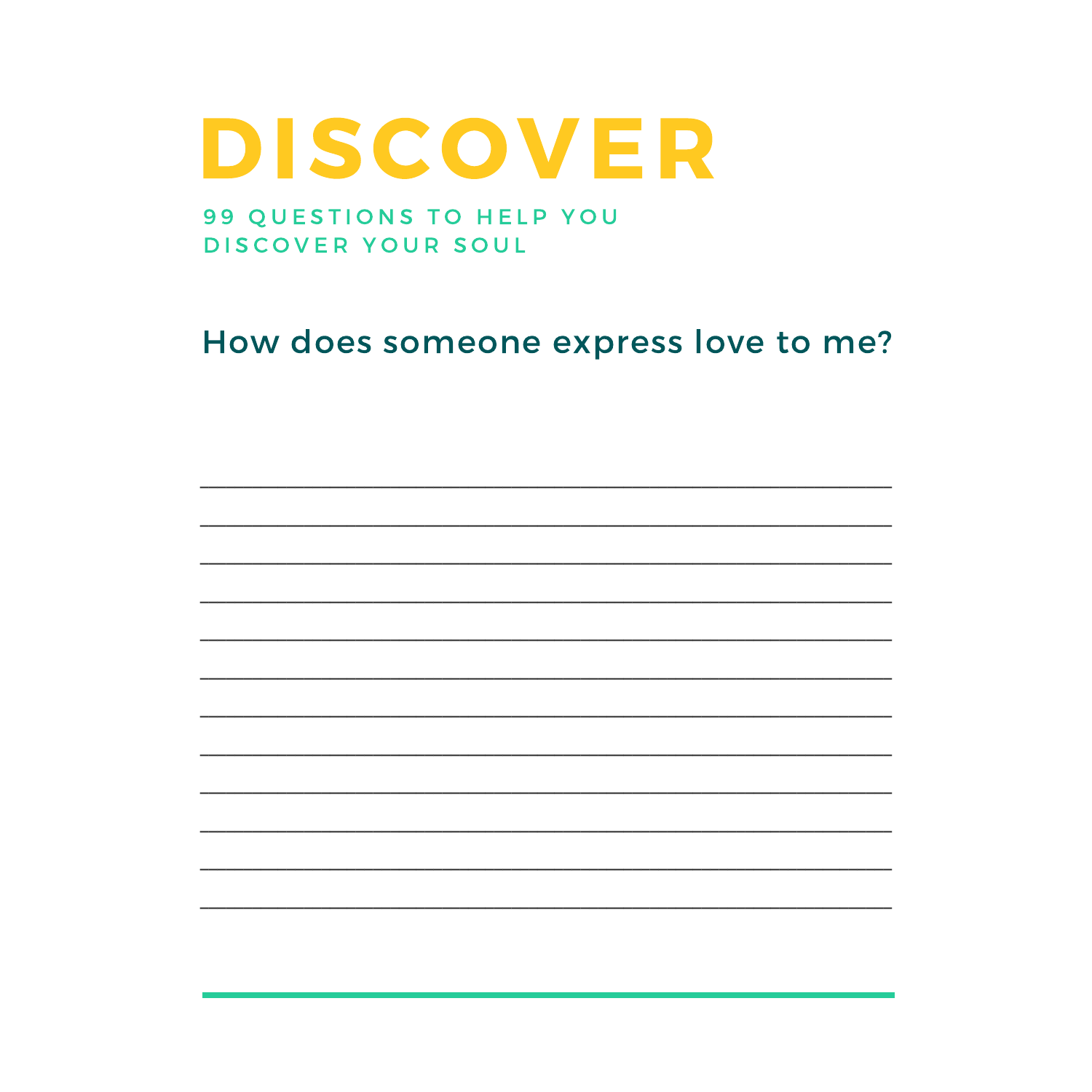99 QUESTIONS TO HELP YOU DISCOVER YOUR SOUL

How do I demonstrate love for others?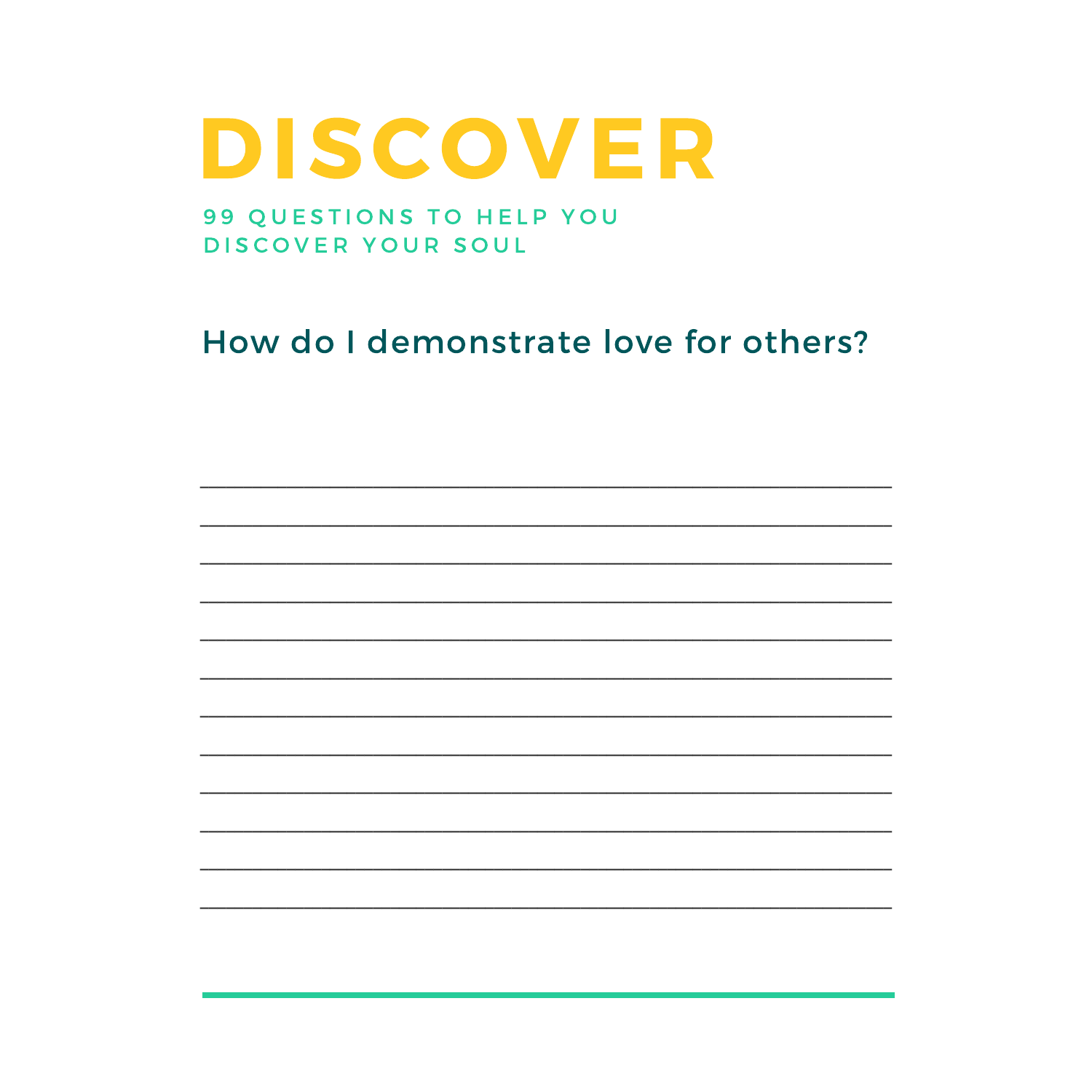99 QUESTIONS TO HELP YOU DISCOVER YOUR SOUL

Are there any aspects of how I love that are conditional?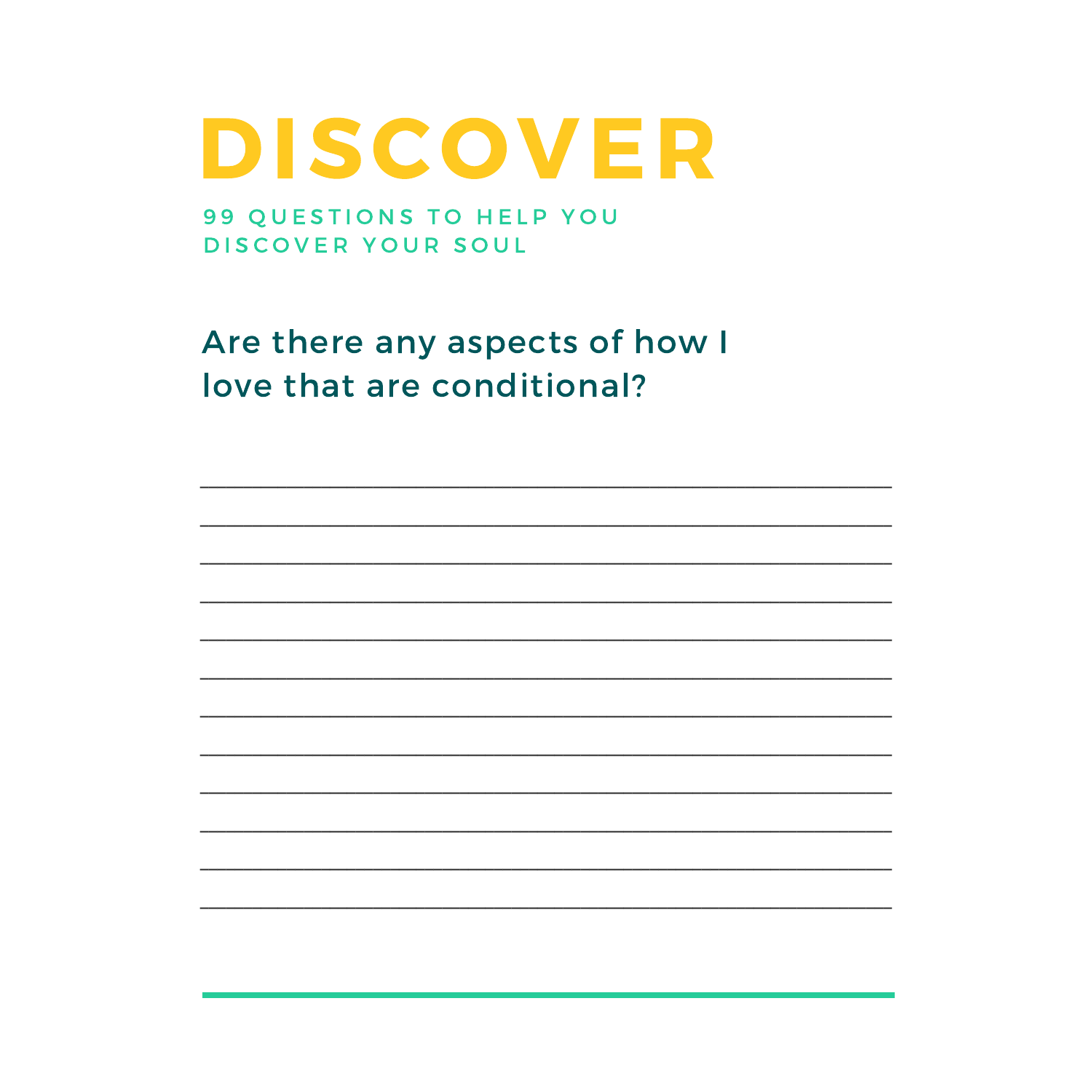99 QUESTIONS TO HELP YOU DISCOVER YOUR SOUL

What is my greatest fear?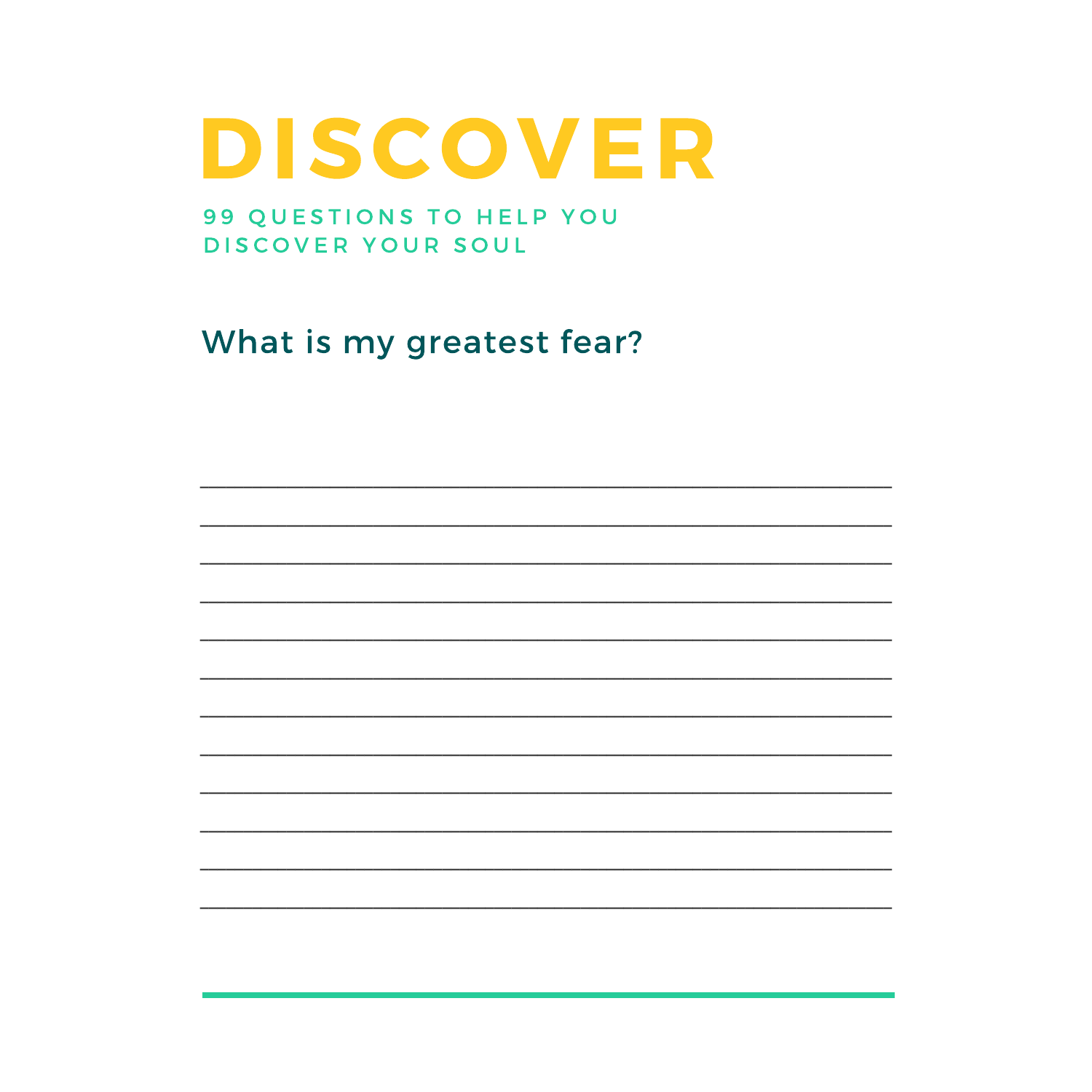99 QUESTIONS TO HELP YOU DISCOVER YOUR SOUL

For what am I most grateful?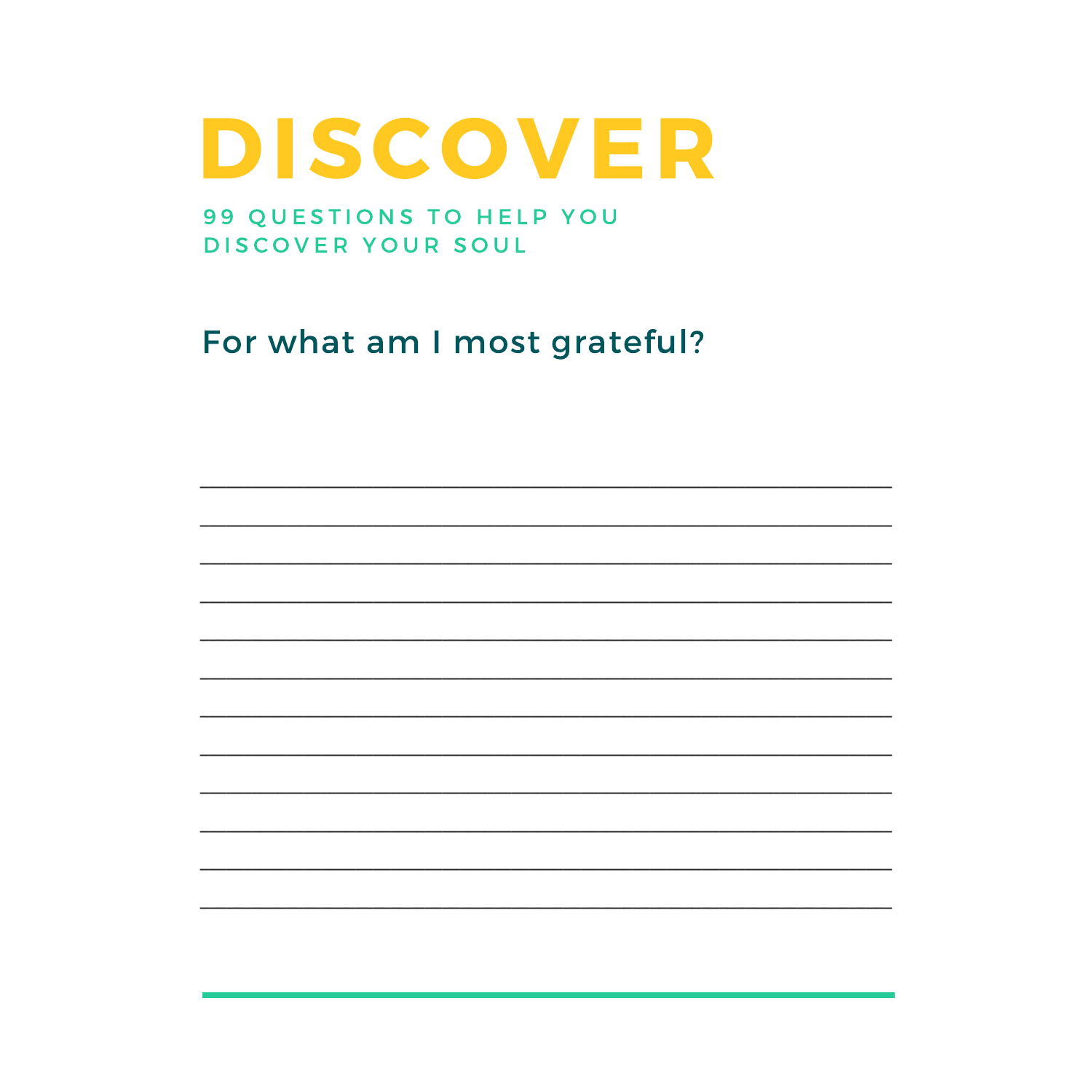99 QUESTIONS TO HELP YOU DISCOVER YOUR SOUL

Am I the same person with all people?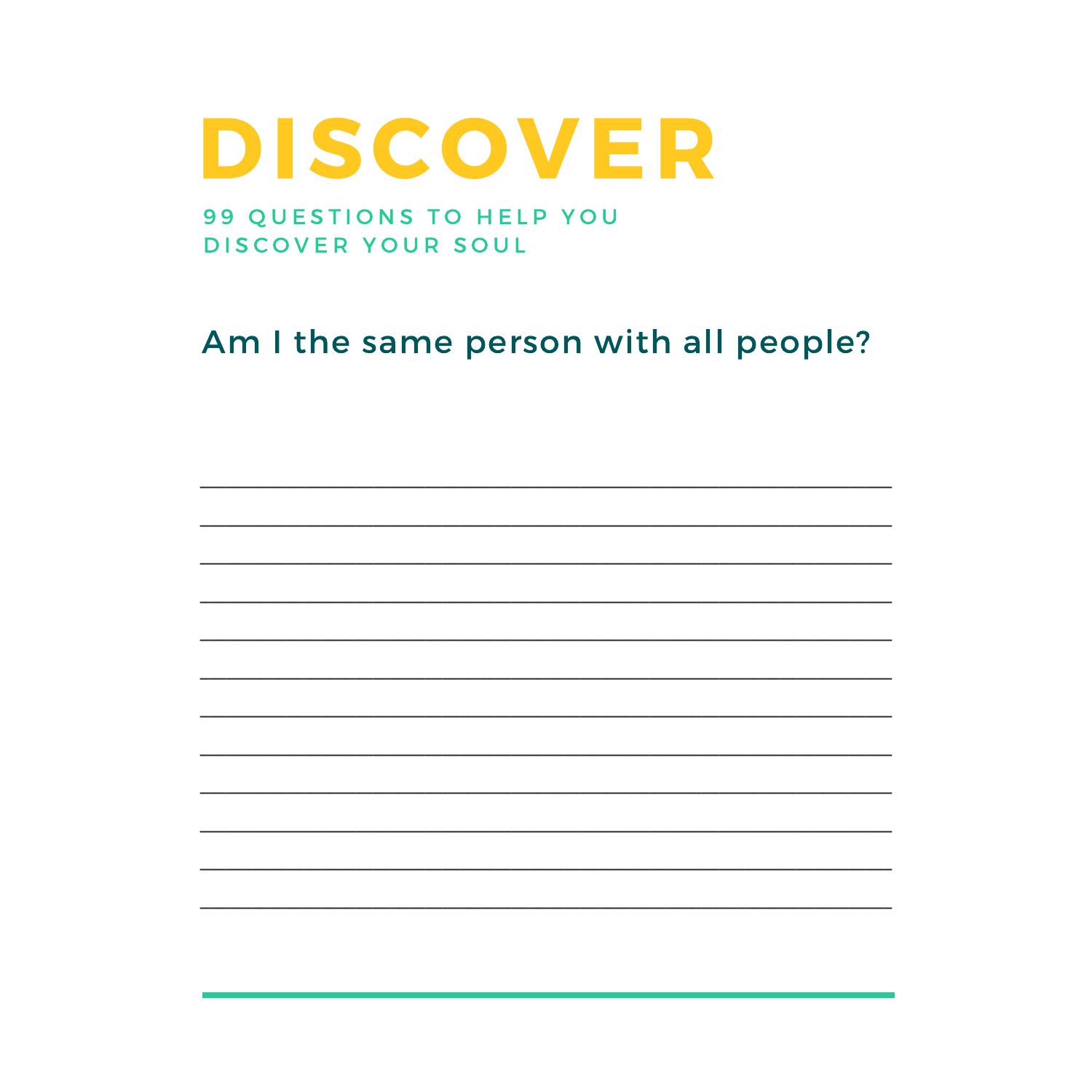99 QUESTIONS TO HELP YOU DISCOVER YOUR SOUL

Does my heart feel full?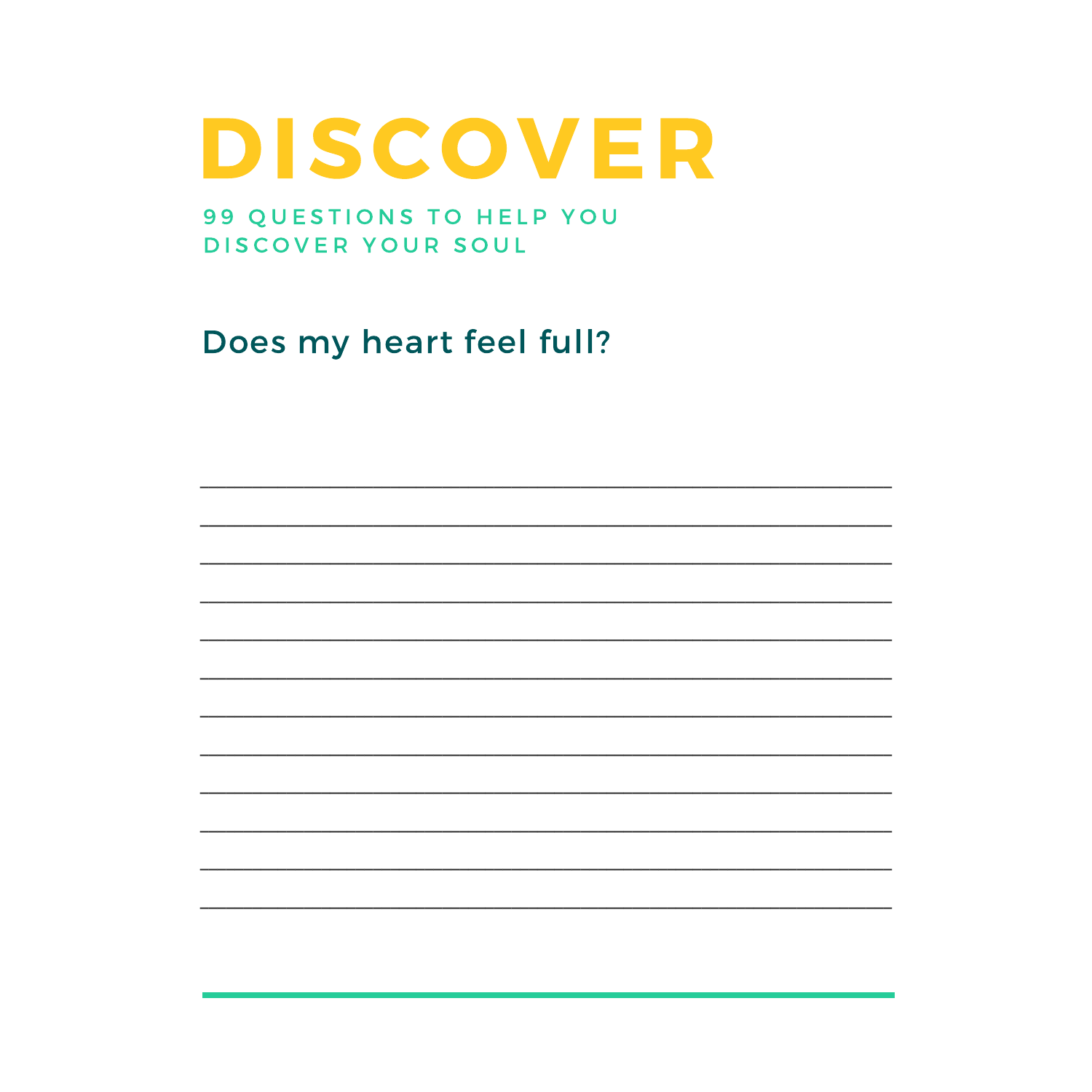99 QUESTIONS TO HELP YOU DISCOVER YOUR SOUL

Who shows me unconditional love, and how do they express it?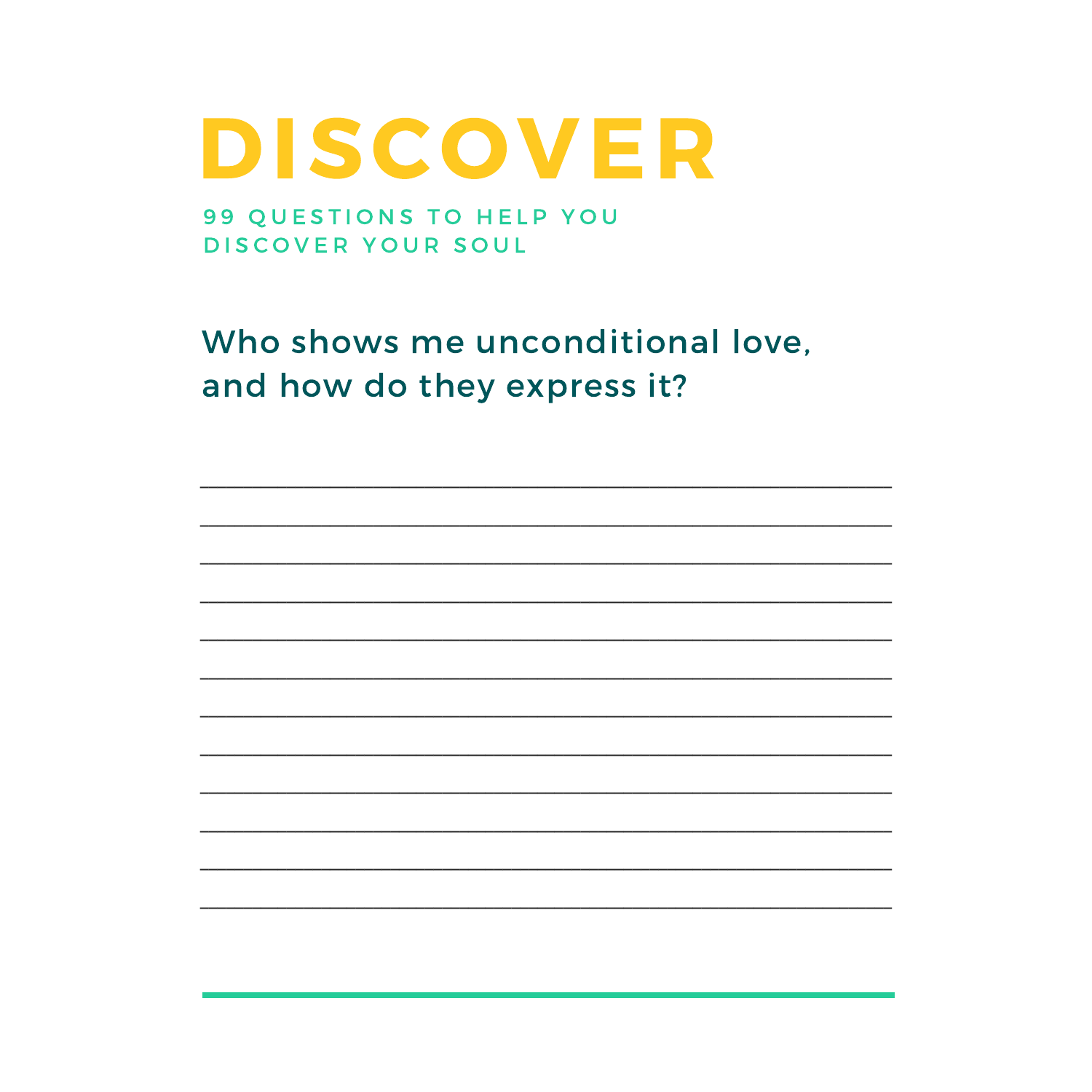99 QUESTIONS TO HELP YOU DISCOVER YOUR SOUL

Am I running to or from anything or anyone?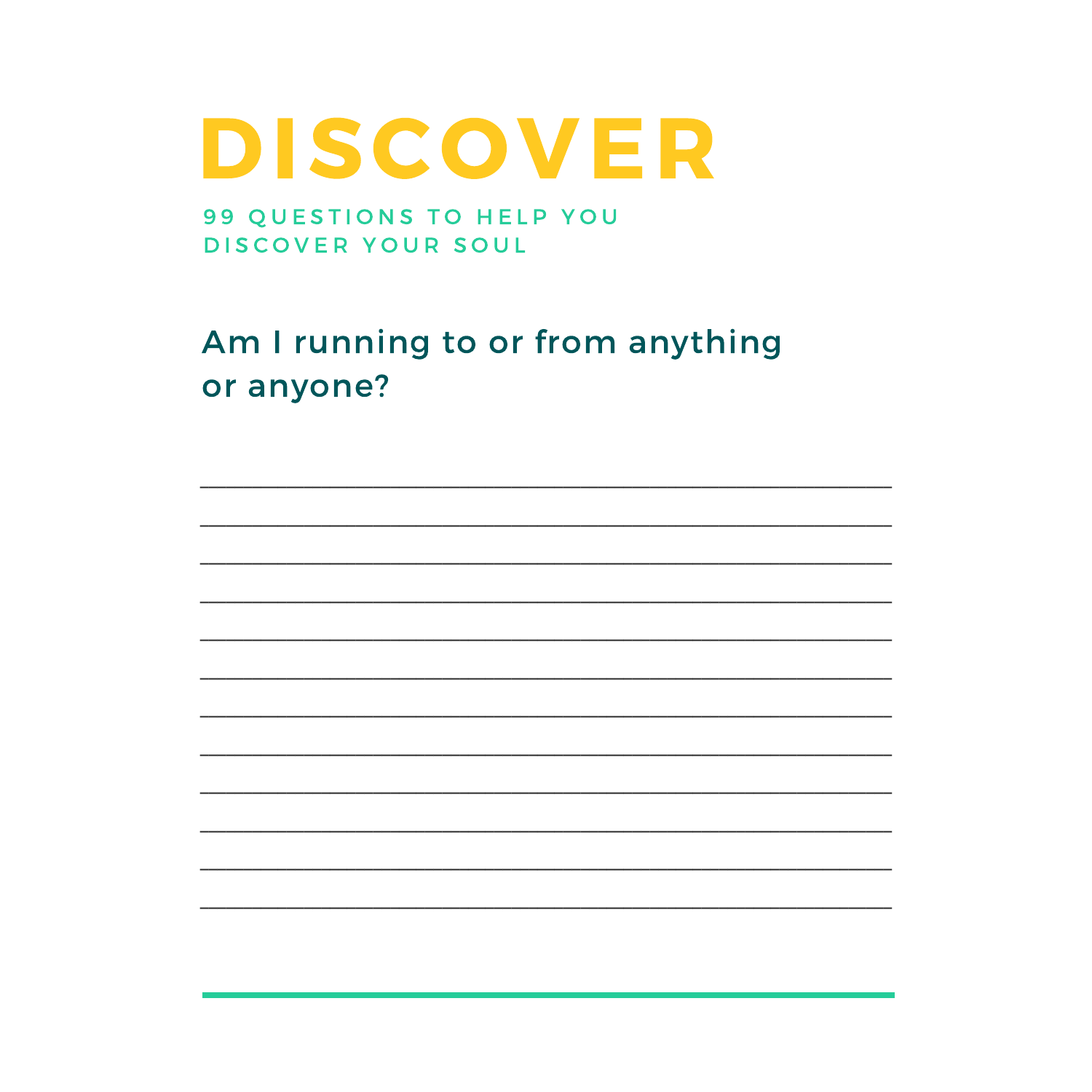#### 99 QUESTIONS TO HELP YOU DISCOVER YOUR SOUL

#### What means the most to me in my life?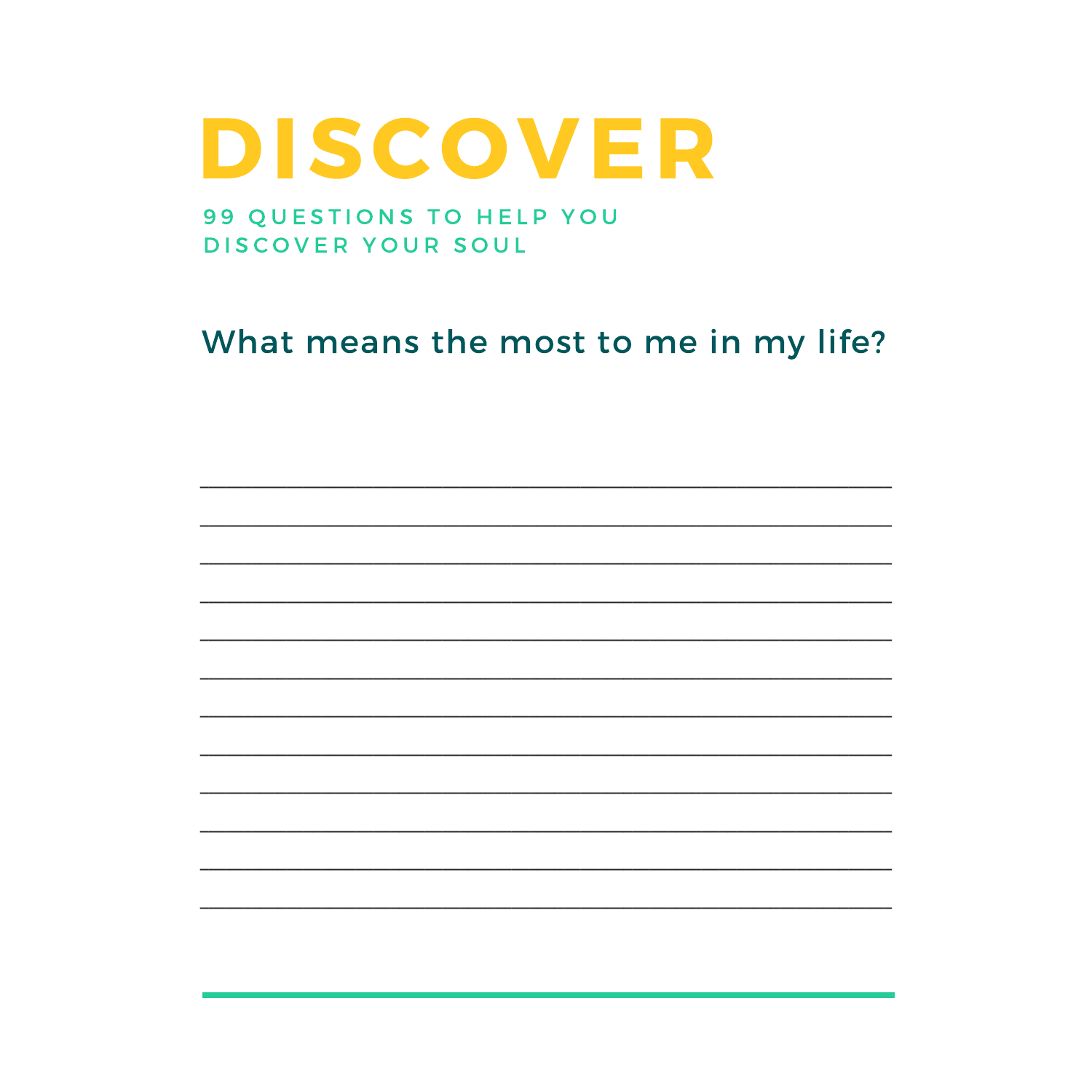#### 99 QUESTIONS TO HELP YOU DISCOVER YOUR SOUL

#### How did others see me as a child?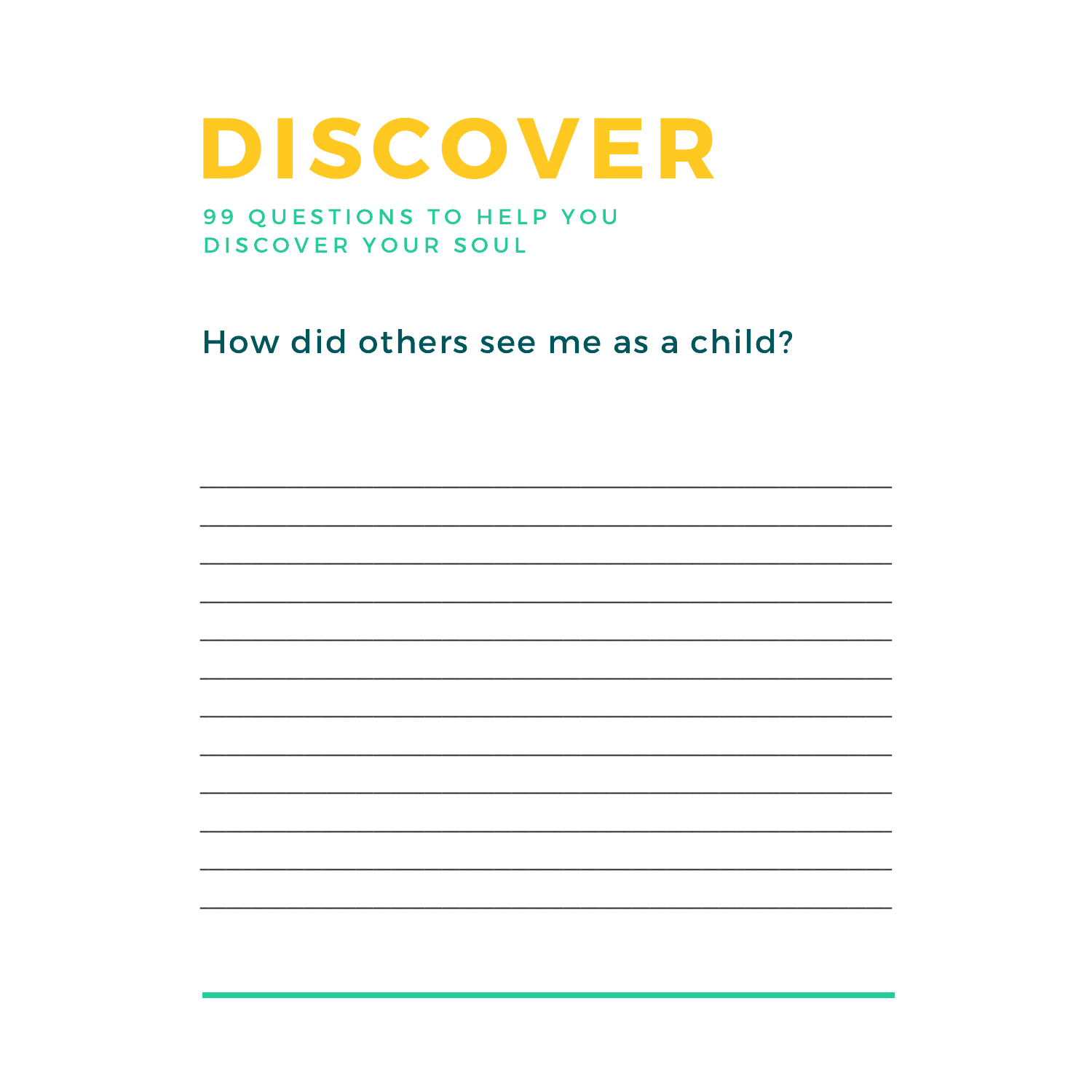99 QUESTIONS TO HELP YOU DISCOVER YOUR SOUL

Do I have any patterns in my life that I need to change?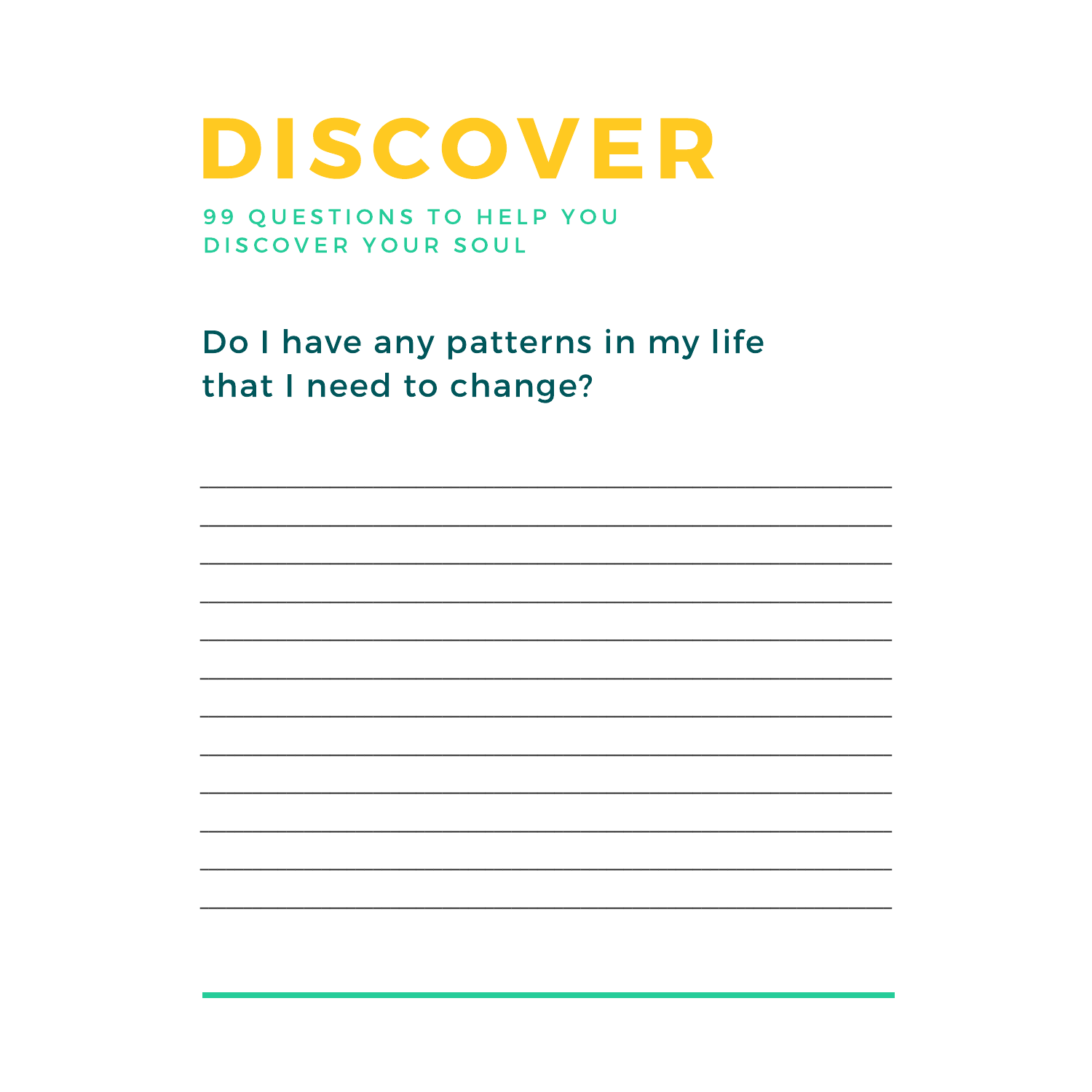99 QUESTIONS TO HELP YOU DISCOVER YOUR SOUL

Do I feel grounded and centered?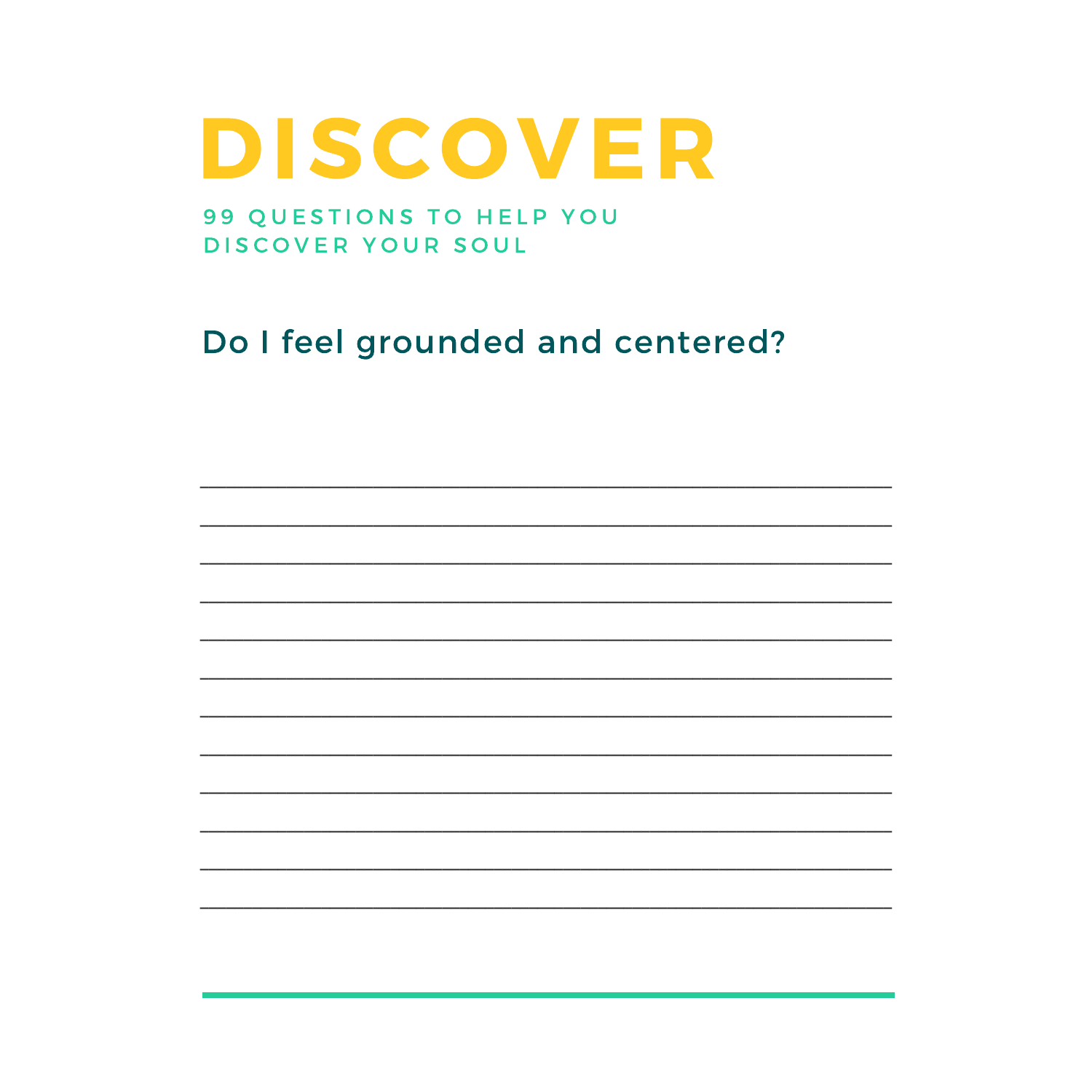99 QUESTIONS TO HELP YOU DISCOVER YOUR SOUL

What makes me feel calm?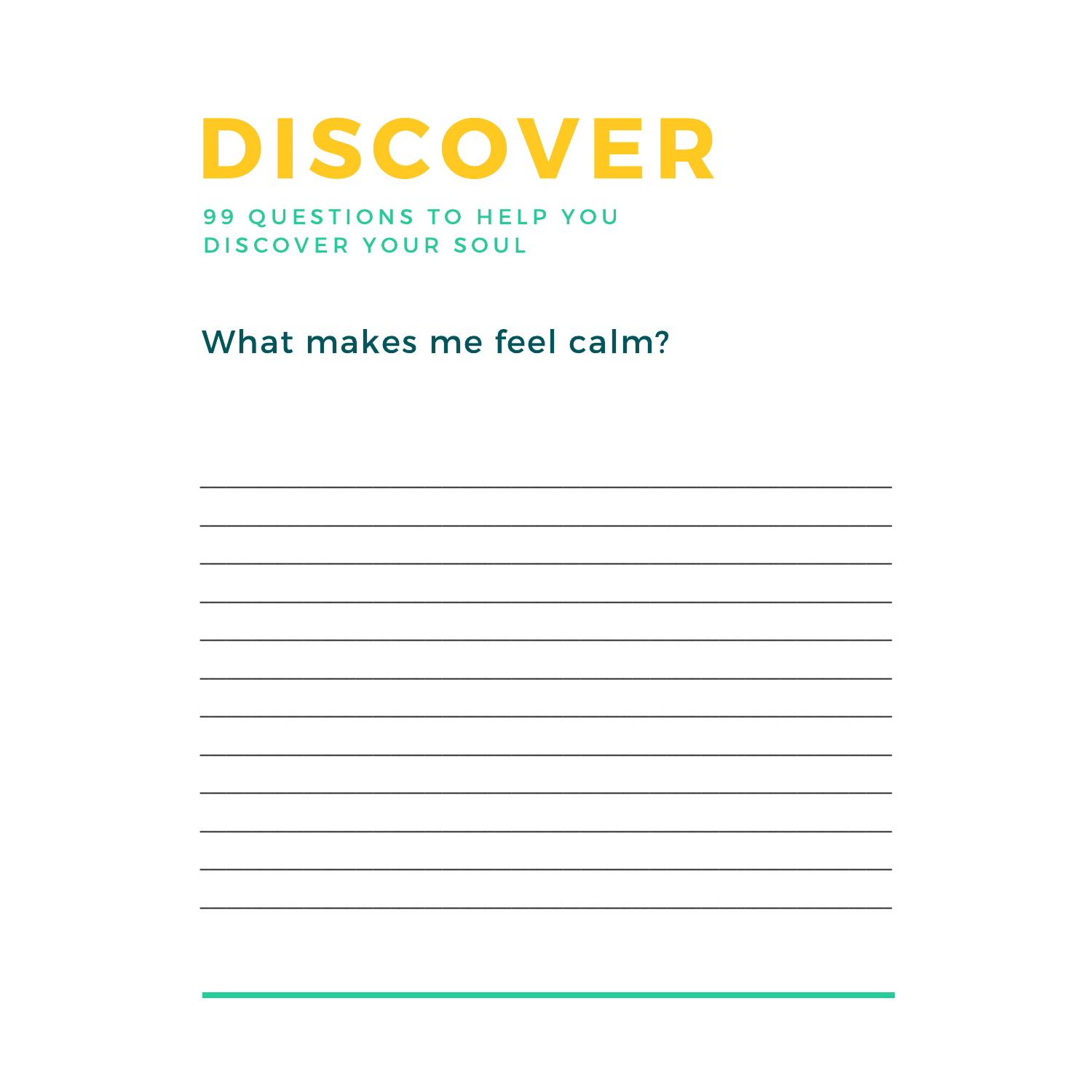#### 99 QUESTIONS TO HELP YOU DISCOVER YOUR SOUL

Where am I "escaping" in life?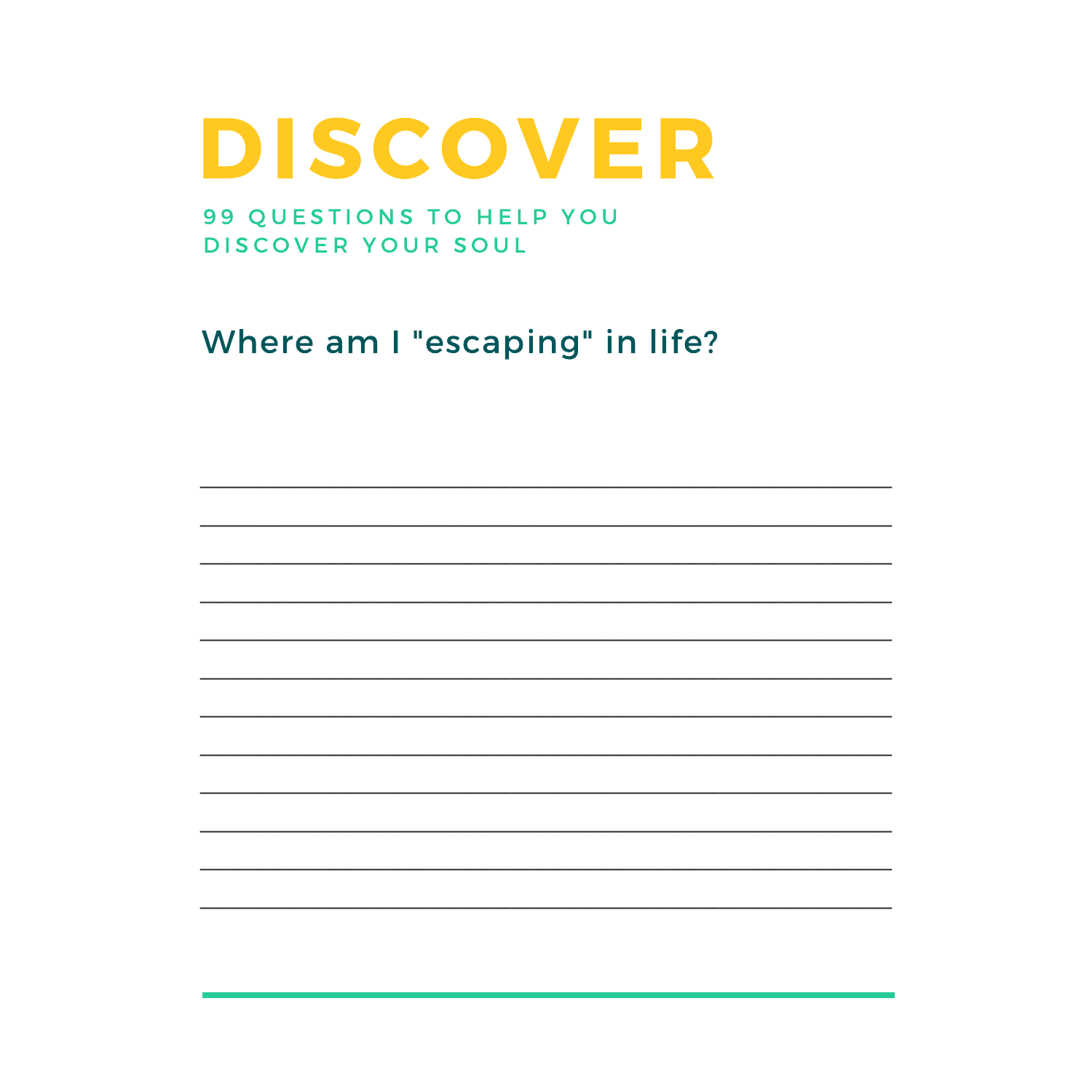99 QUESTIONS TO HELP YOU DISCOVER YOUR SOUL

What emotions or thoughts do I need to release?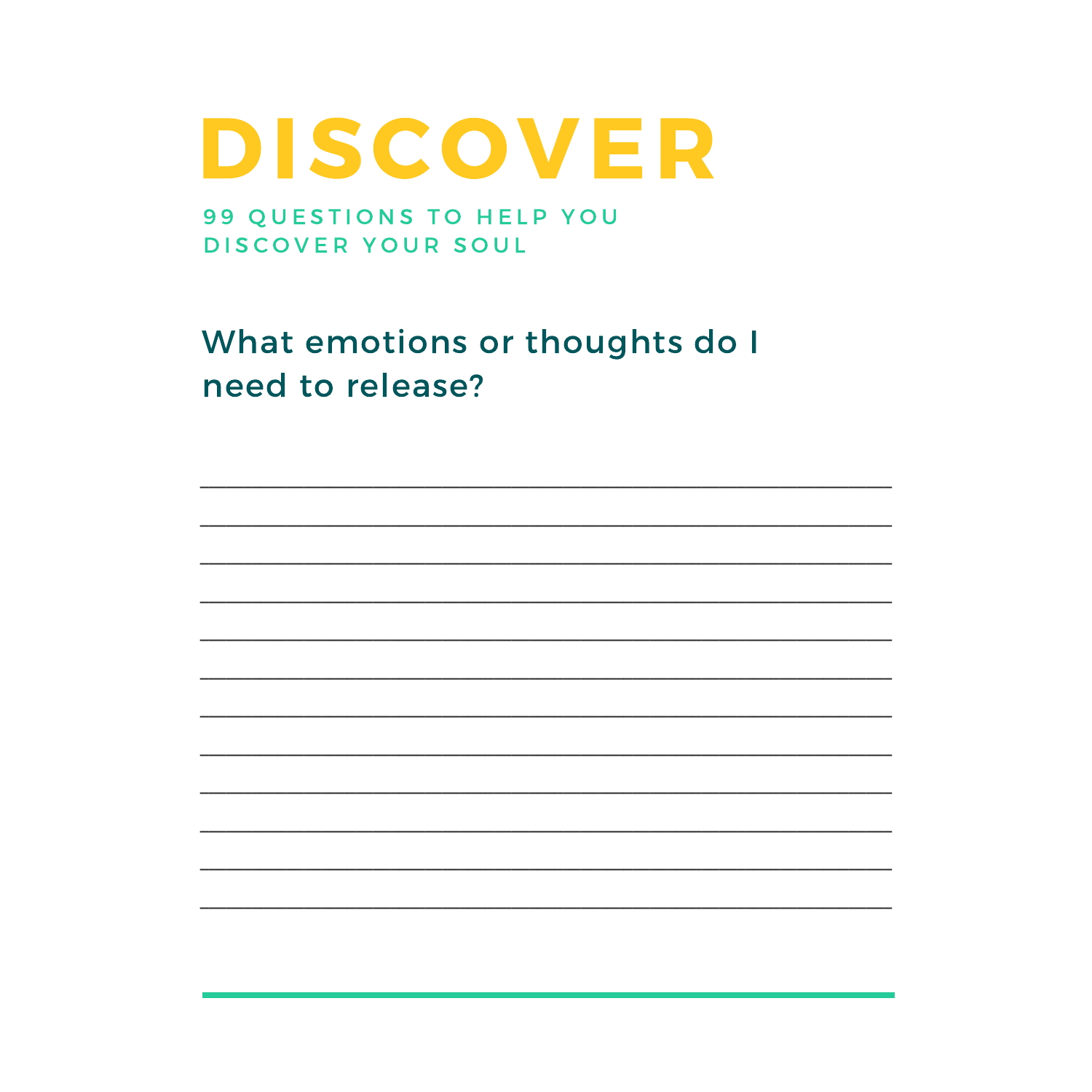99 QUESTIONS TO HELP YOU DISCOVER YOUR SOUL

What does intimacy mean to me, and how is it expressed?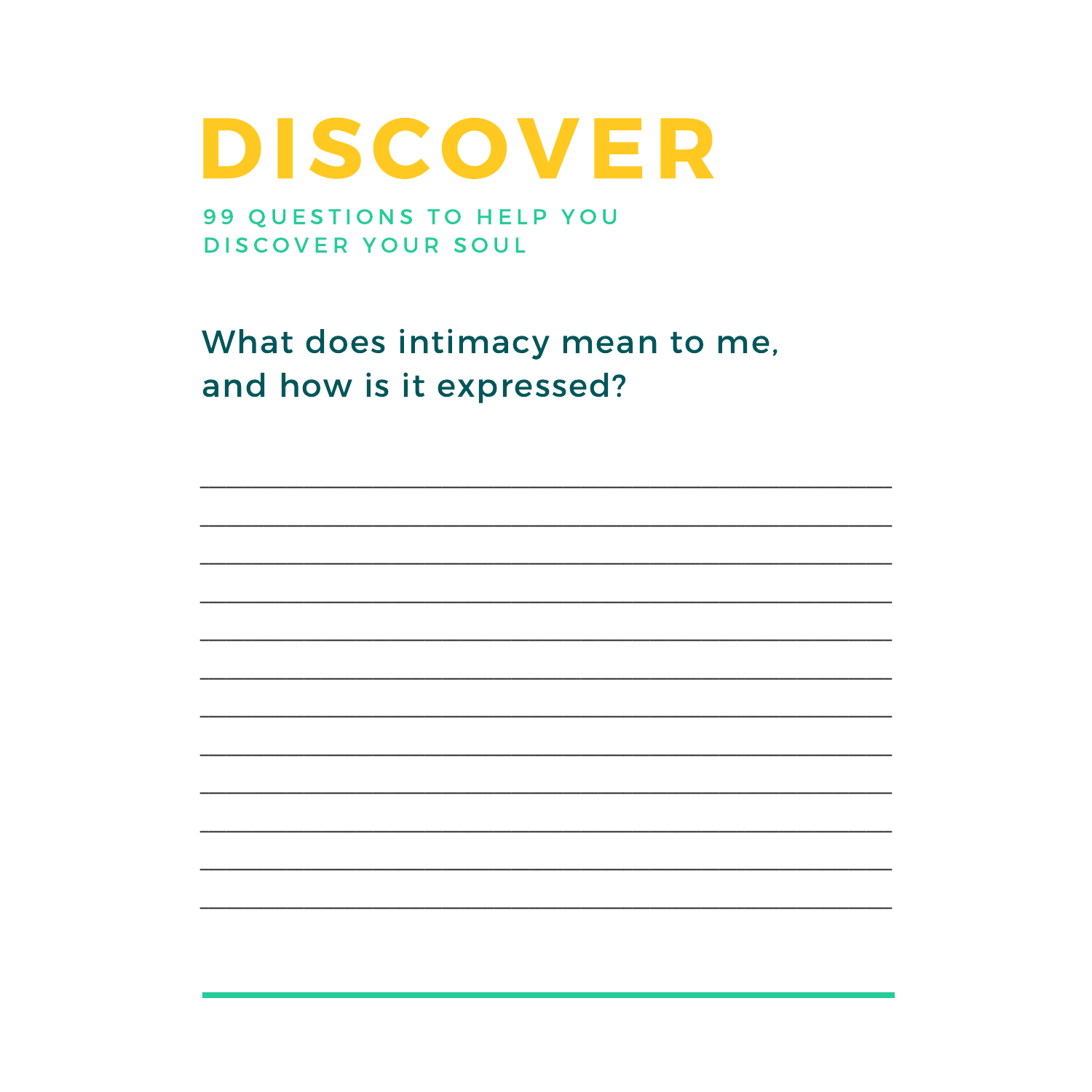99 QUESTIONS TO HELP YOU DISCOVER YOUR SOUL

What gives me peace?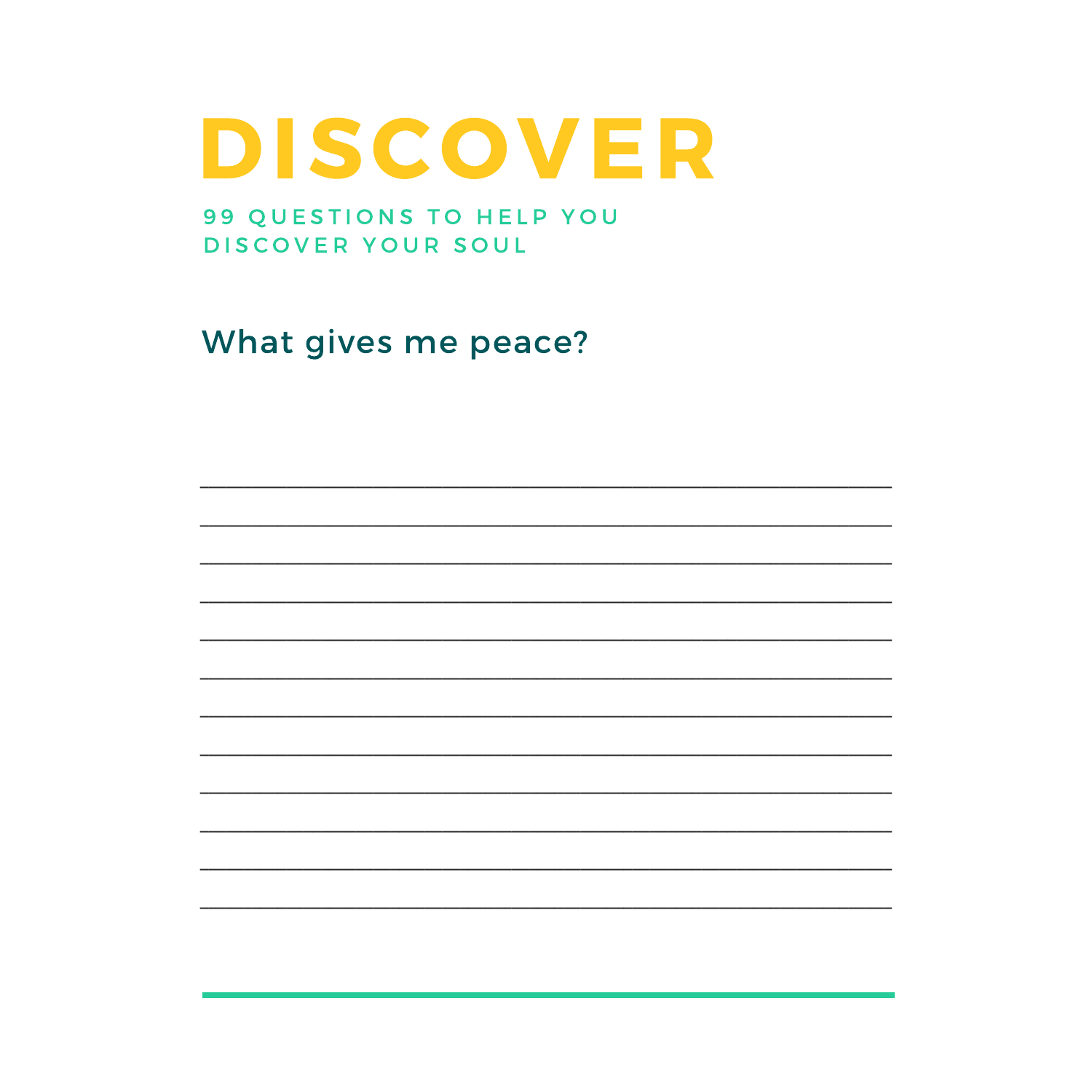99 QUESTIONS TO HELP YOU DISCOVER YOUR SOUL

Do animals feel calm and engaging with me?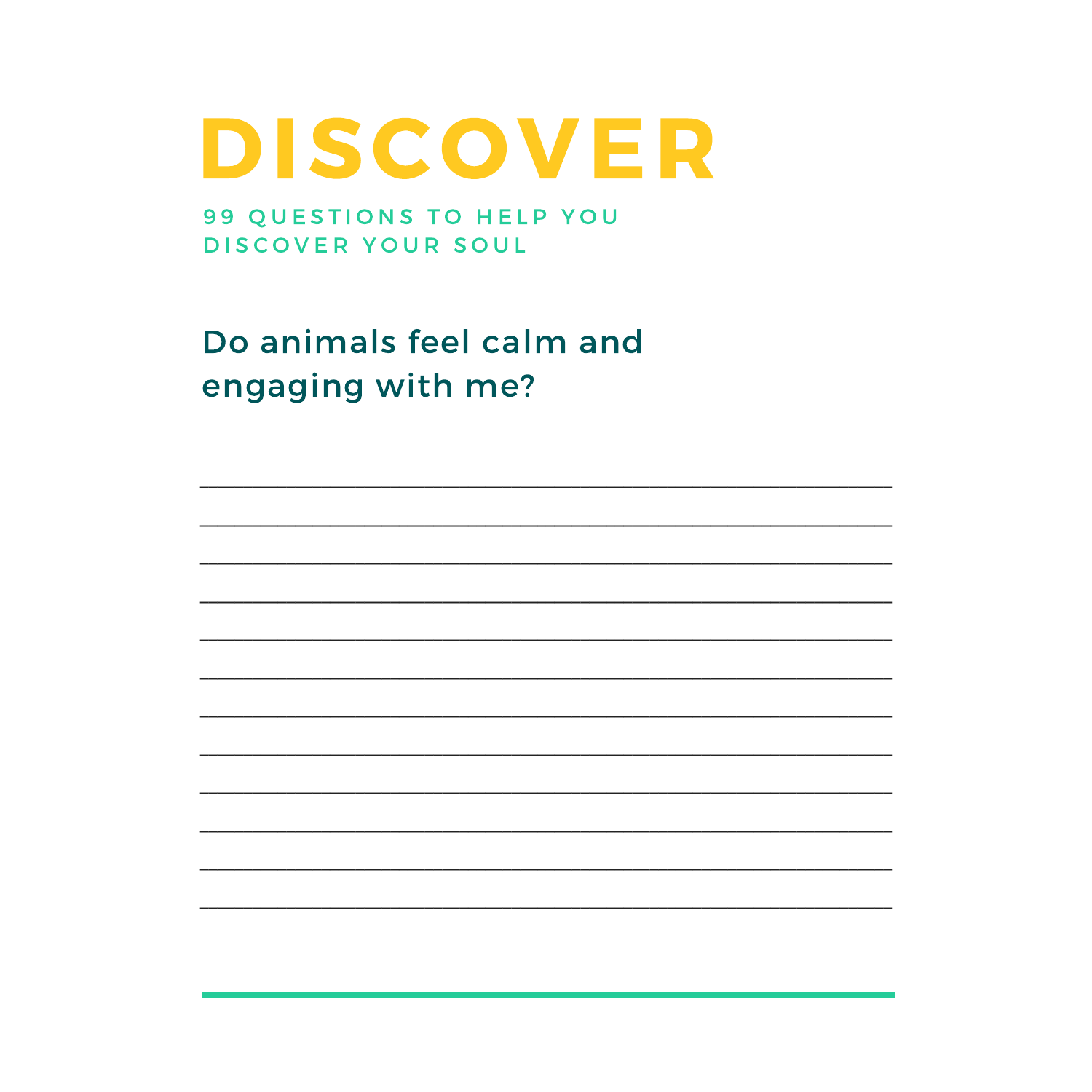99 QUESTIONS TO HELP YOU DISCOVER YOUR SOUL

How do I view sex?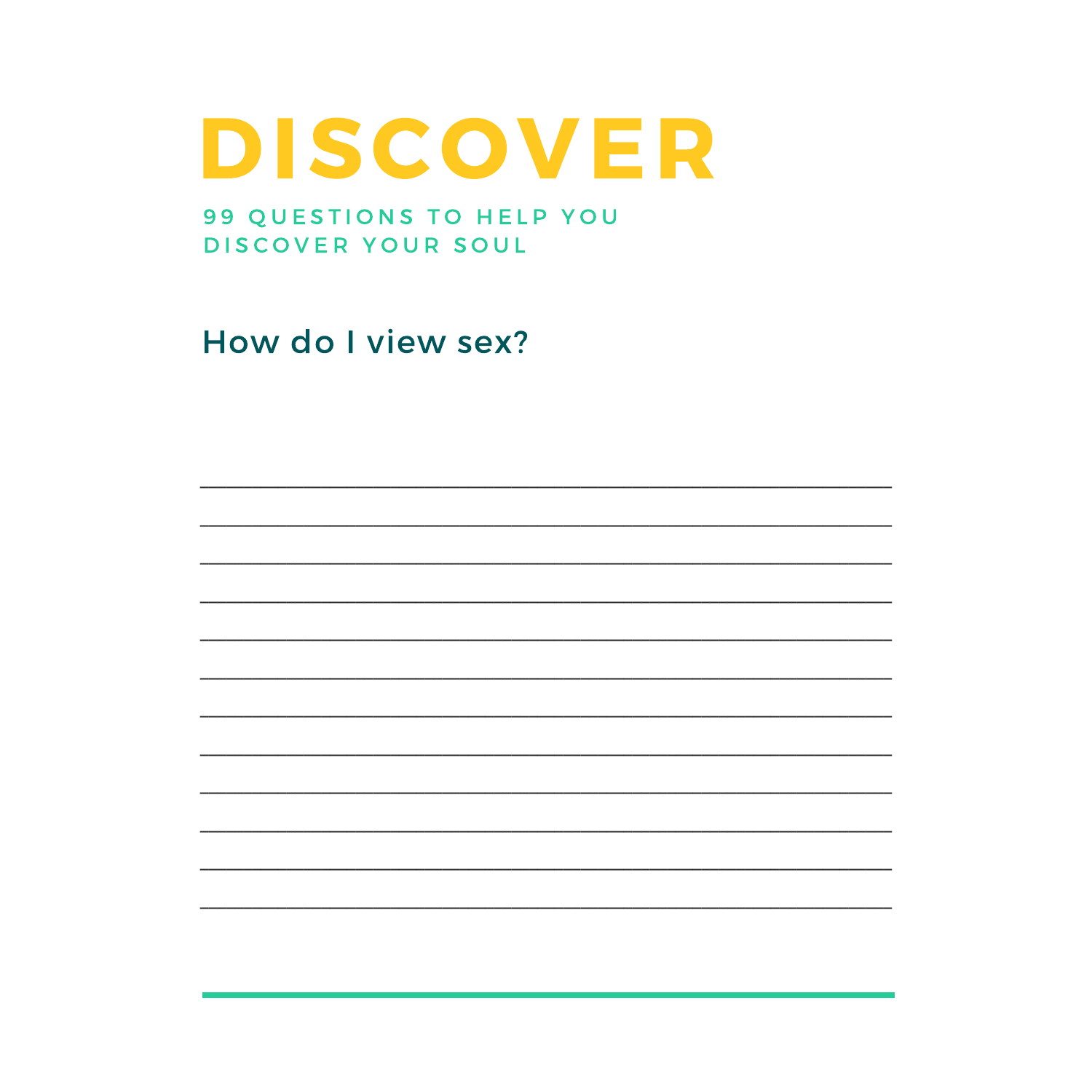99 QUESTIONS TO HELP YOU DISCOVER YOUR SOUL

How do I connect with nature?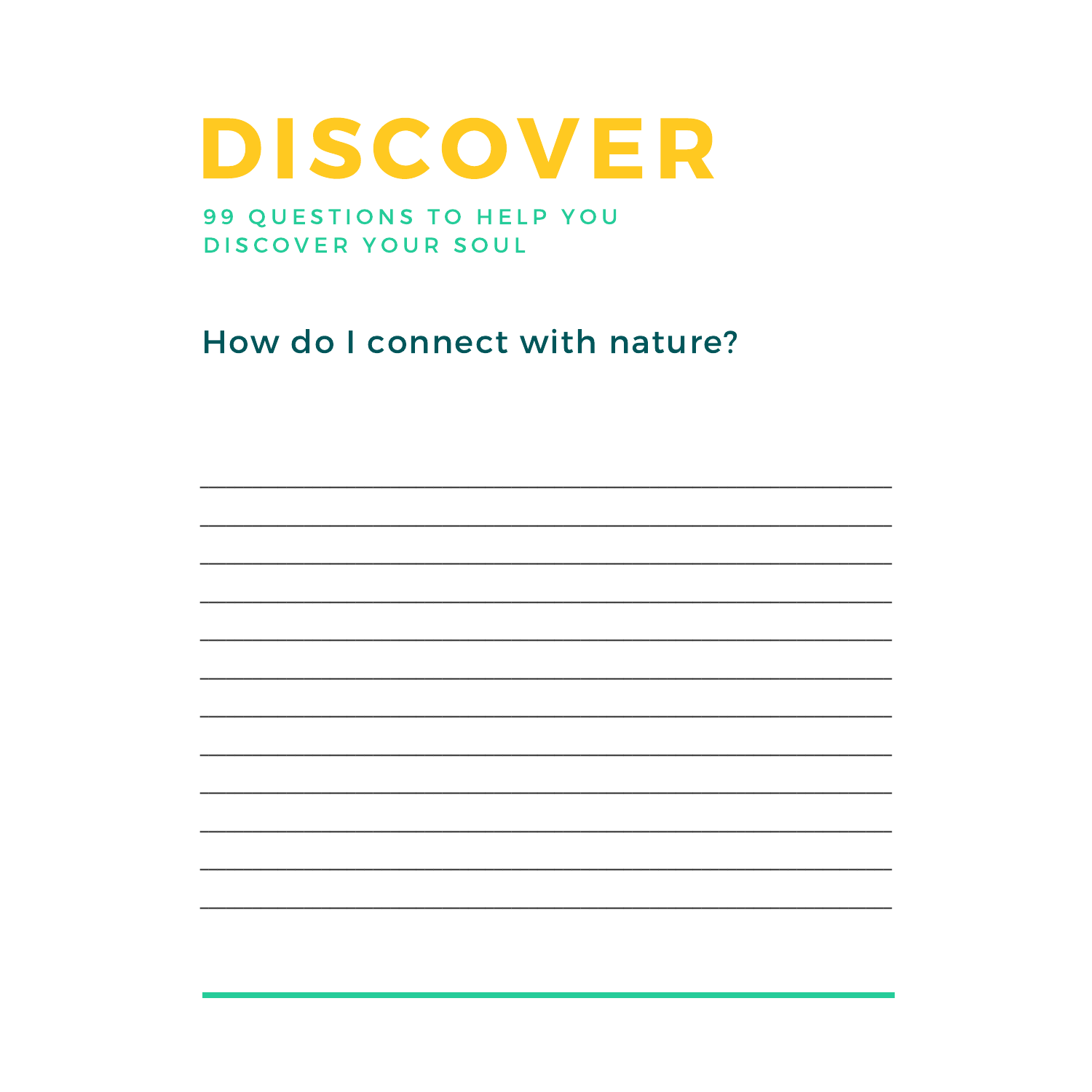99 QUESTIONS TO HELP YOU DISCOVER YOUR SOUL

How do I express my creativity?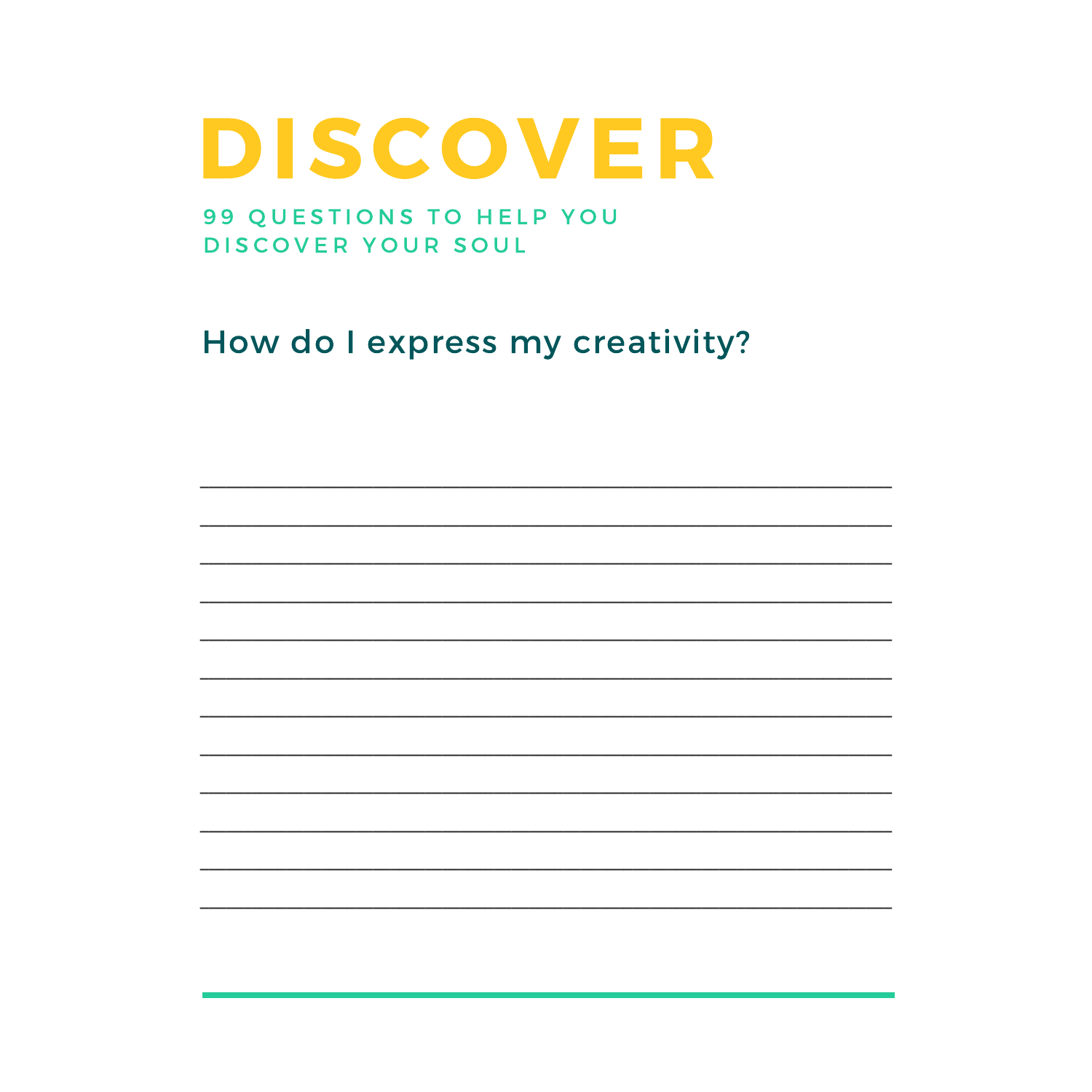99 QUESTIONS TO HELP YOU DISCOVER YOUR SOUL

Do I listen to others well?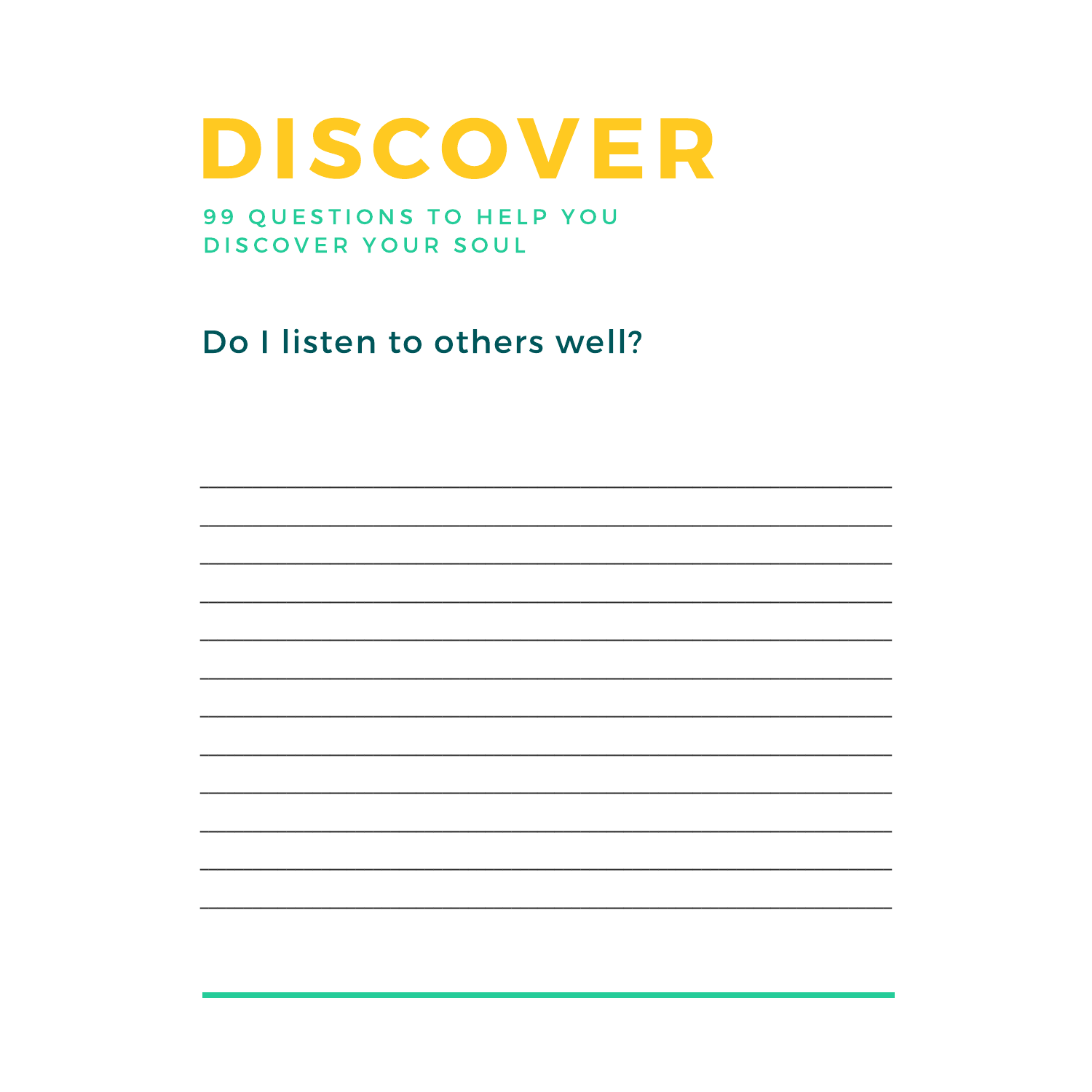99 QUESTIONS TO HELP YOU DISCOVER YOUR SOUL

What do I think about when daydreaming?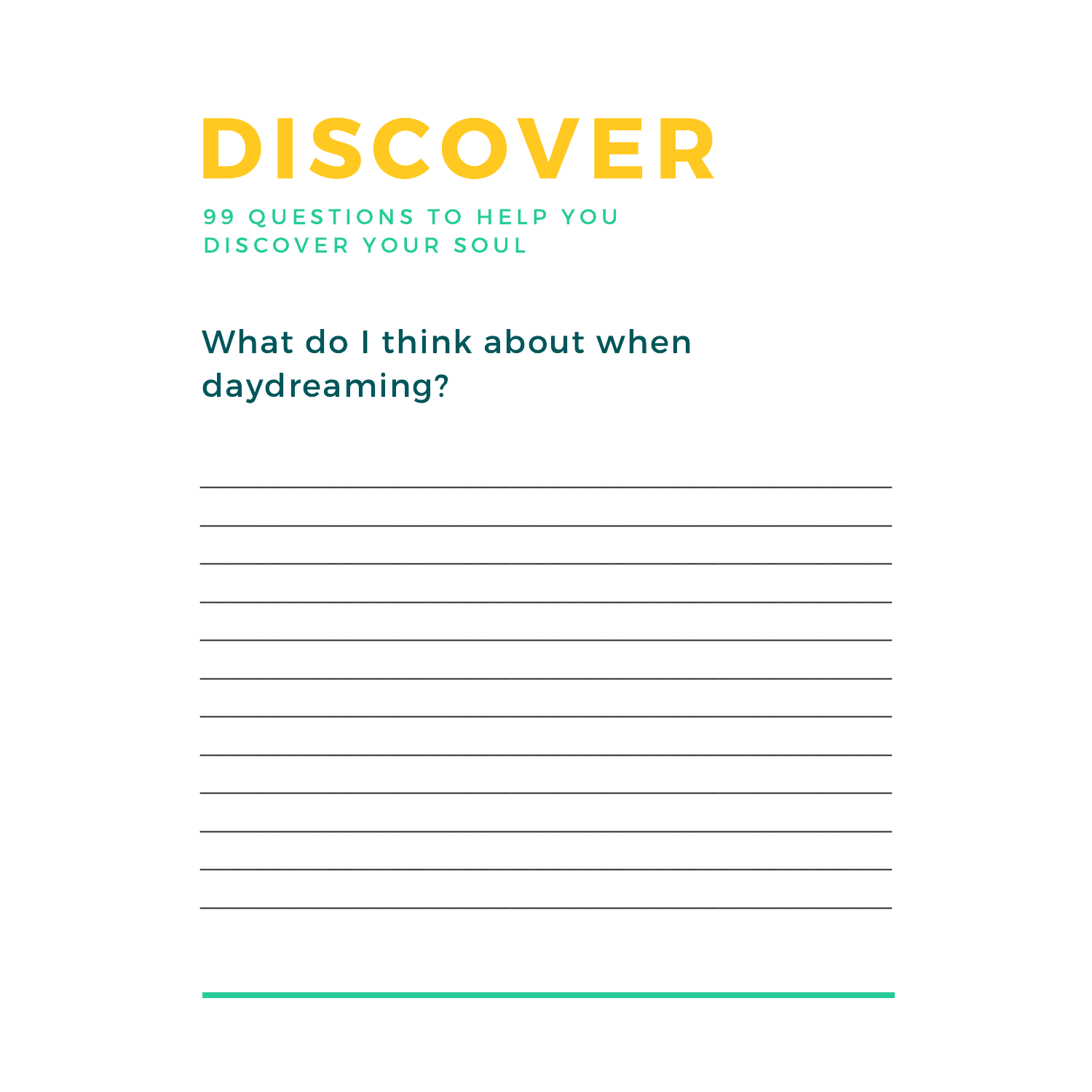99 QUESTIONS TO HELP YOU DISCOVER YOUR SOUL

#### Am I holding myself in a "fixed" reality?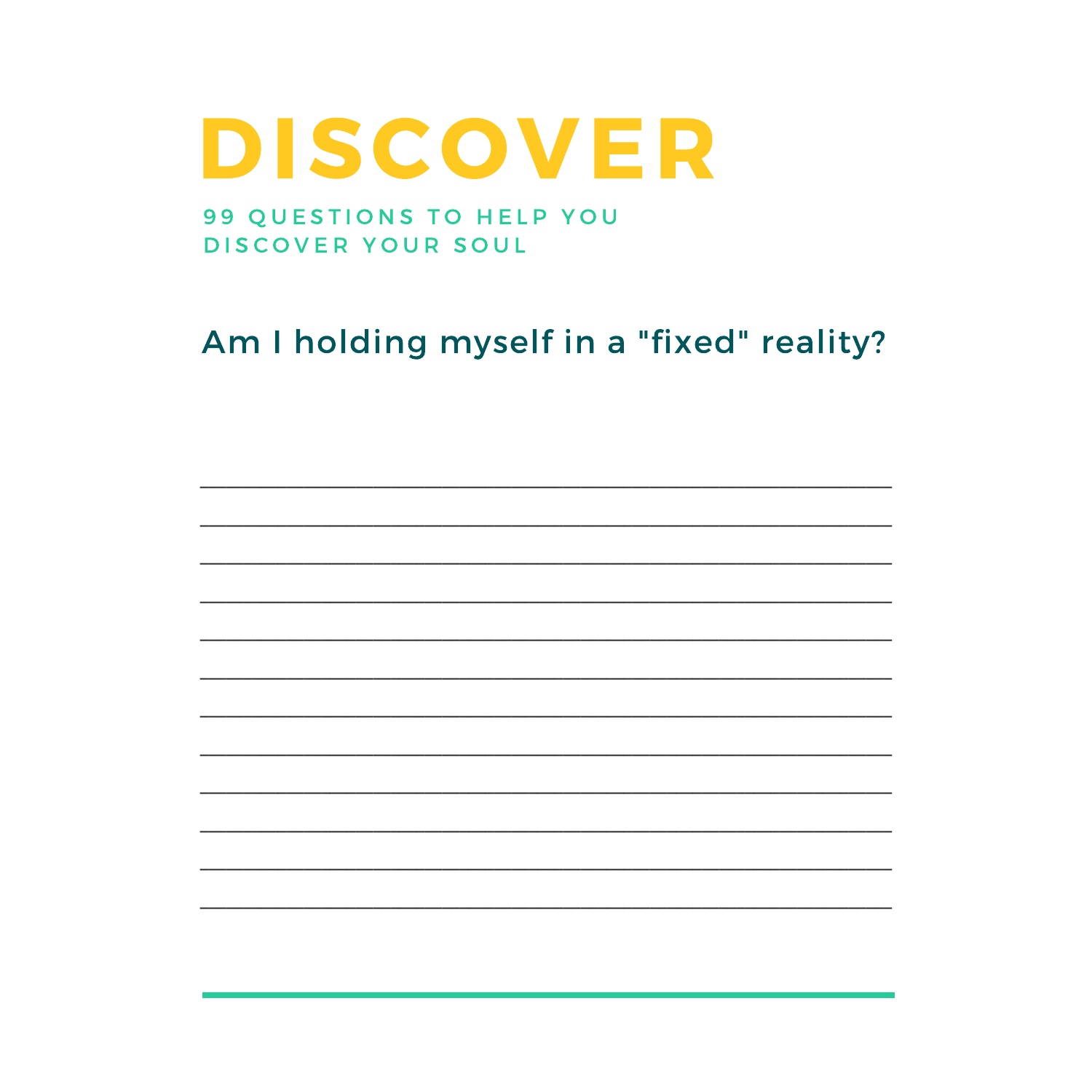99 QUESTIONS TO HELP YOU DISCOVER YOUR SOUL

Who has oppressed me, and how must I release them?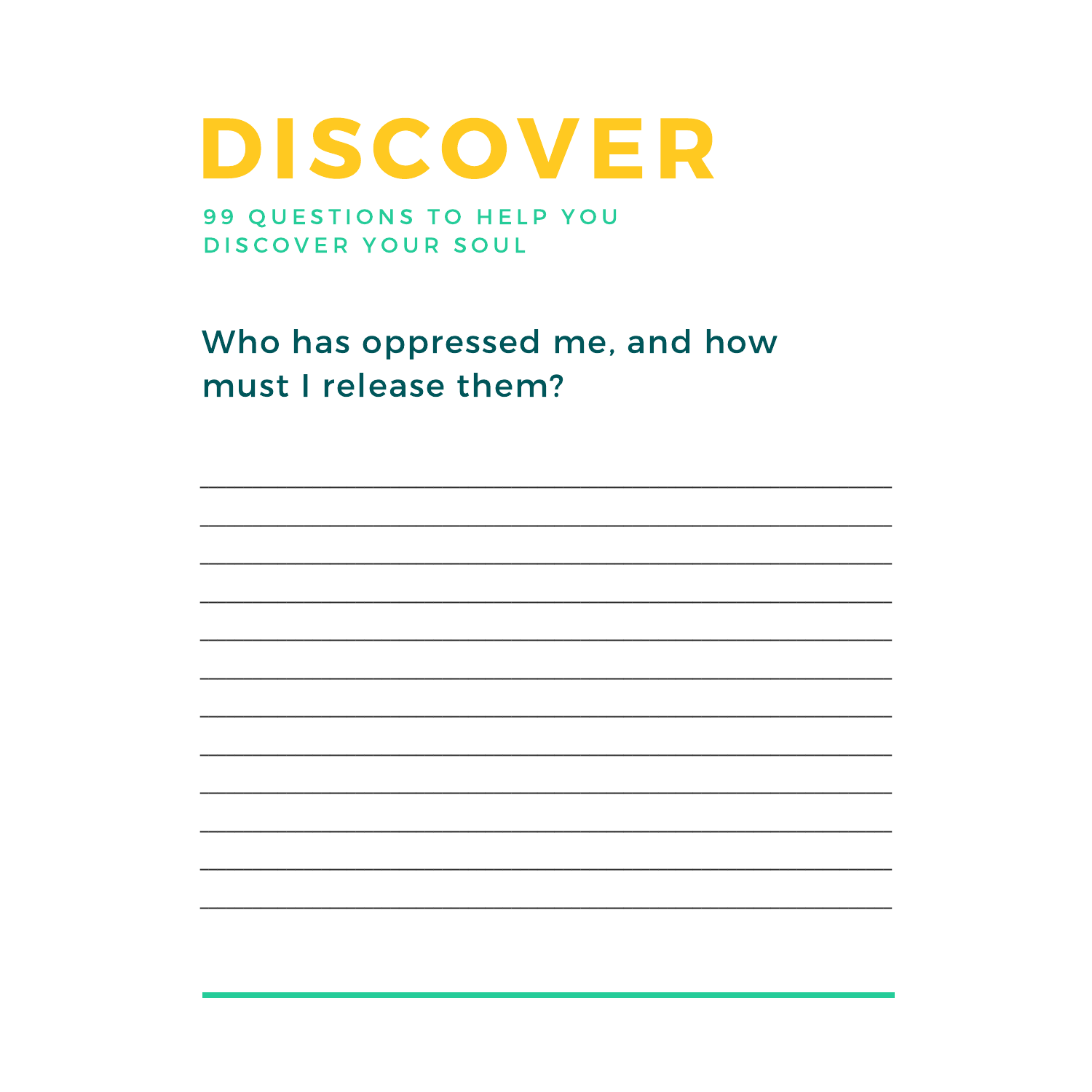99 QUESTIONS TO HELP YOU DISCOVER YOUR SOUL

Am I holding anyone in a "fixed" reality?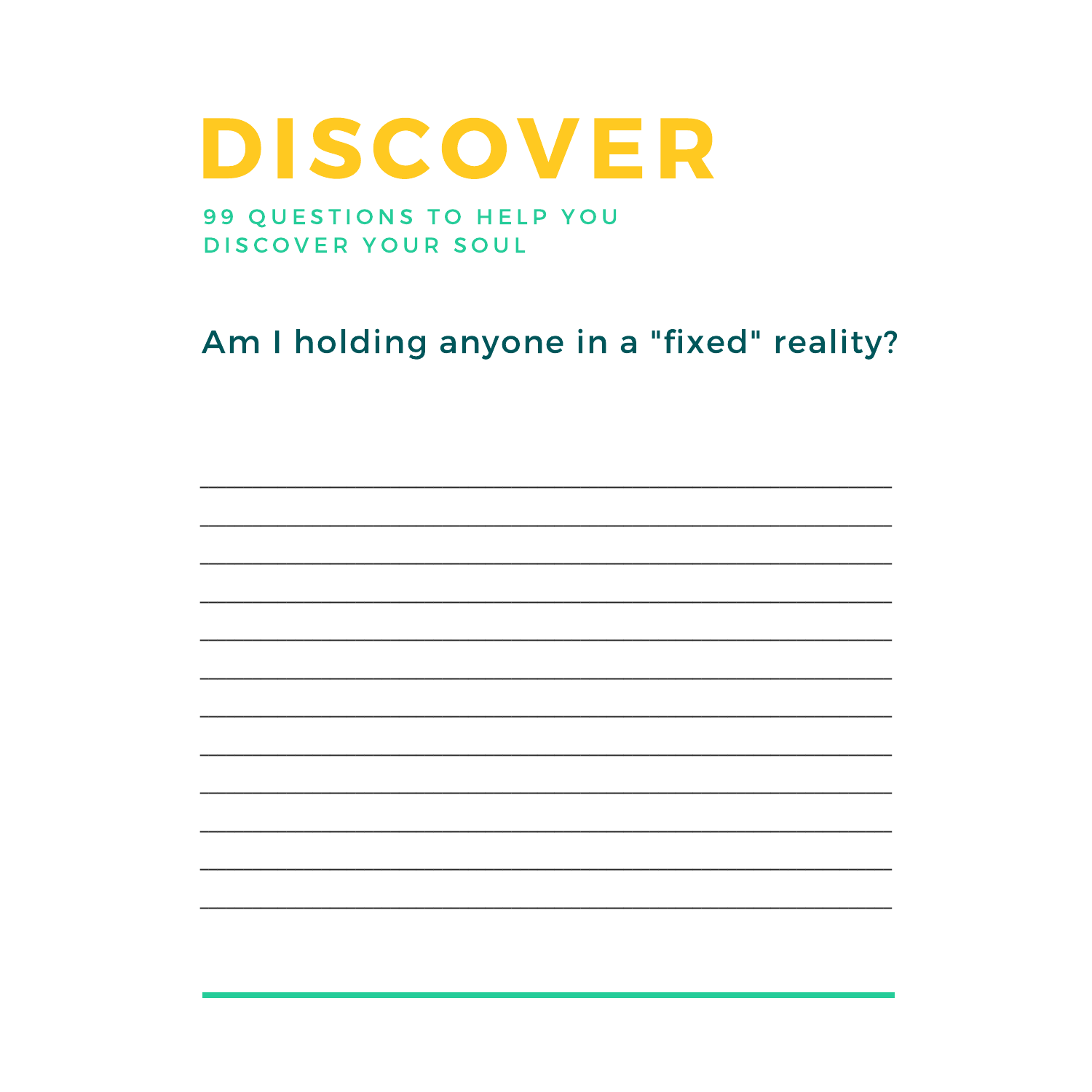99 QUESTIONS TO HELP YOU DISCOVER YOUR SOUL

Do I feel valuable?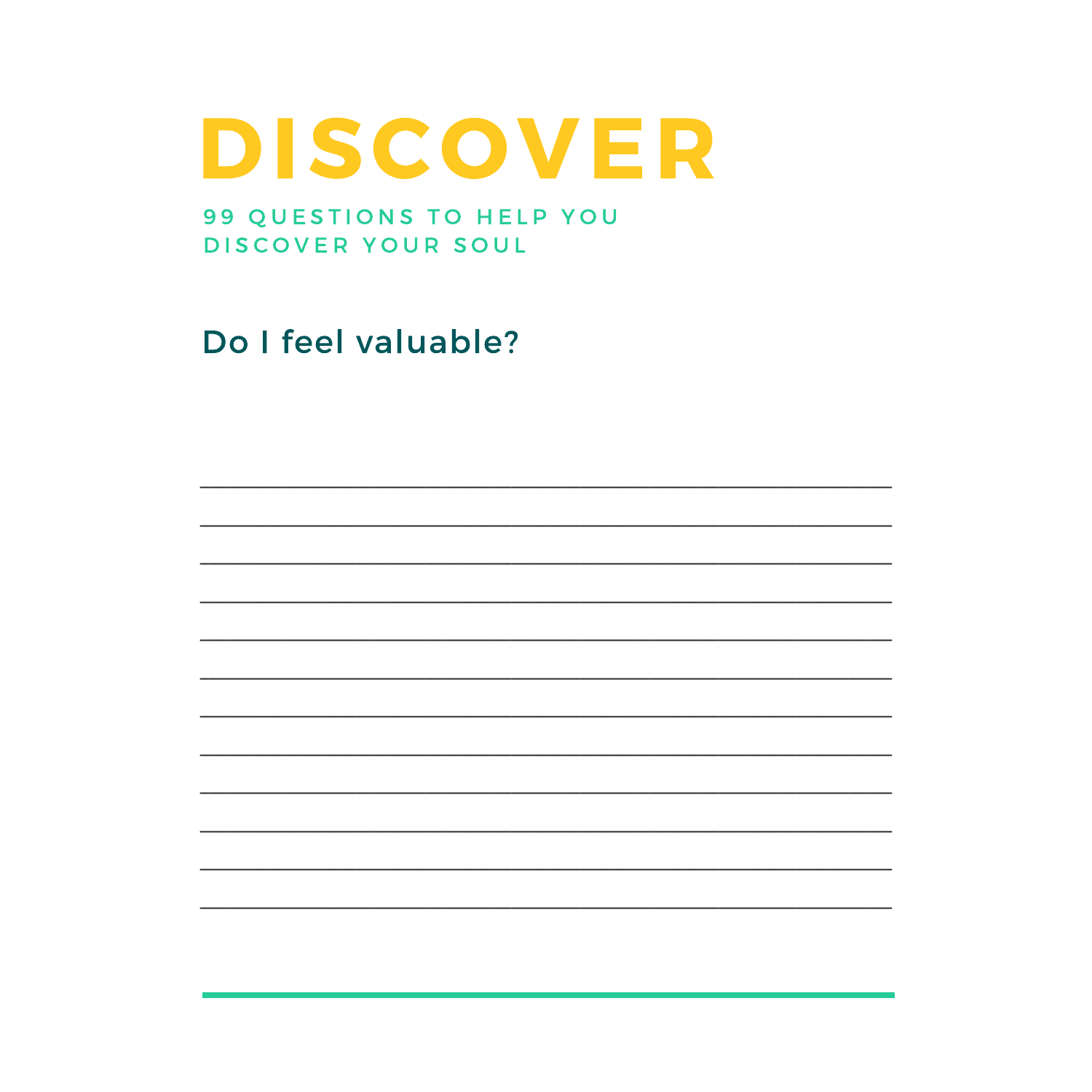99 QUESTIONS TO HELP YOU DISCOVER YOUR SOUL

#### Where do I feel restricted in my life?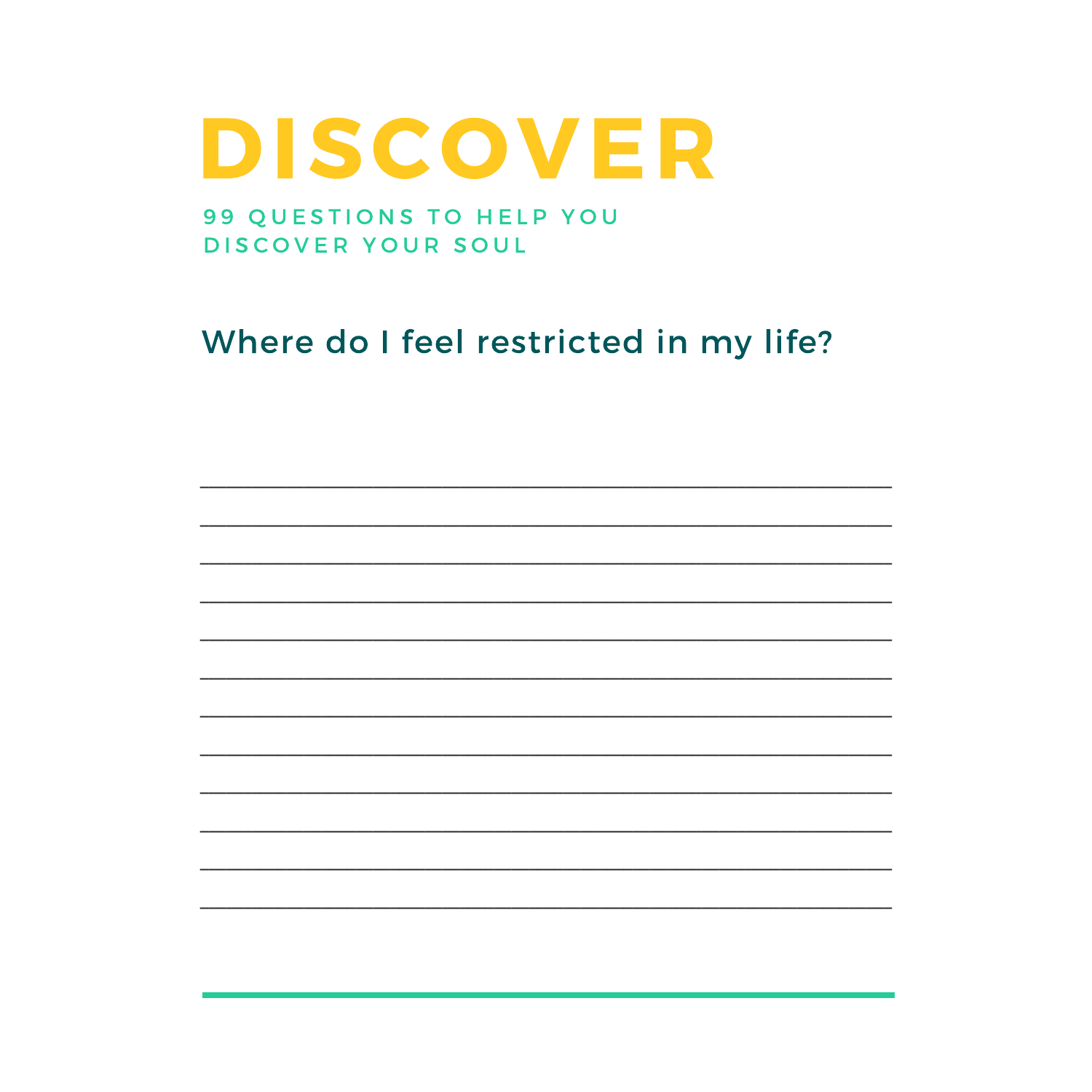99 QUESTIONS TO HELP YOU DISCOVER YOUR SOUL

Am I searching for resources, or living in a state of resourcefulness?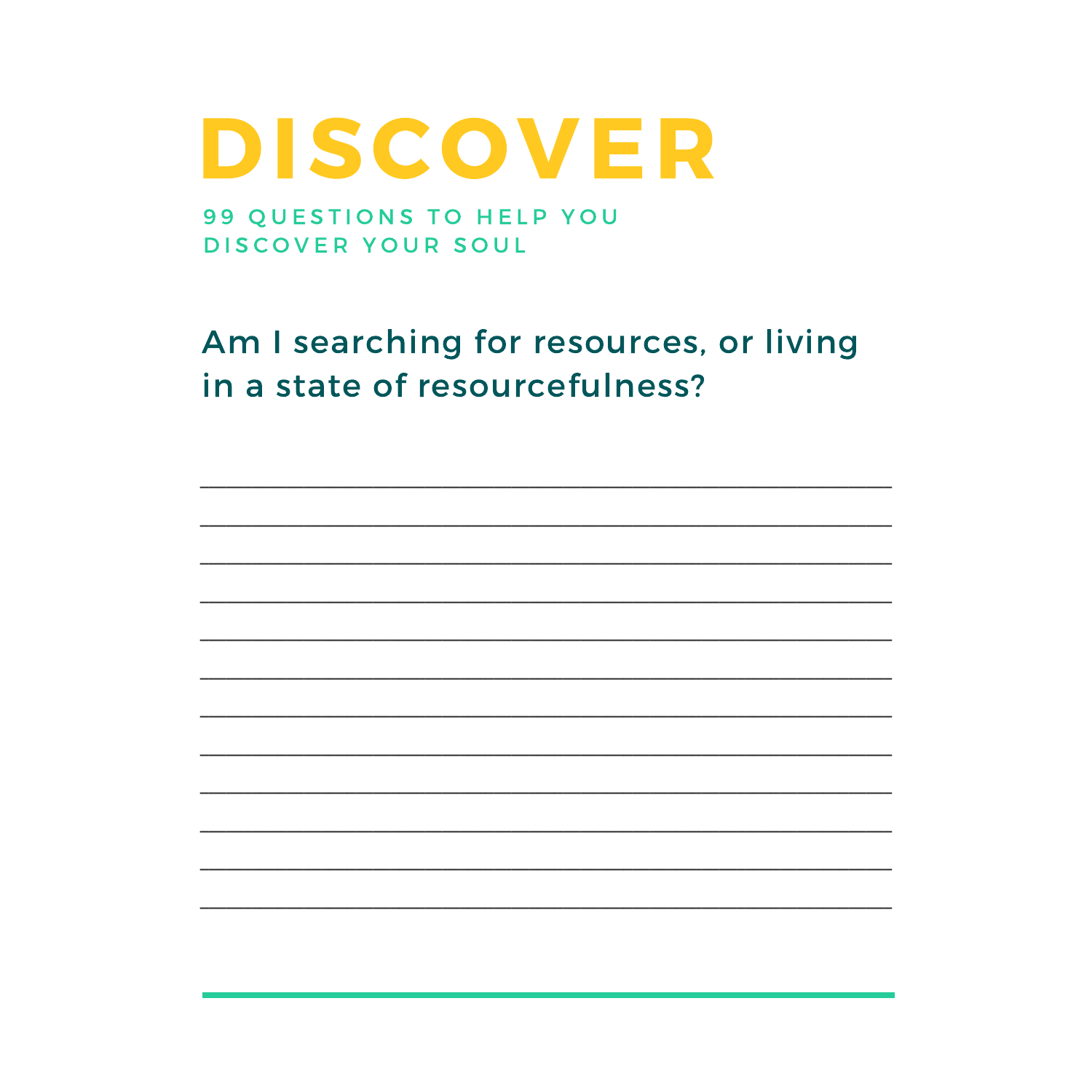99 QUESTIONS TO HELP YOU DISCOVER YOUR SOUL

Am I able to calm my mind?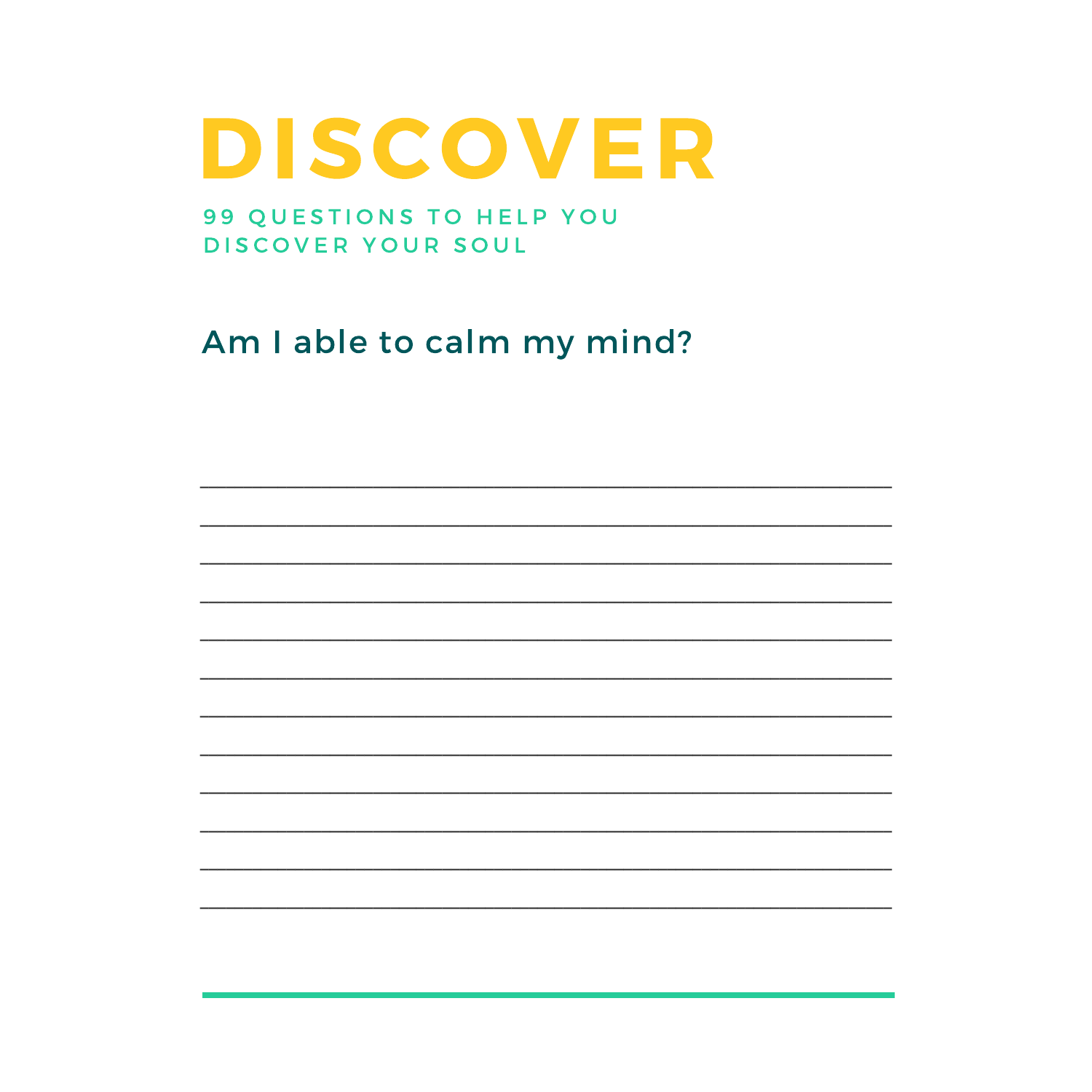99 QUESTIONS TO HELP YOU DISCOVER YOUR SOUL

How to I relax my body?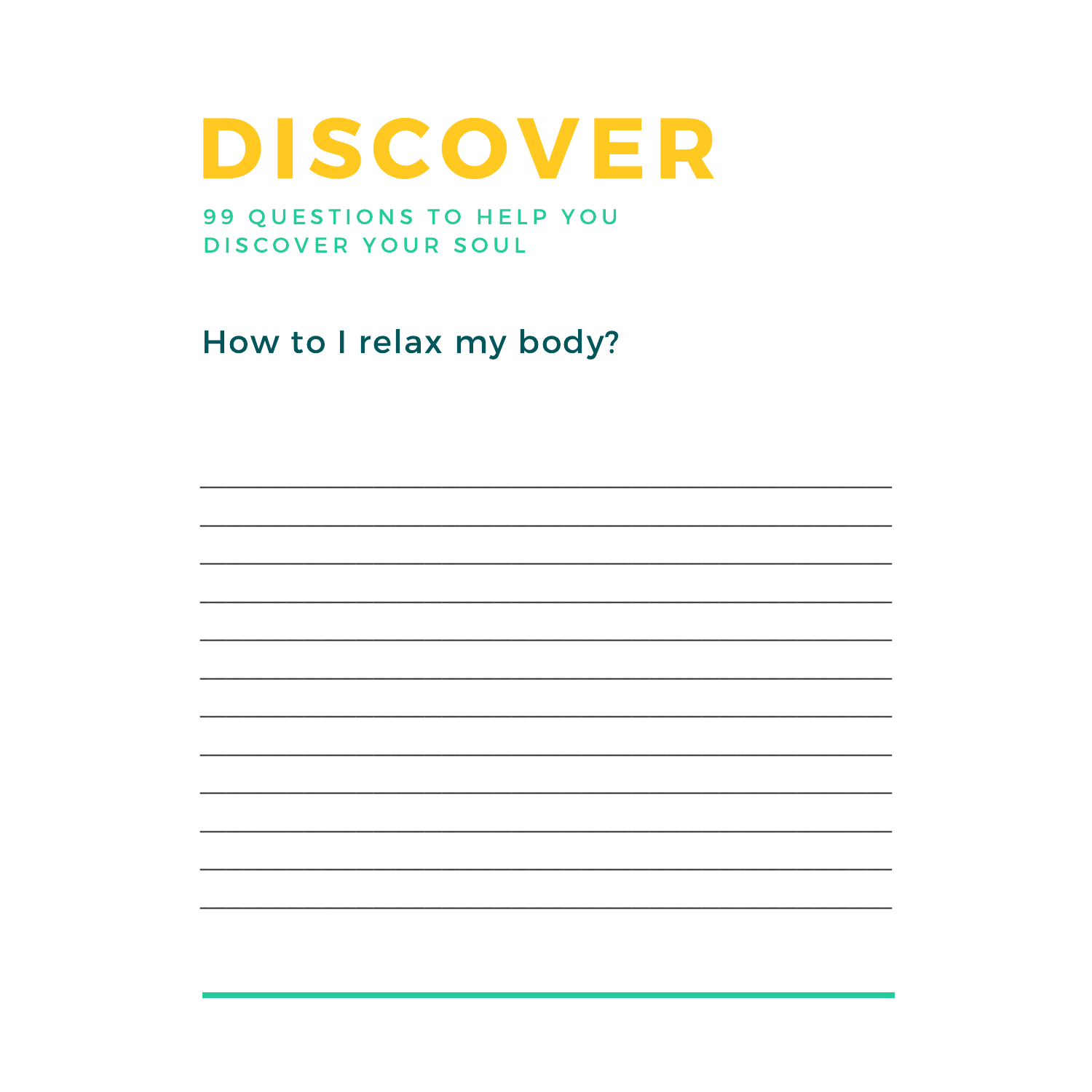99 QUESTIONS TO HELP YOU DISCOVER YOUR SOUL

Am I caught in a trap of trusting my thoughts and emotions?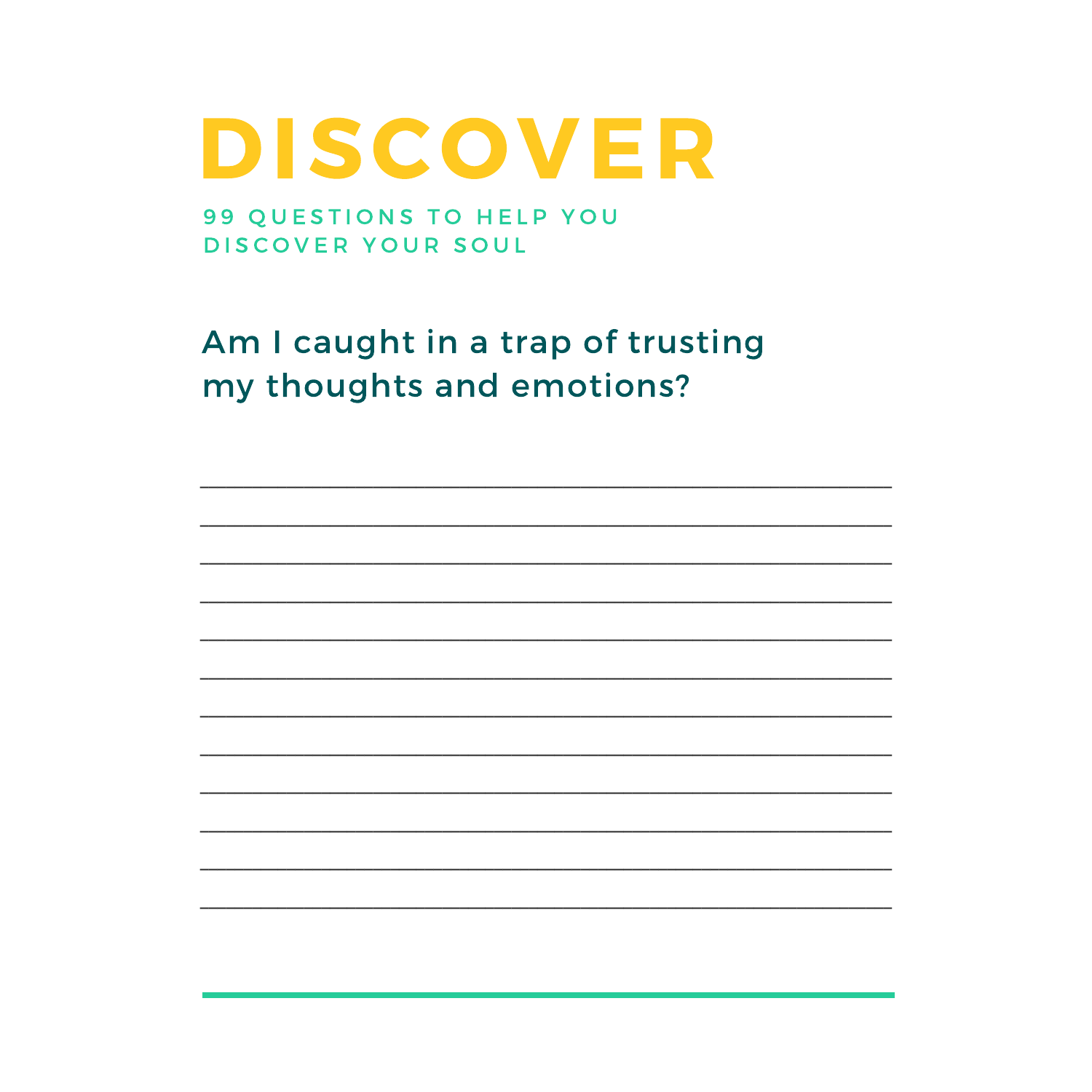99 QUESTIONS TO HELP YOU DISCOVER YOUR SOUL

Where am I relying on others, and is it healthy?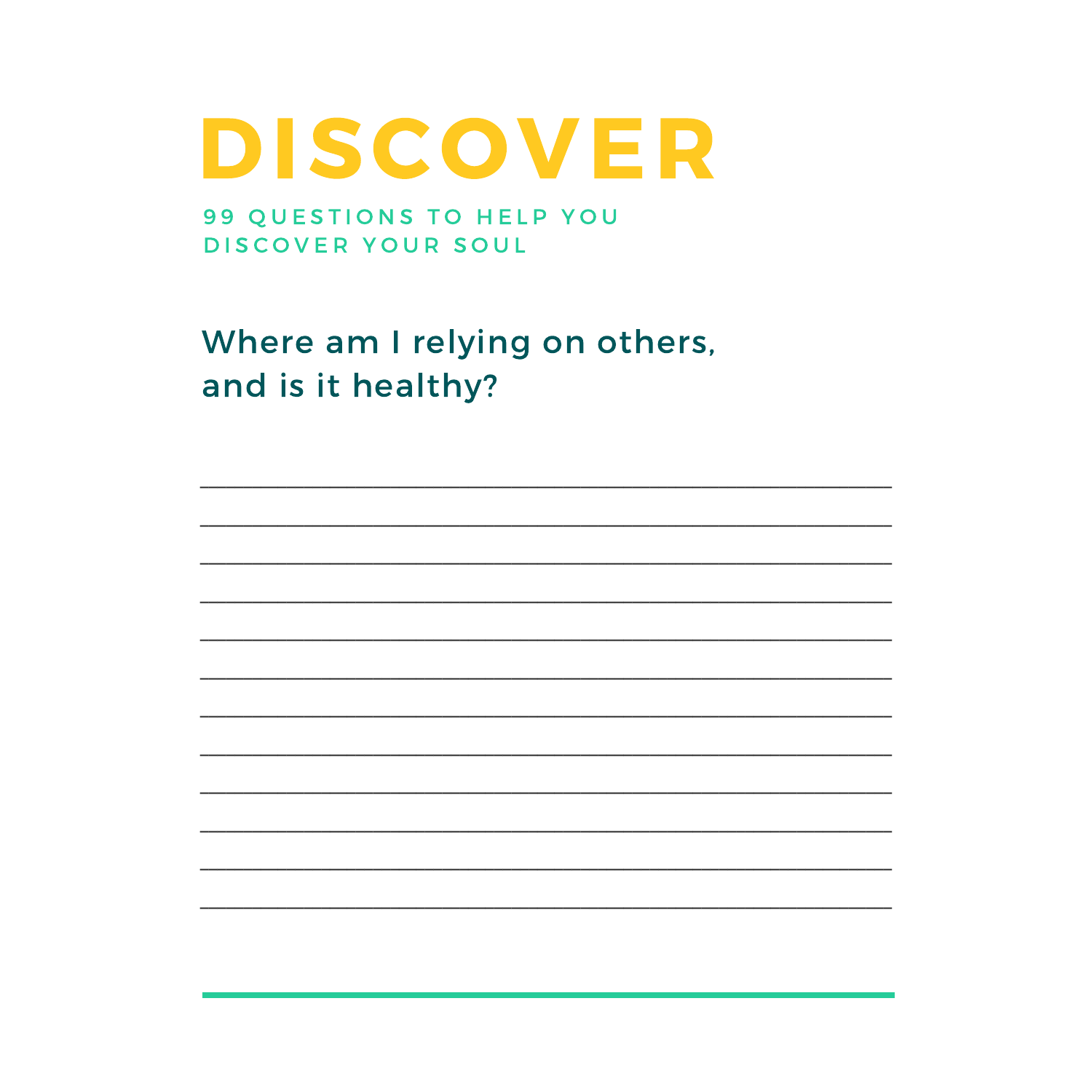99 QUESTIONS TO HELP YOU DISCOVER YOUR SOUL

What does death mean to me?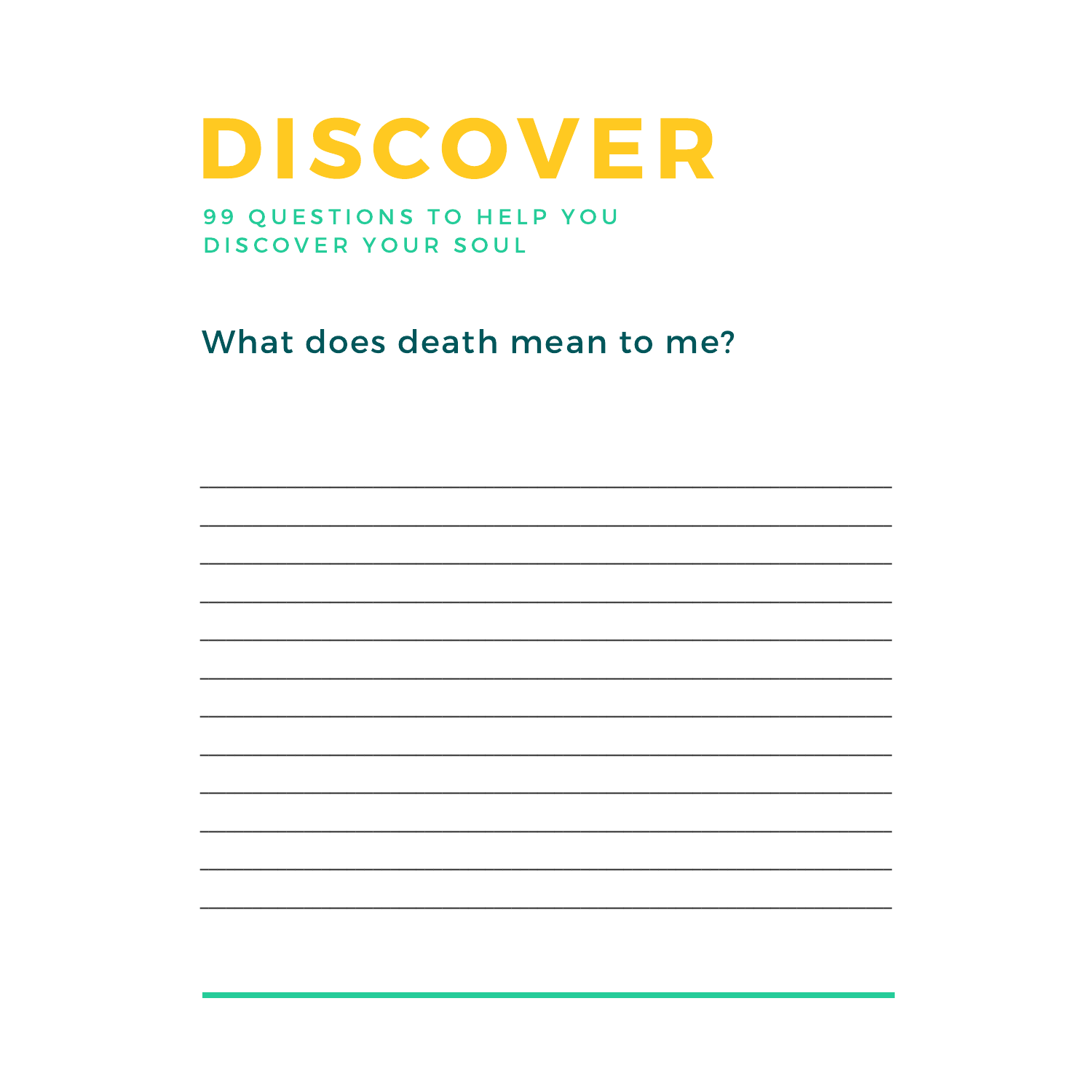99 QUESTIONS TO HELP YOU DISCOVER YOUR SOUL

What happens when someone dies?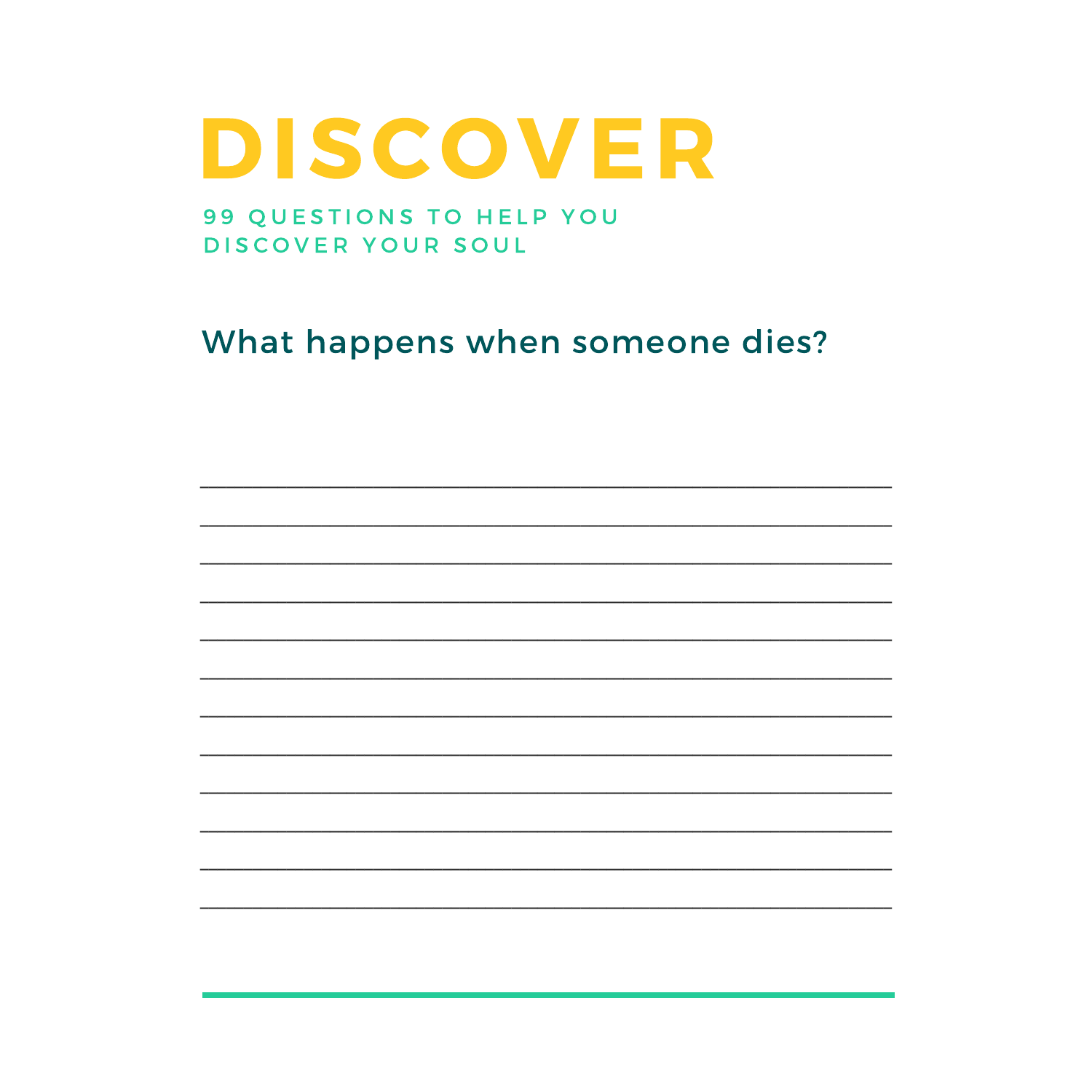99 QUESTIONS TO HELP YOU DISCOVER YOUR SOUL

Are there such things as "Spirits" or "Angels?"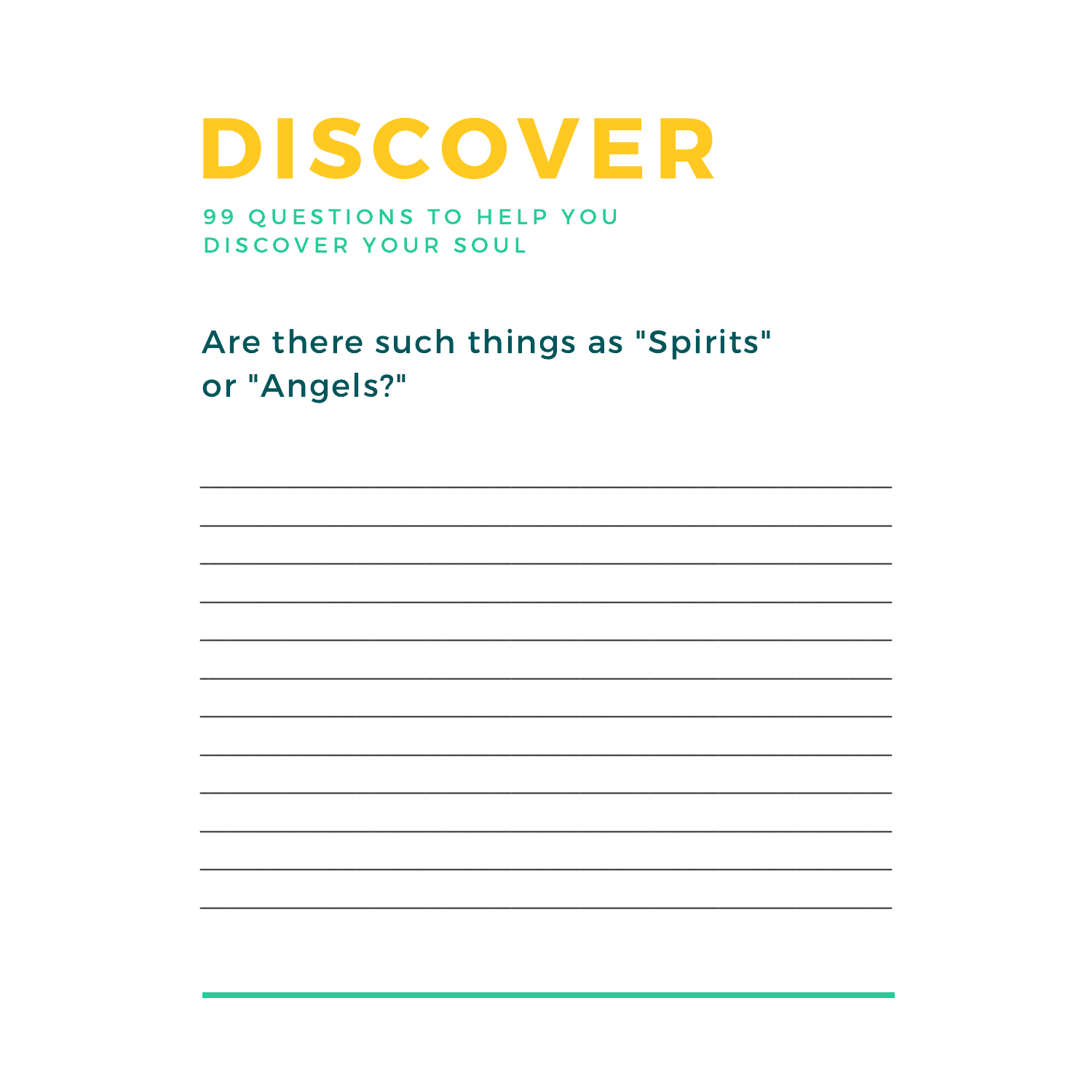99 QUESTIONS TO HELP YOU DISCOVER YOUR SOUL

What energy do I put out into the world?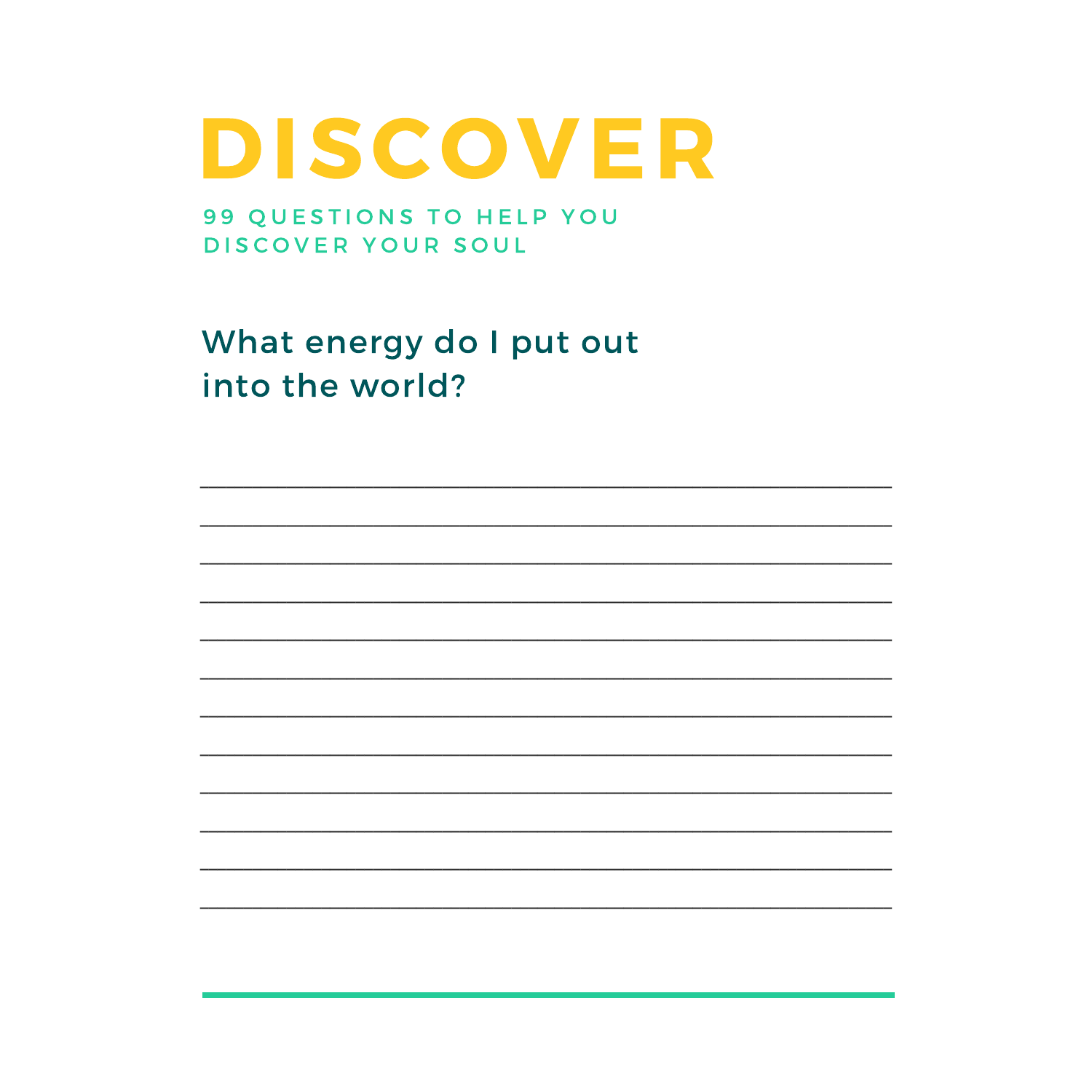99 QUESTIONS TO HELP YOU DISCOVER YOUR SOUL

How do I live in the world, and on what do I focus my thoughts?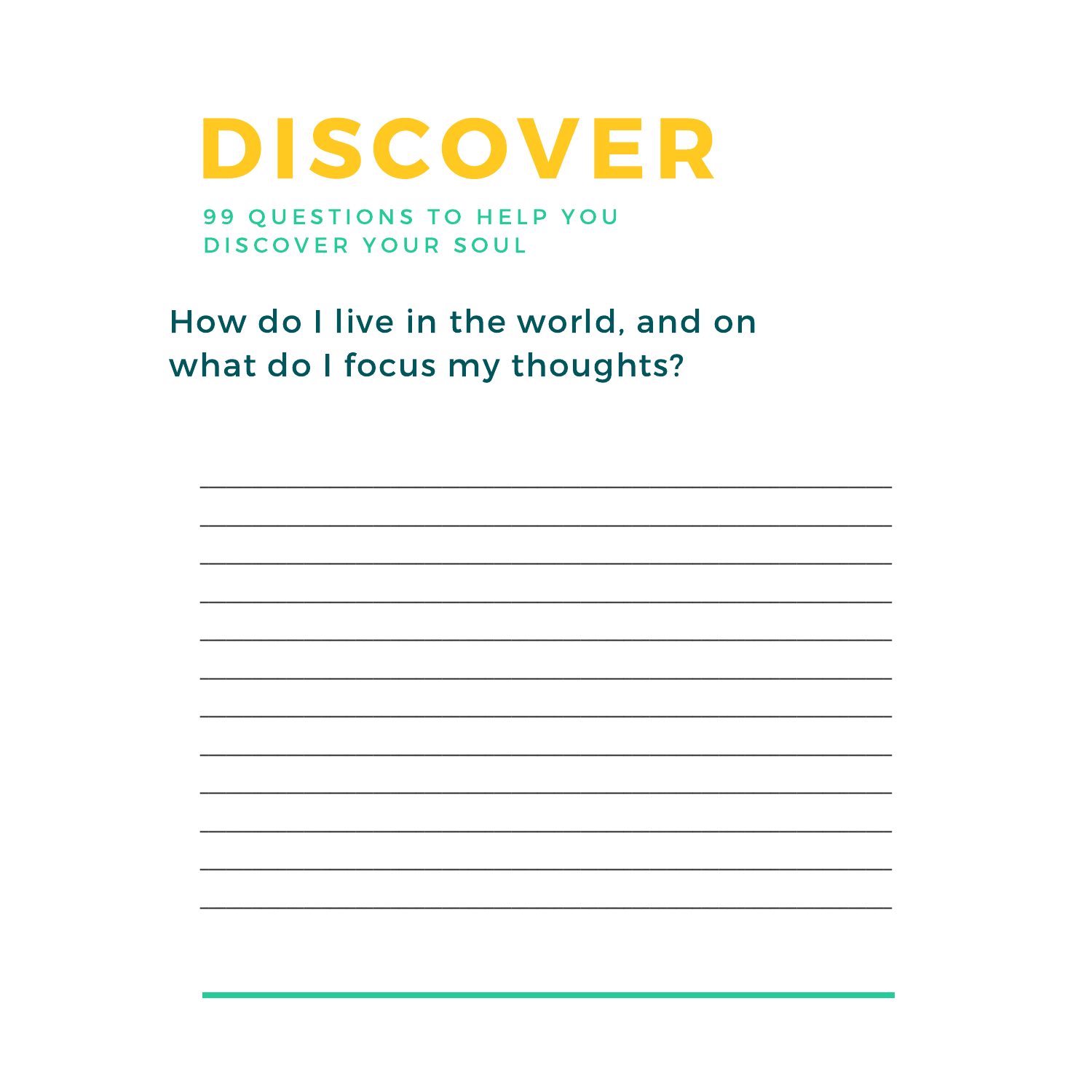99 QUESTIONS TO HELP YOU DISCOVER YOUR SOUL

#### How often do I notice my breathing?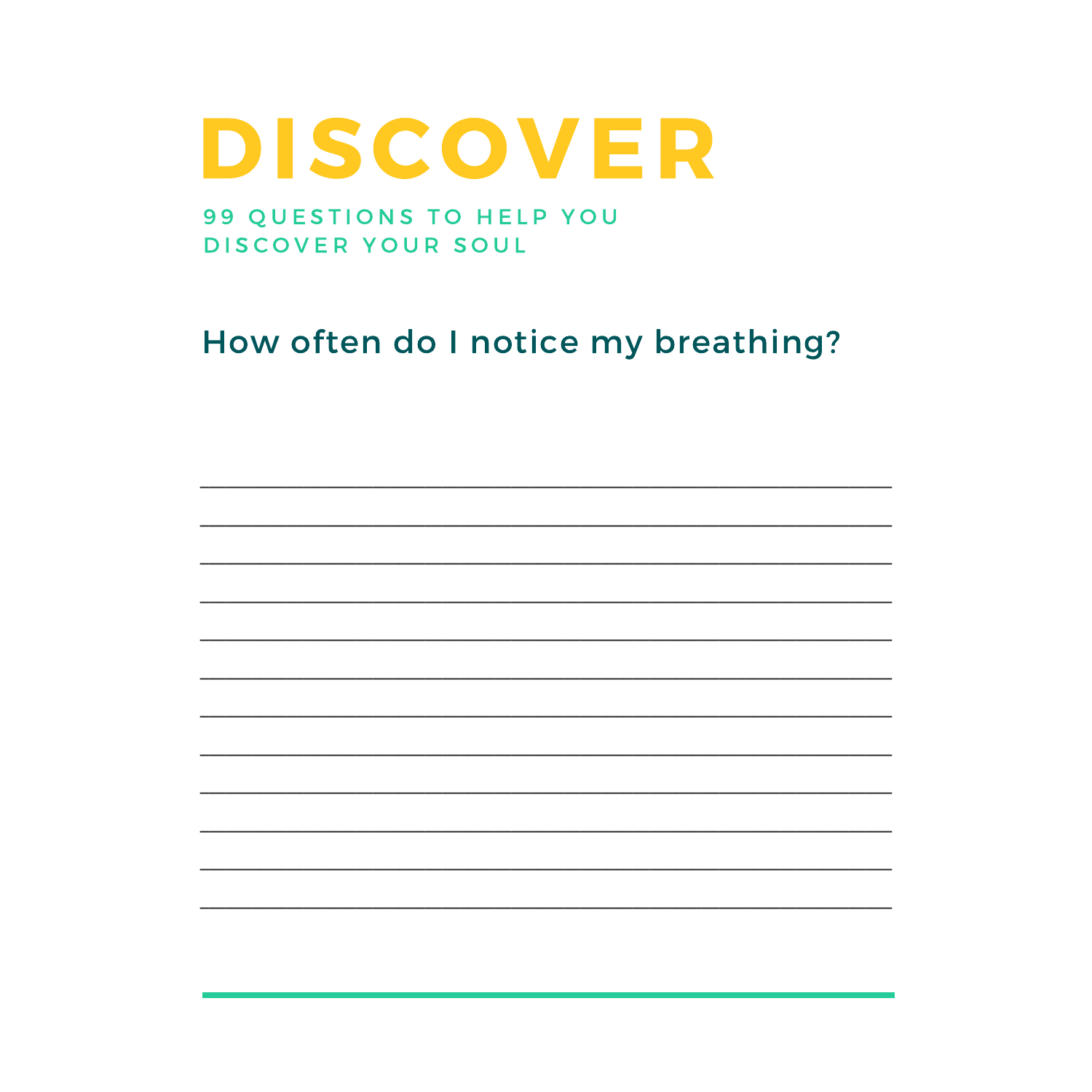99 QUESTIONS TO HELP YOU DISCOVER YOUR SOUL

When was the last time I gave myself permission to do anything I wanted?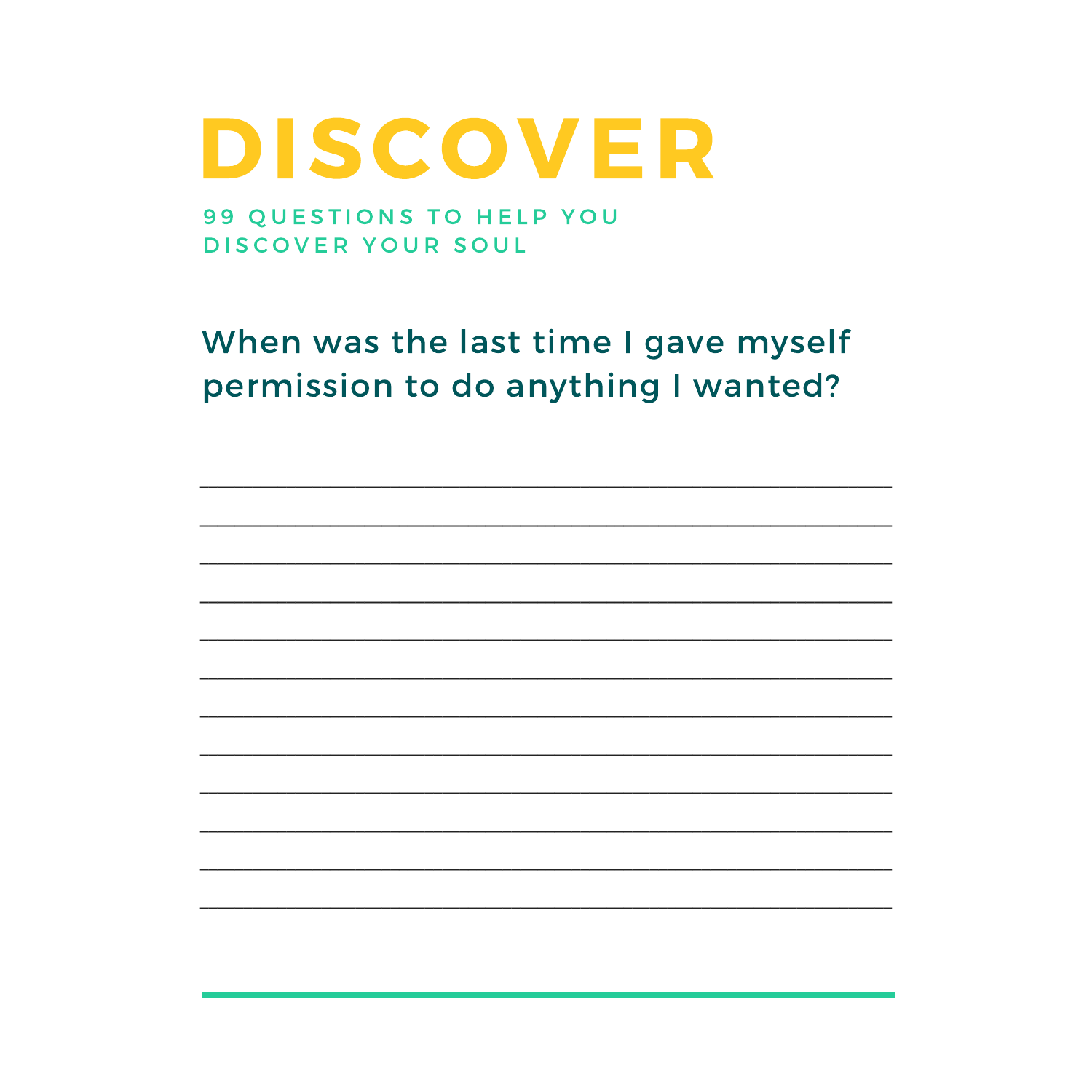99 QUESTIONS TO HELP YOU DISCOVER YOUR SOUL

How should couples treat each other?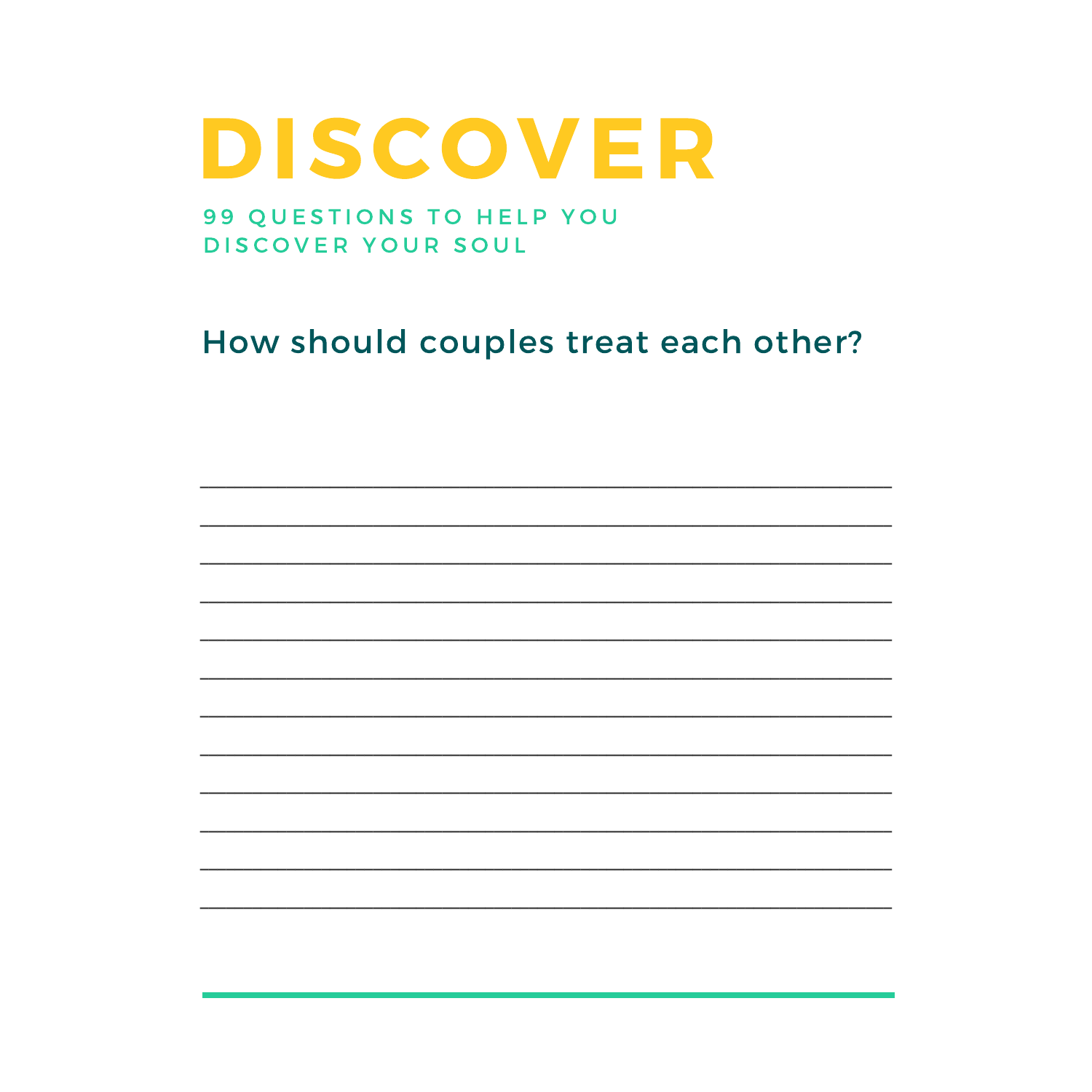99 QUESTIONS TO HELP YOU DISCOVER YOUR SOUL

What vision for my life have I been denying?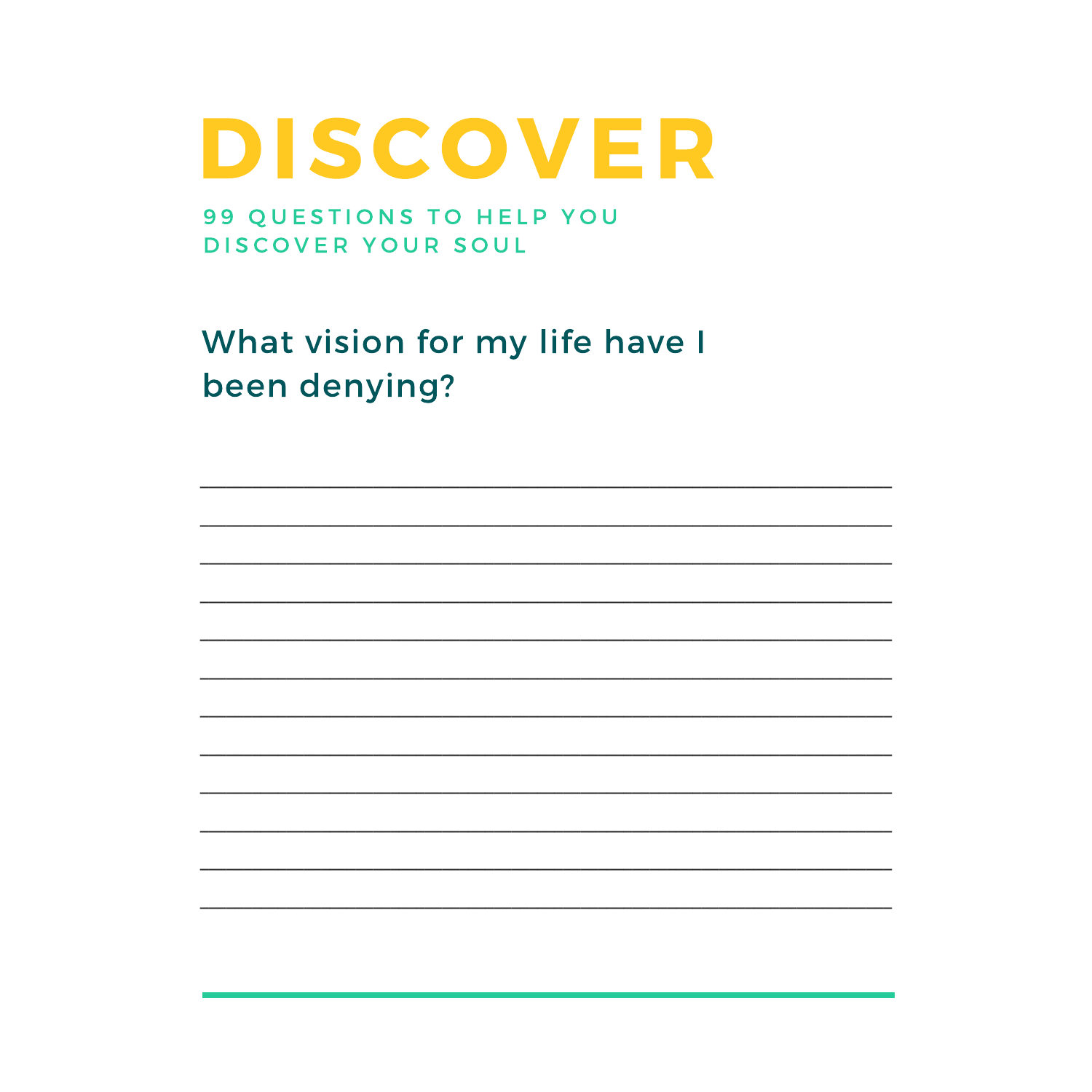99 QUESTIONS TO HELP YOU DISCOVER YOUR SOUL

Am I being my most-authentic self?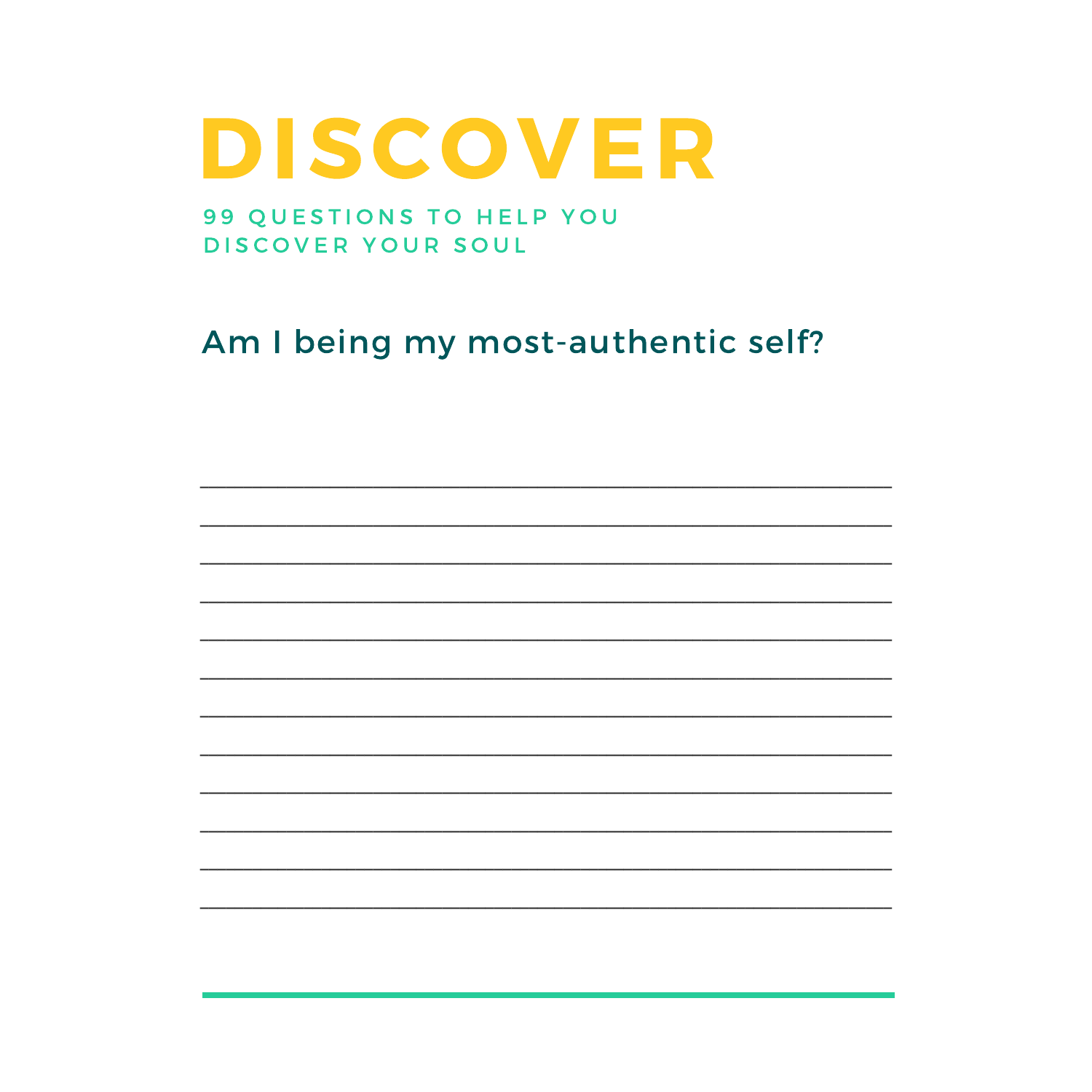99 QUESTIONS TO HELP YOU DISCOVER YOUR SOUL

How do I express gratitude for all the lessons in life?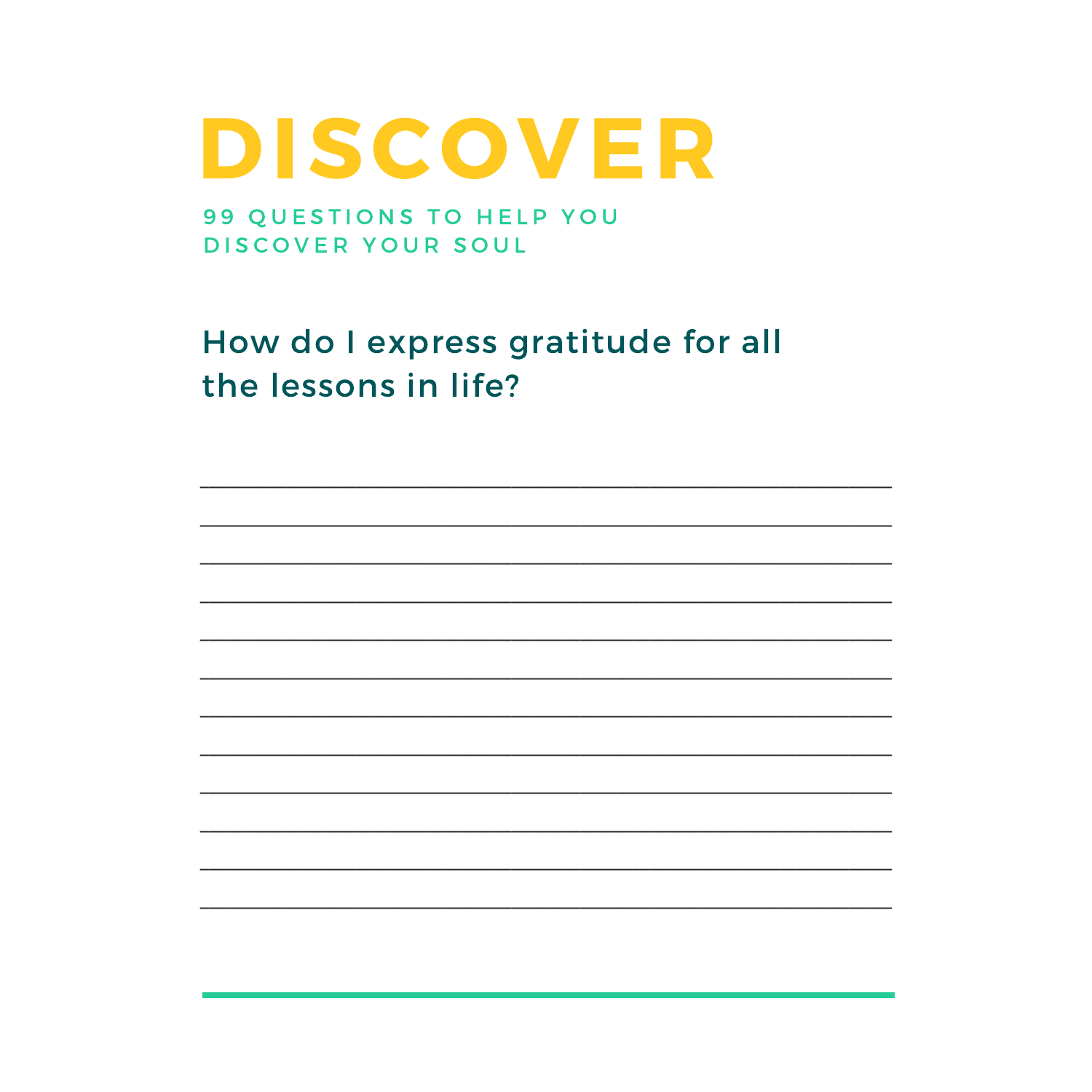99 QUESTIONS TO HELP YOU DISCOVER YOUR SOUL

What gives my life meaning?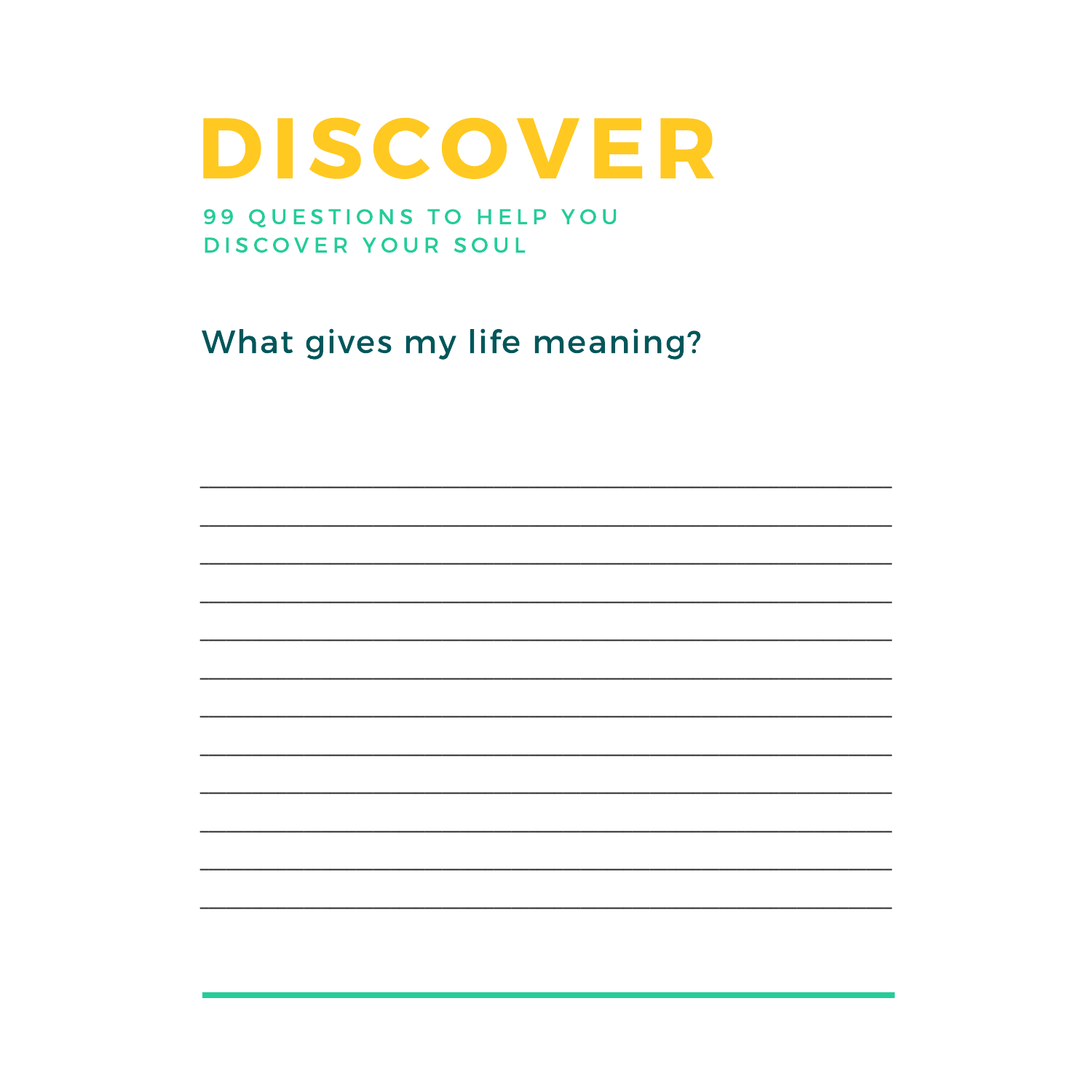99 QUESTIONS TO HELP YOU DISCOVER YOUR SOUL

How do I view people who are less fortunate than me?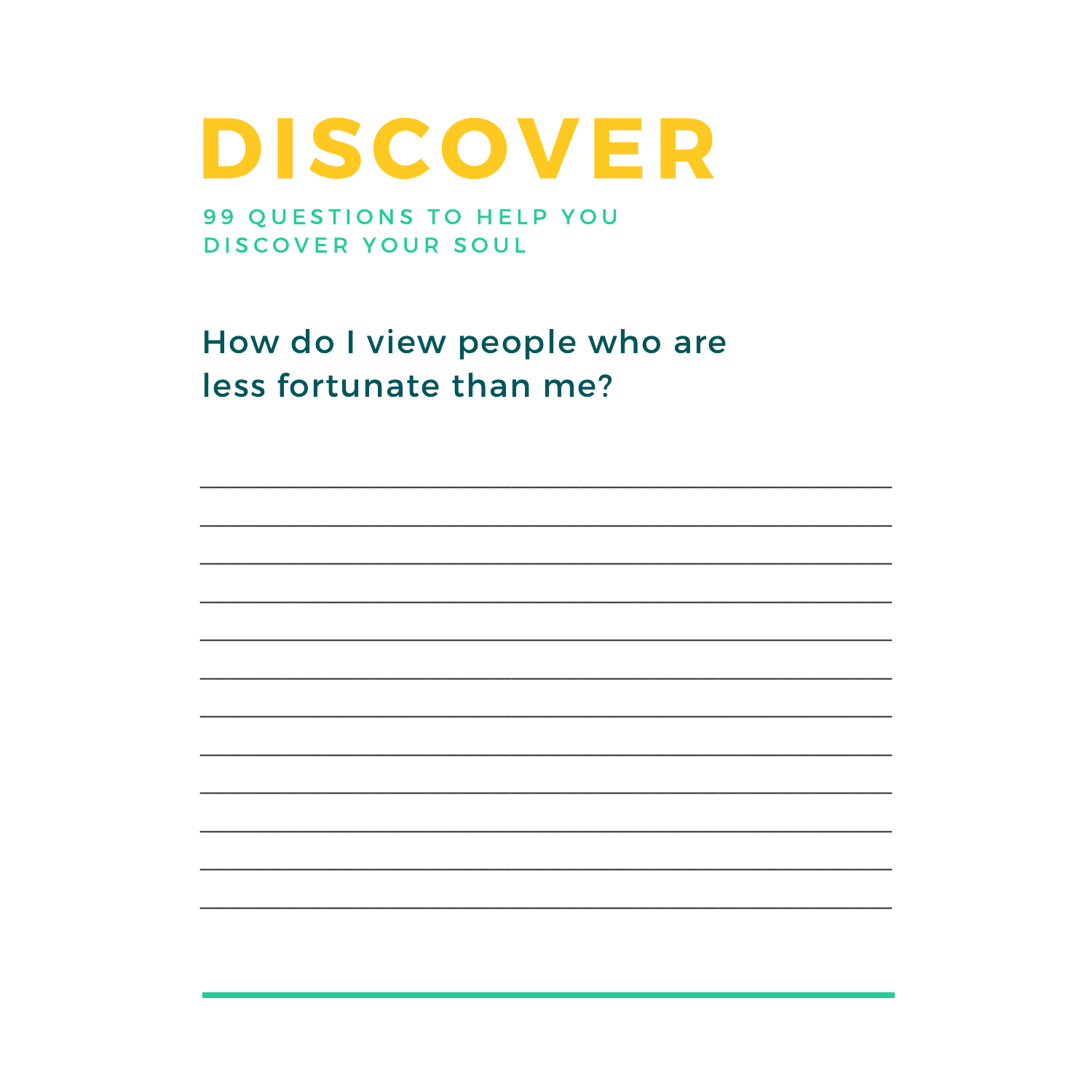99 QUESTIONS TO HELP YOU DISCOVER YOUR SOUL

How do I measure success?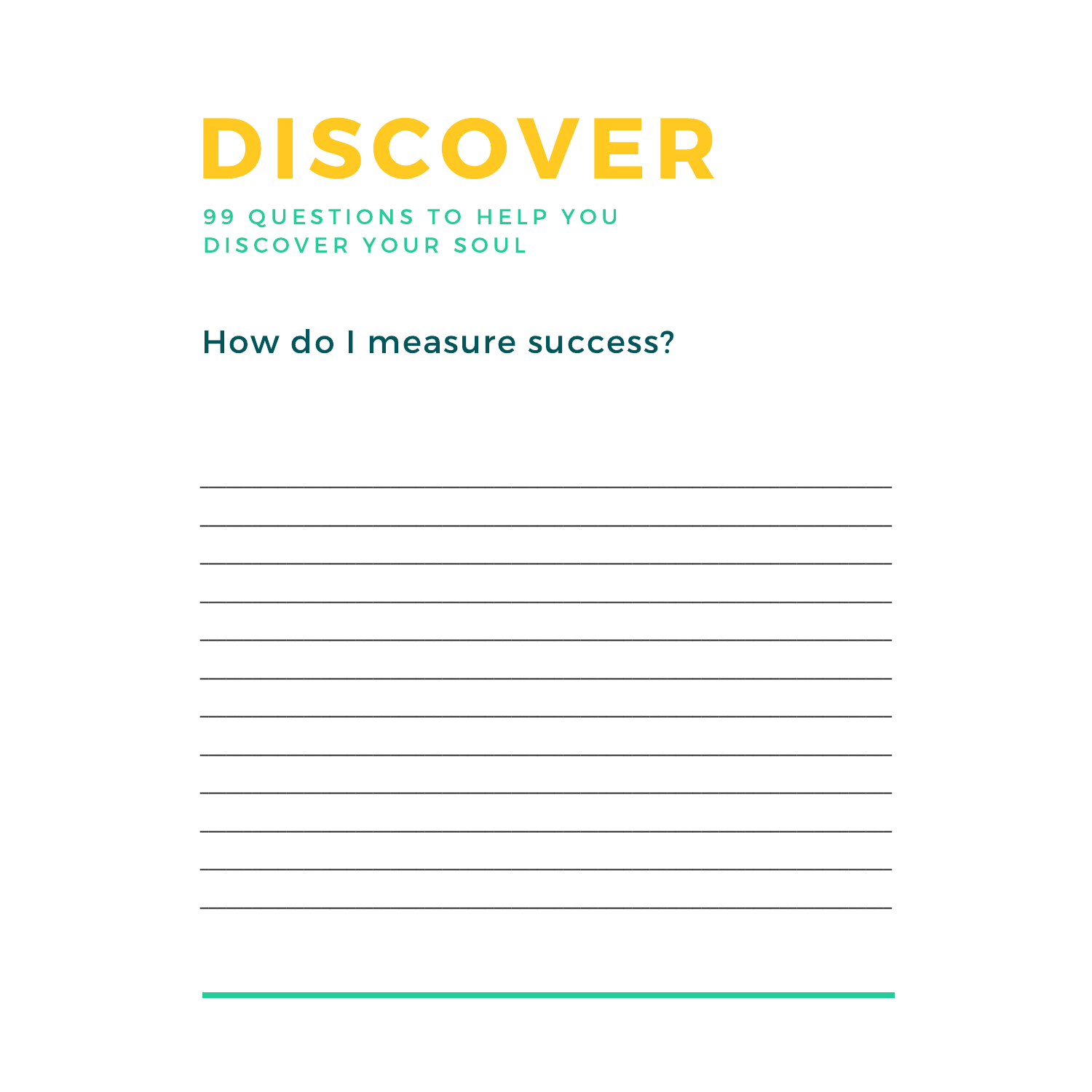99 QUESTIONS TO HELP YOU DISCOVER YOUR SOUL

### Am I performing for anyone in my life?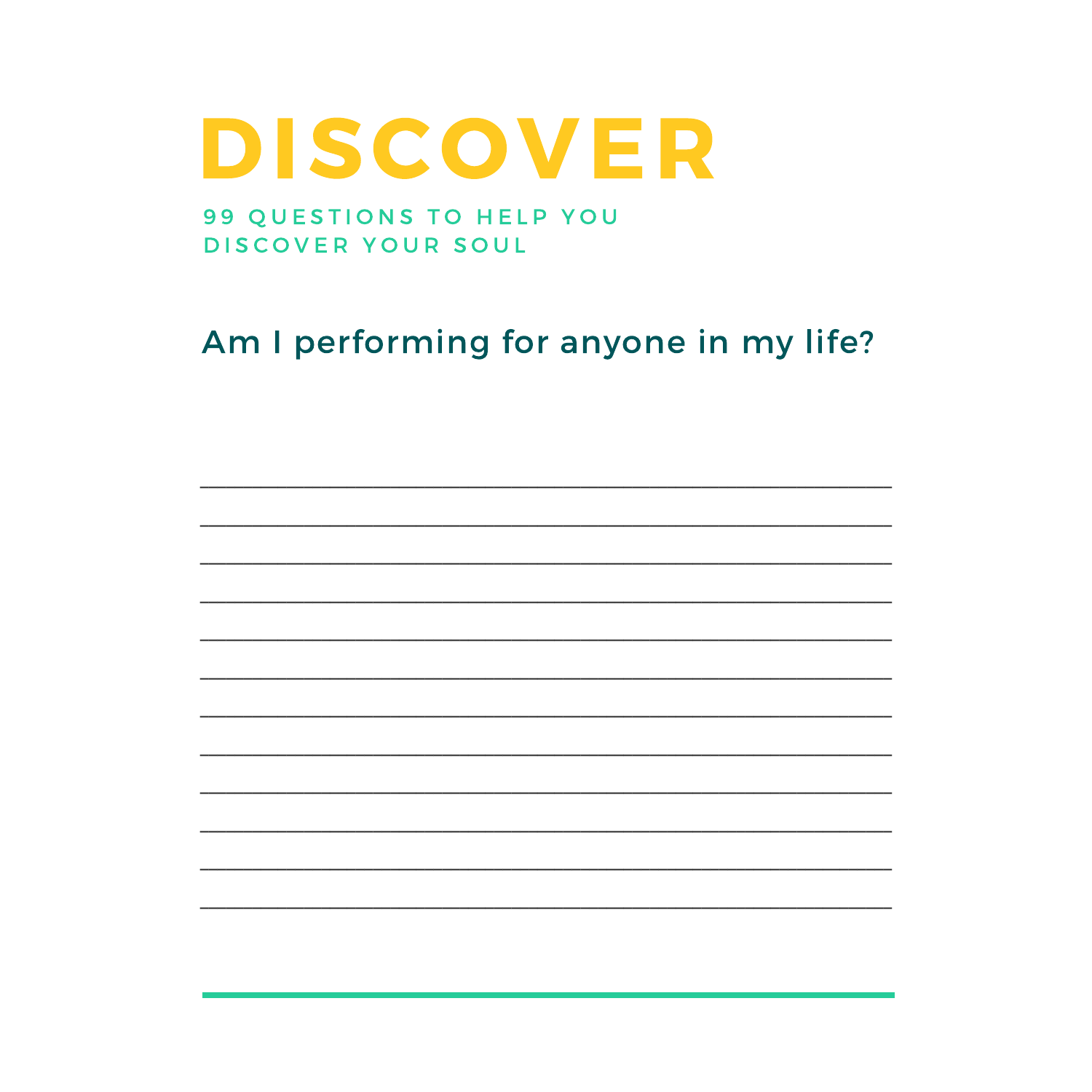99 QUESTIONS TO HELP YOU DISCOVER YOUR SOUL

### What expectations do I hold for myself?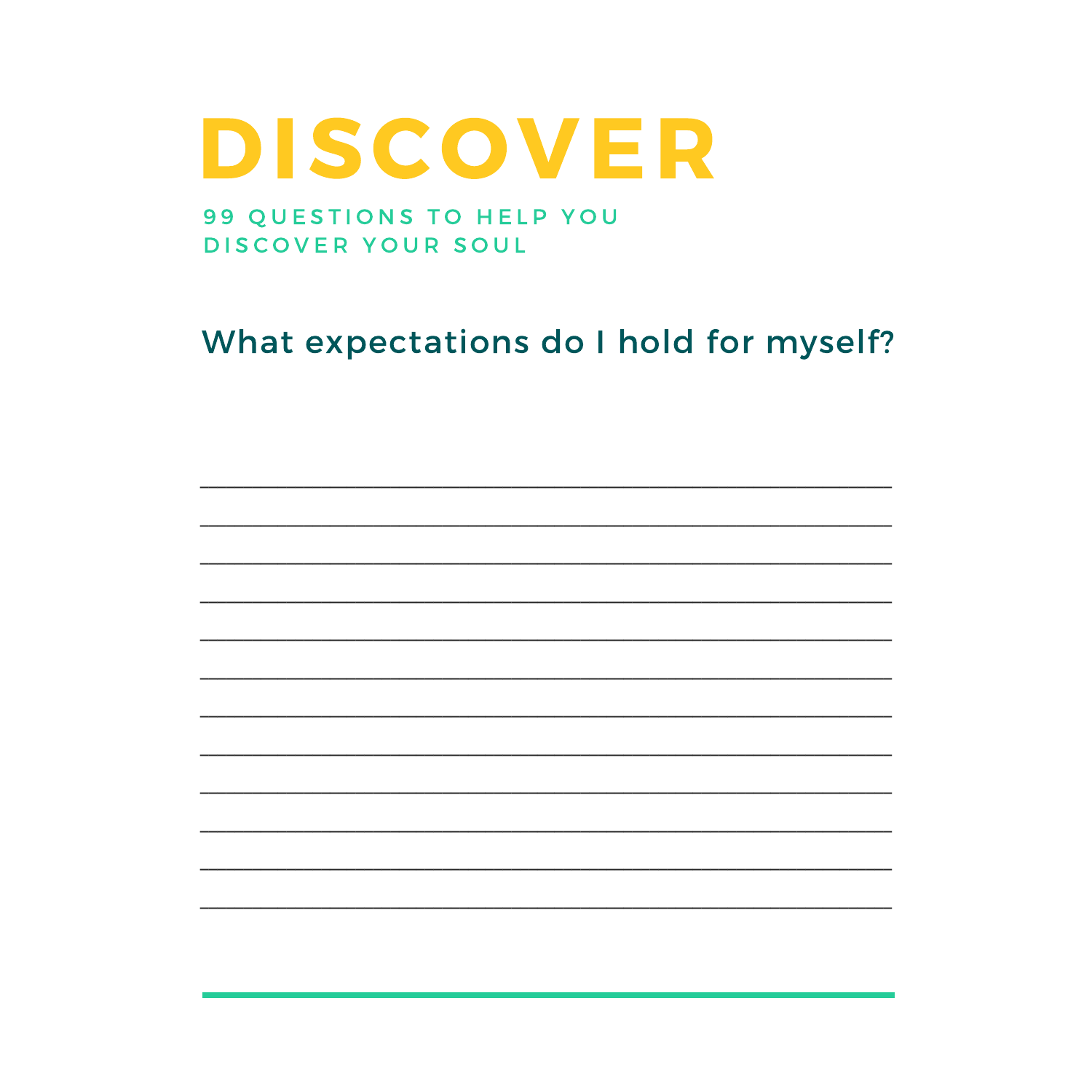#### 99 QUESTIONS TO HELP YOU DISCOVER YOUR SOUL

### What expectations do I hold for others?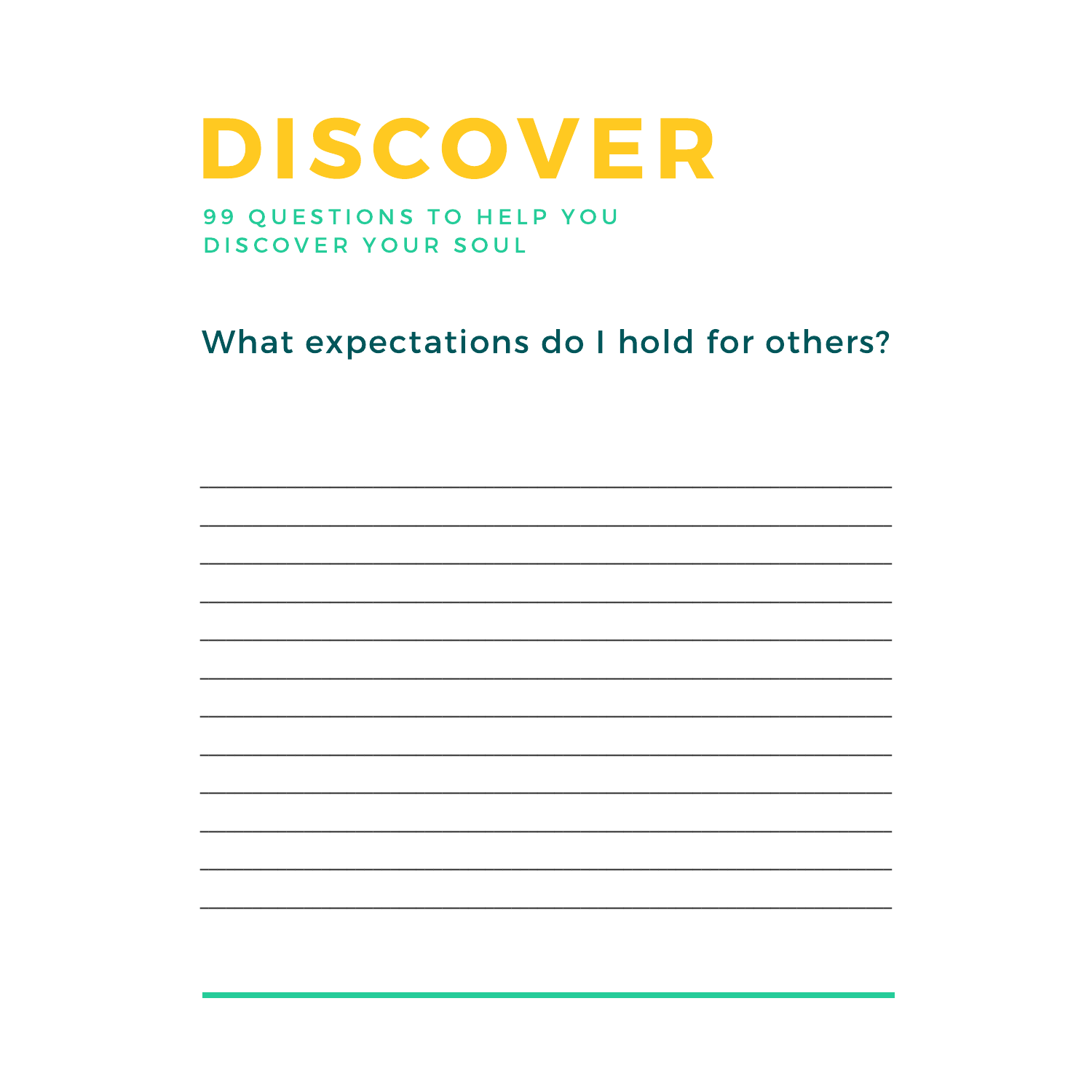99 QUESTIONS TO HELP YOU DISCOVER YOUR SOUL

What music gives me joy?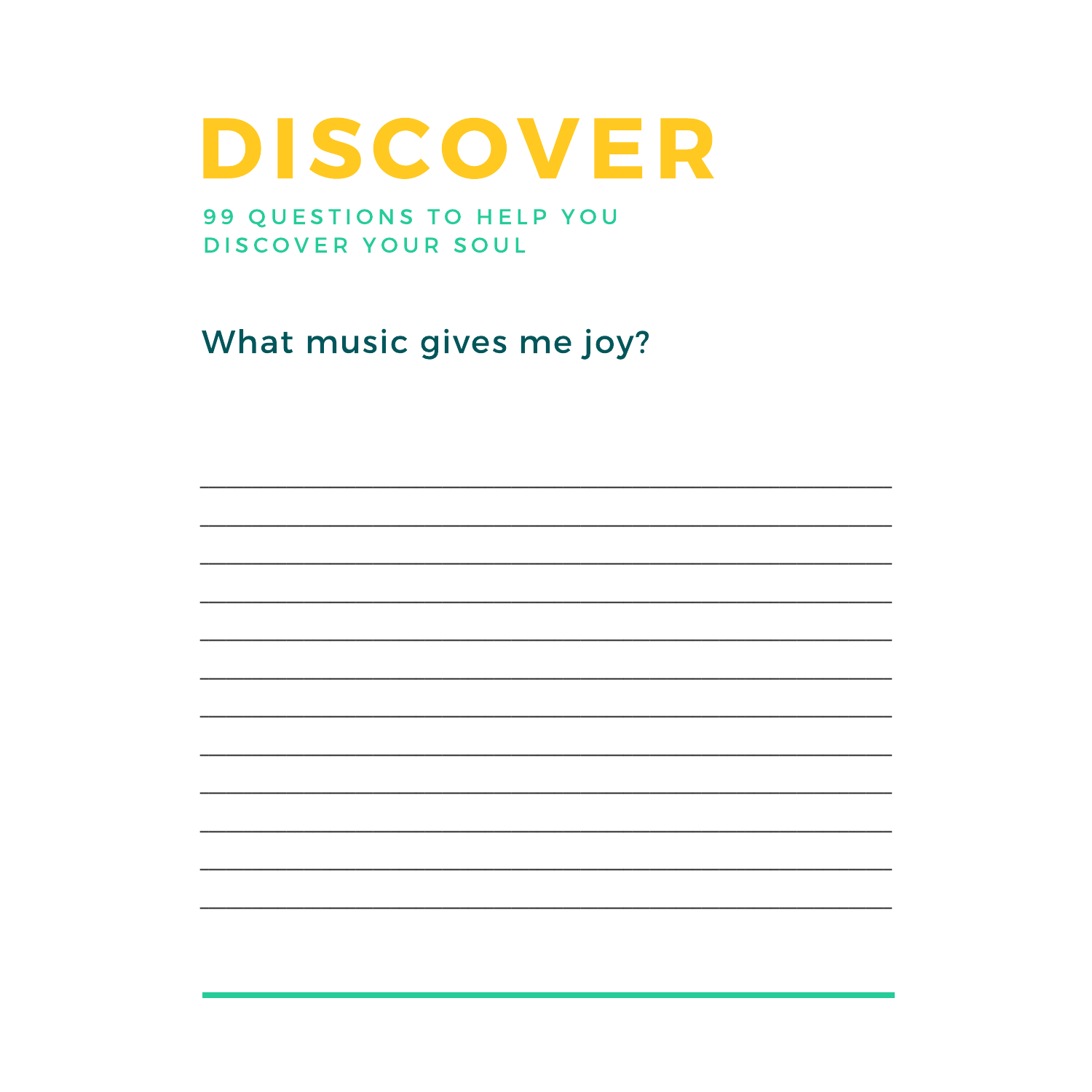99 QUESTIONS TO HELP YOU DISCOVER YOUR SOUL

What is my fondest memory?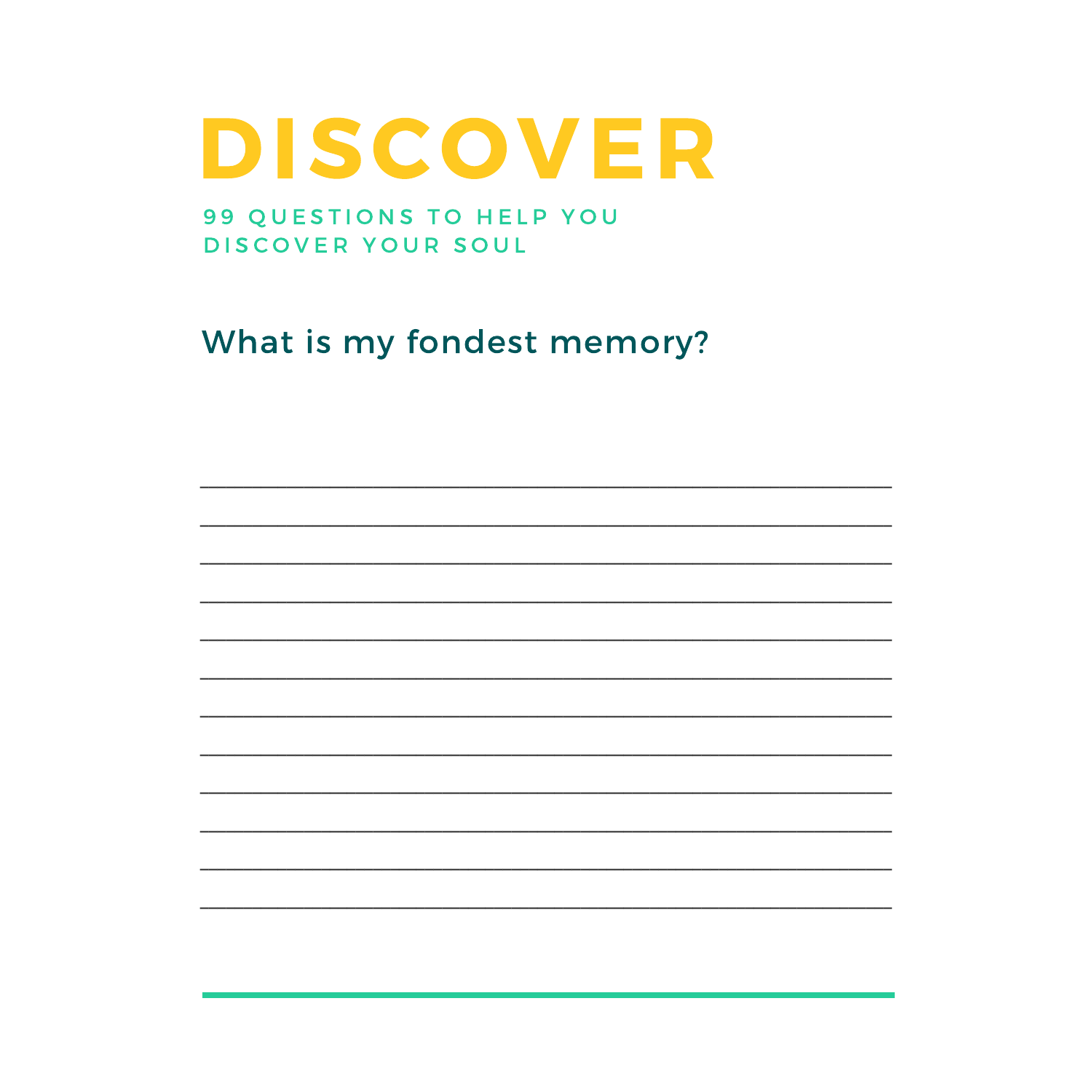#### 99 QUESTIONS TO HELP YOU DISCOVER YOUR SOUL

### Whos needs do I place above my own?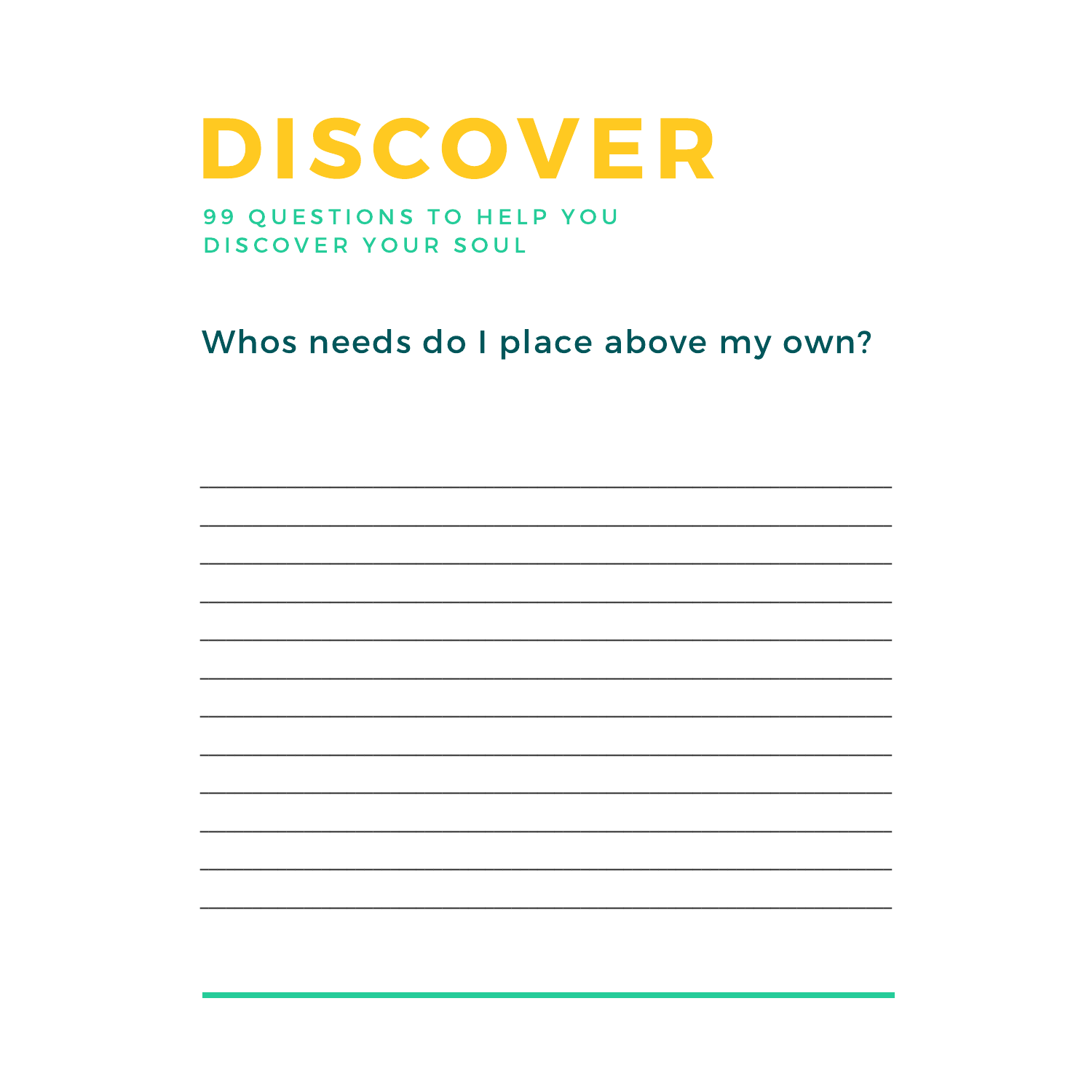99 QUESTIONS TO HELP YOU DISCOVER YOUR SOUL

How do I feel most connected to the earth?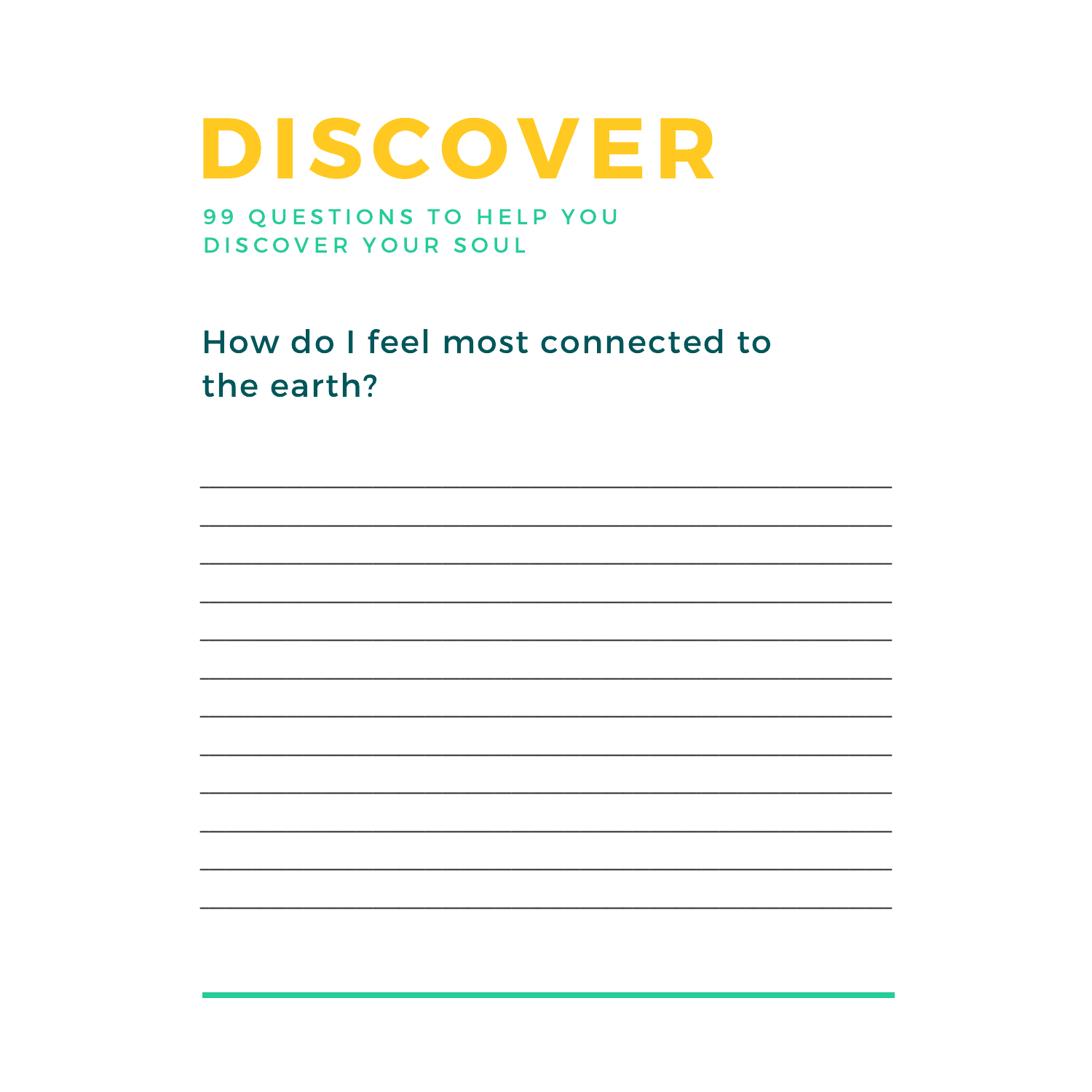99 QUESTIONS TO HELP YOU DISCOVER YOUR SOUL

What do I meditate or pray about?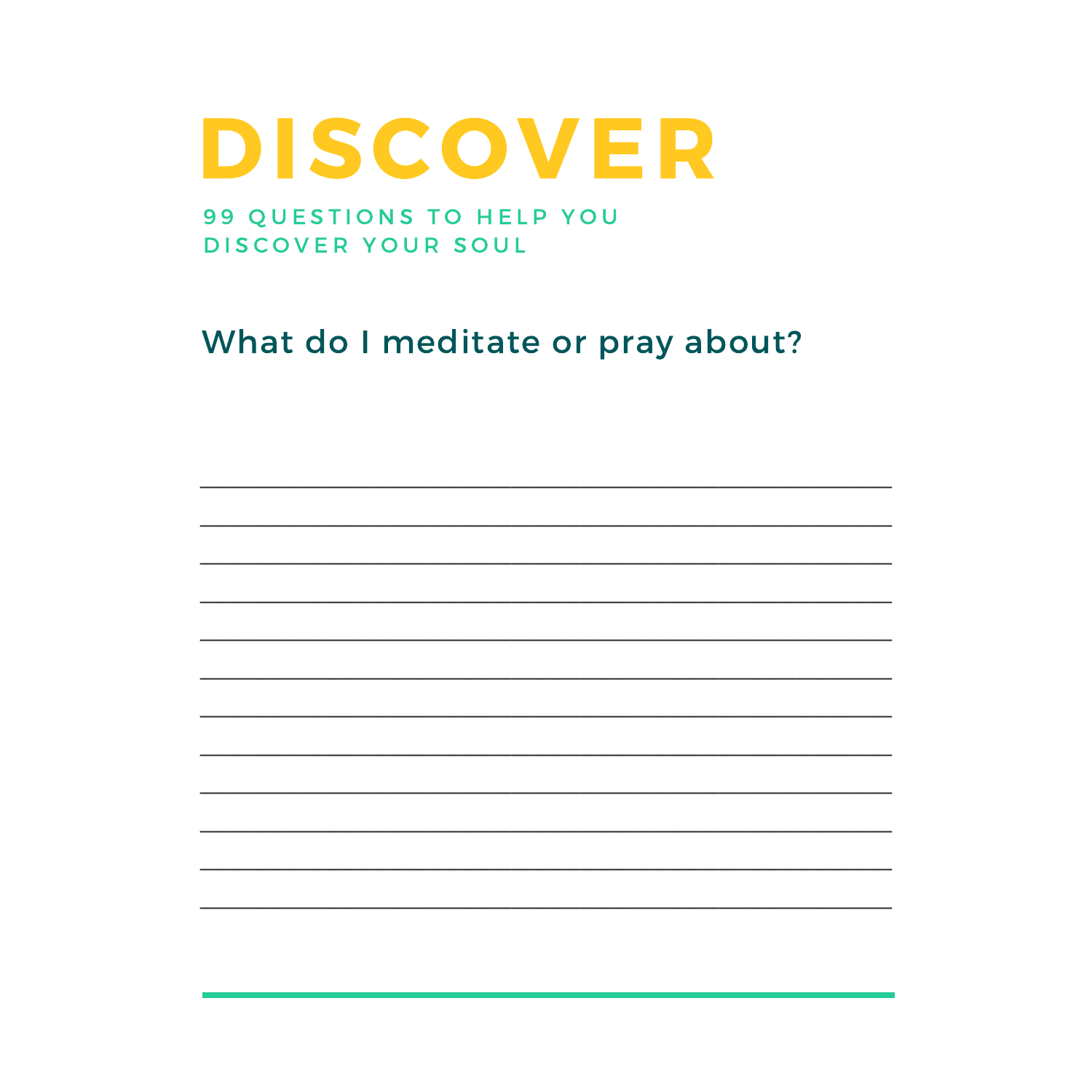99 QUESTIONS TO HELP YOU DISCOVER YOUR SOUL

Do I have the courage and strength to create the life I deserve?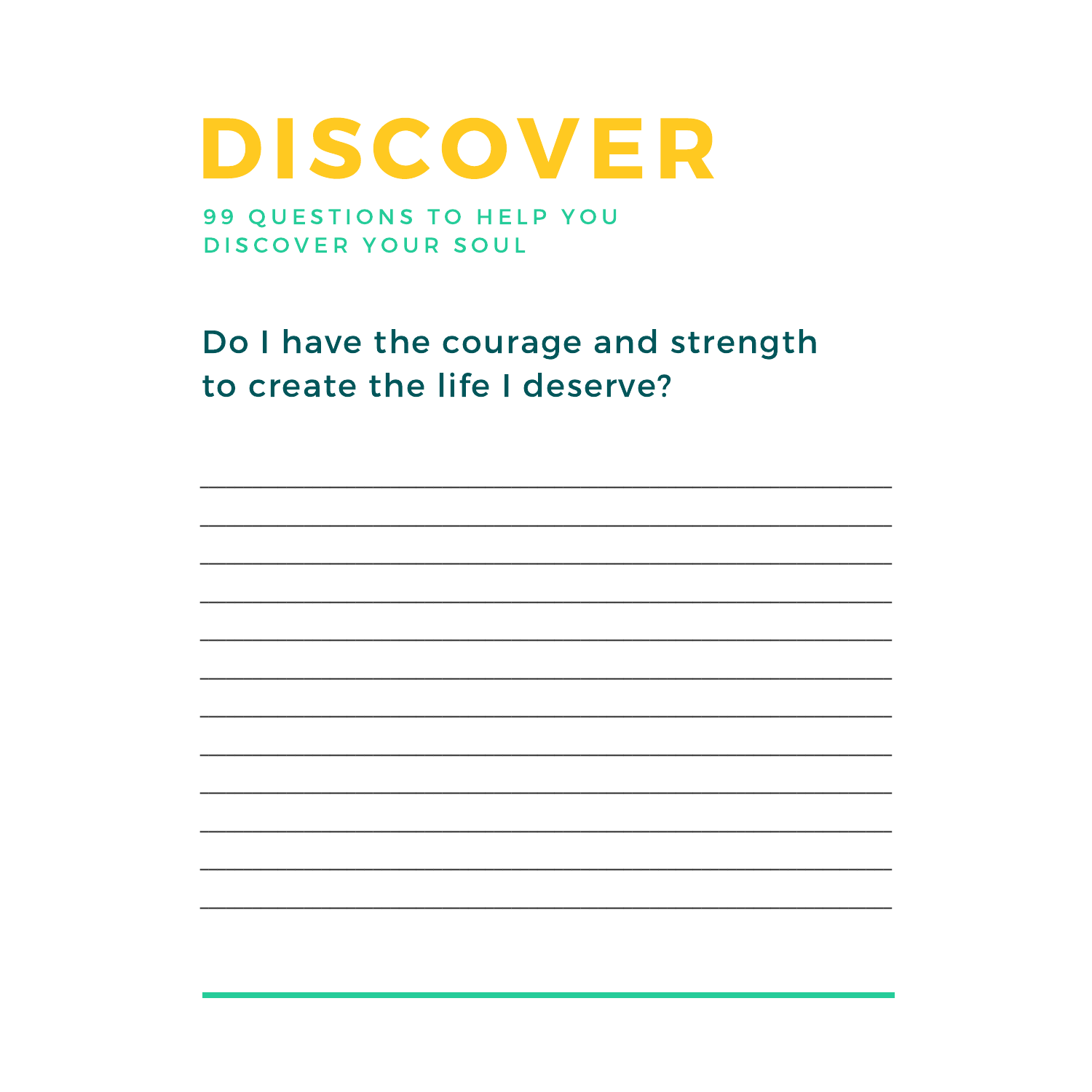99 QUESTIONS TO HELP YOU DISCOVER YOUR SOUL

What is the most self-less act I could do?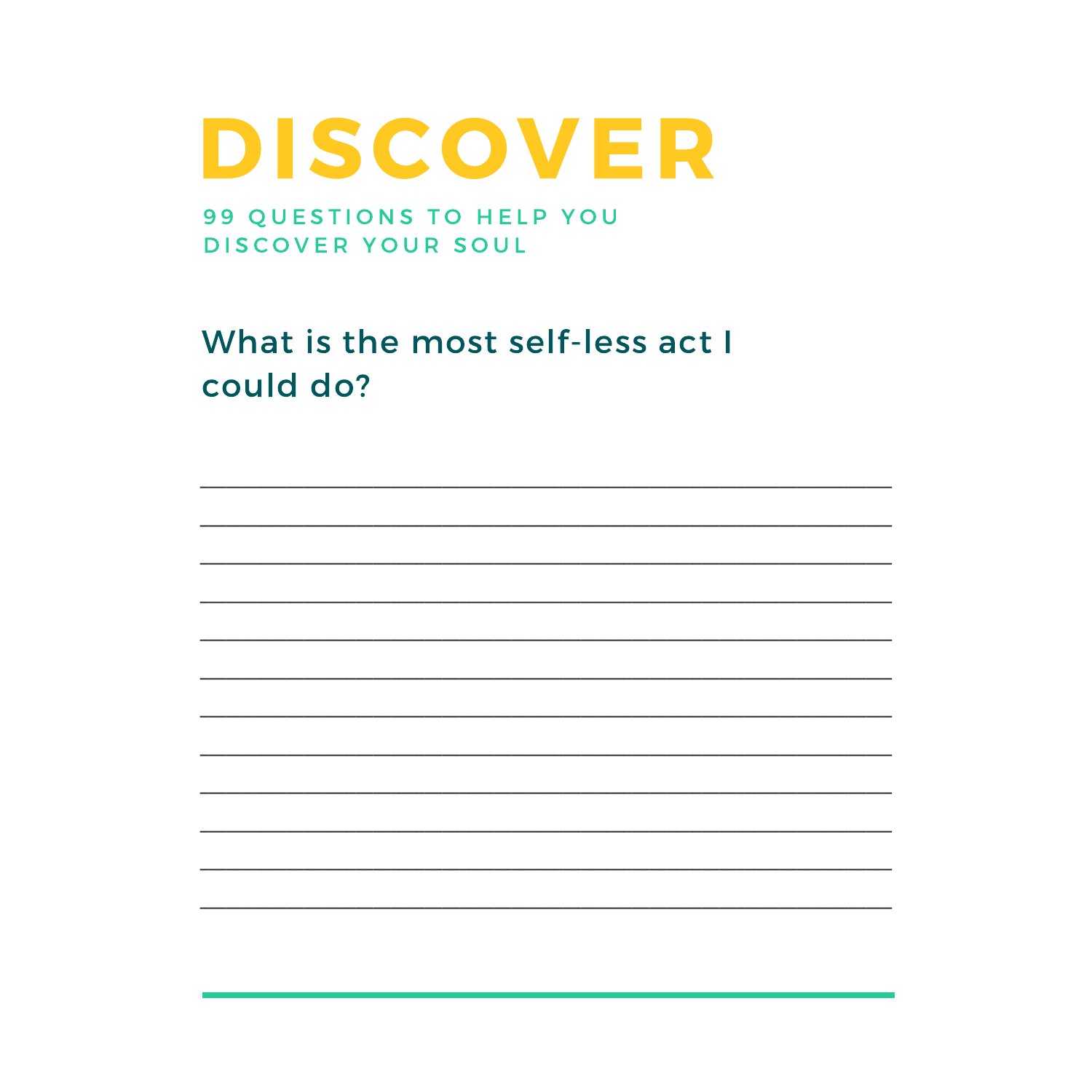99 QUESTIONS TO HELP YOU DISCOVER YOUR SOUL

What rules do I need to break?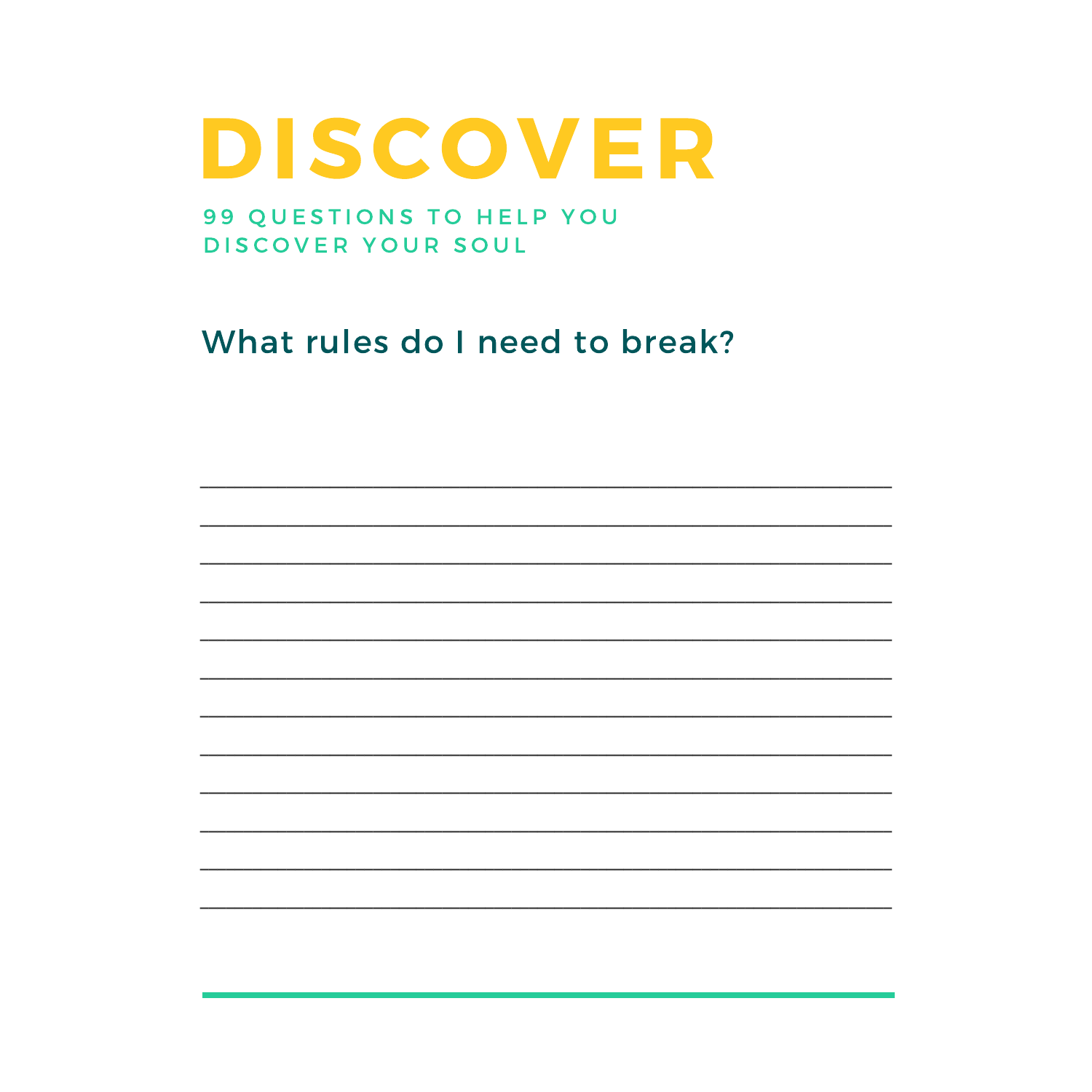99 QUESTIONS TO HELP YOU DISCOVER YOUR SOUL

From what beliefs should I liberate myself?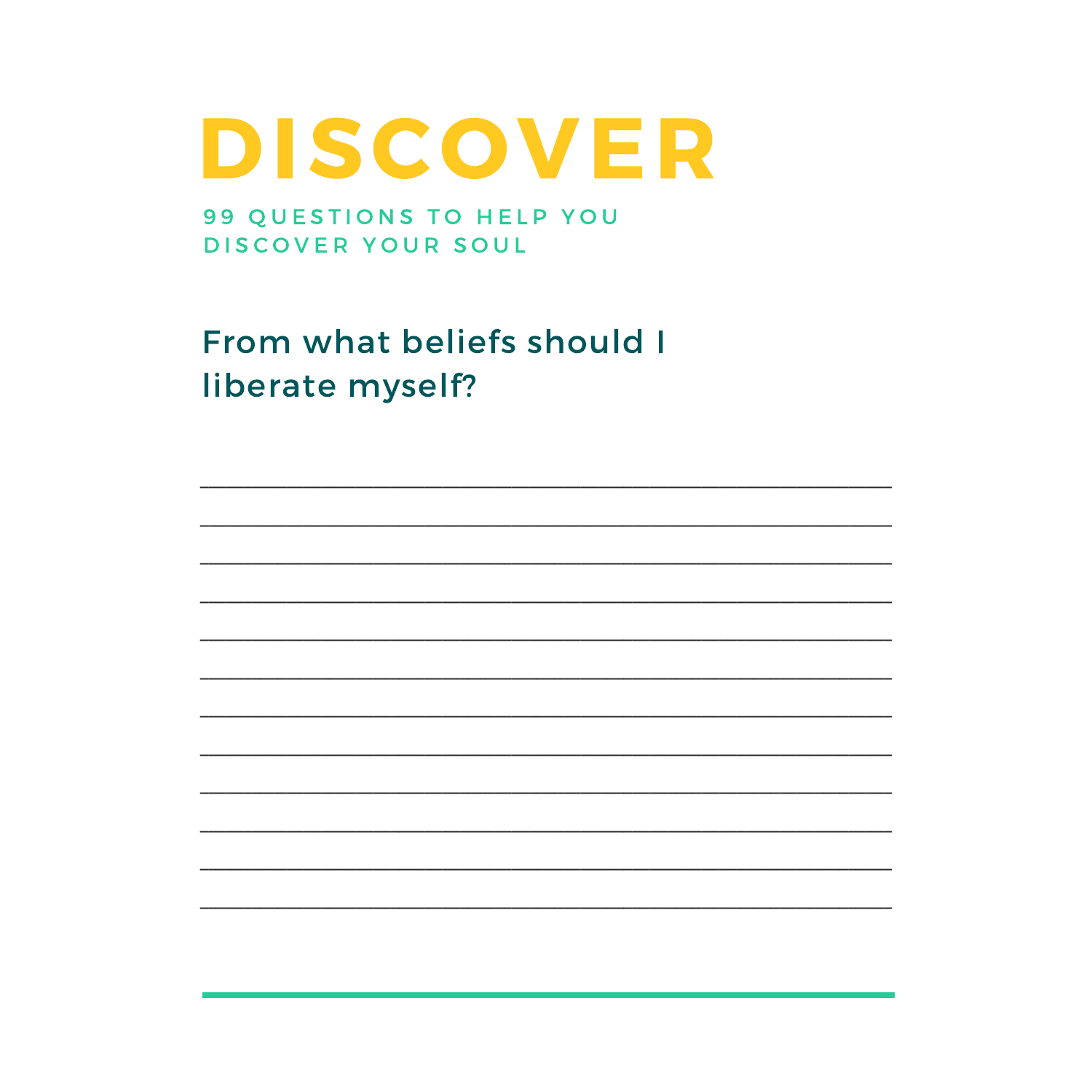99 QUESTIONS TO HELP YOU DISCOVER YOUR SOUL

What beliefs are keeping me in my past?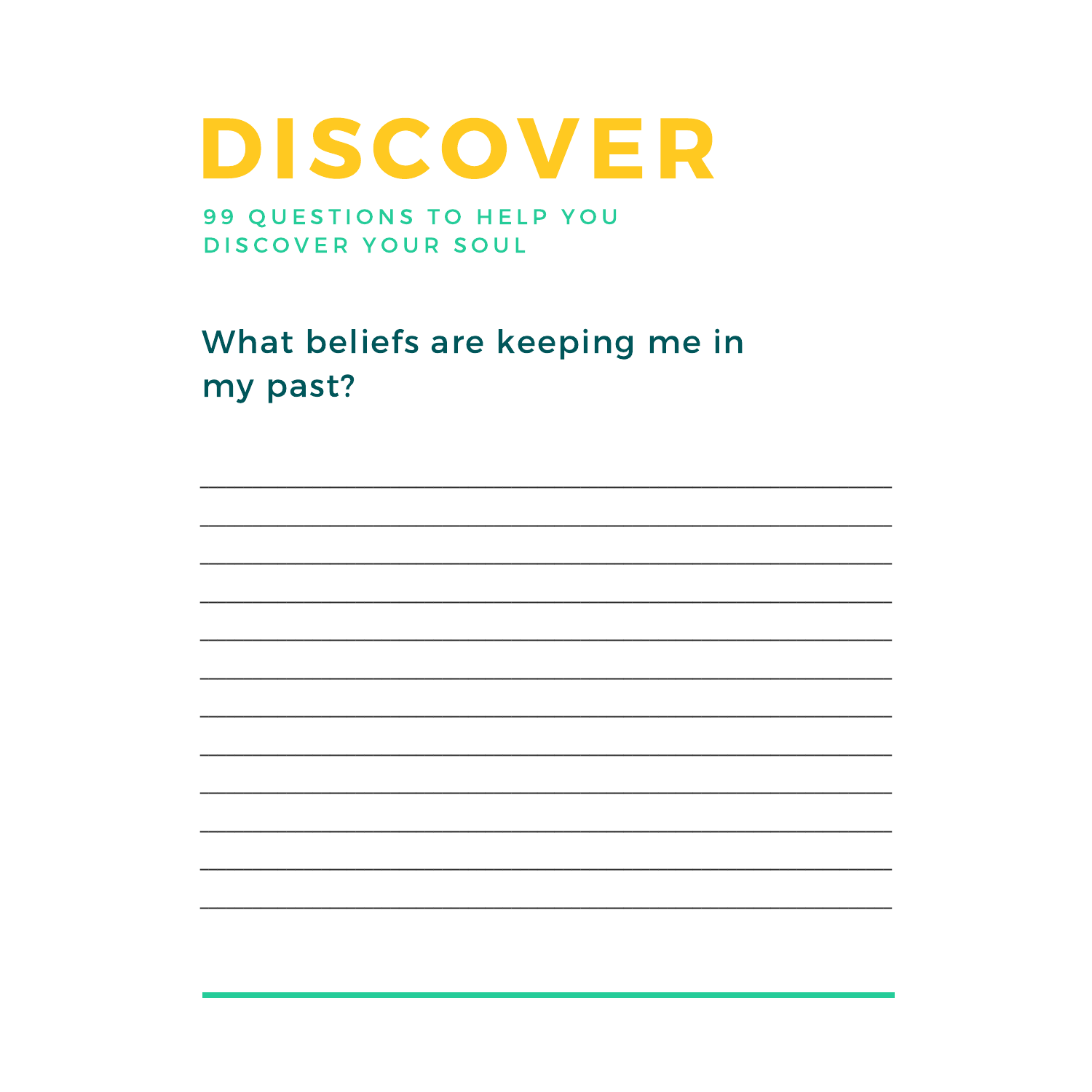99 QUESTIONS TO HELP YOU DISCOVER YOUR SOUL

What have I been judged for in the past?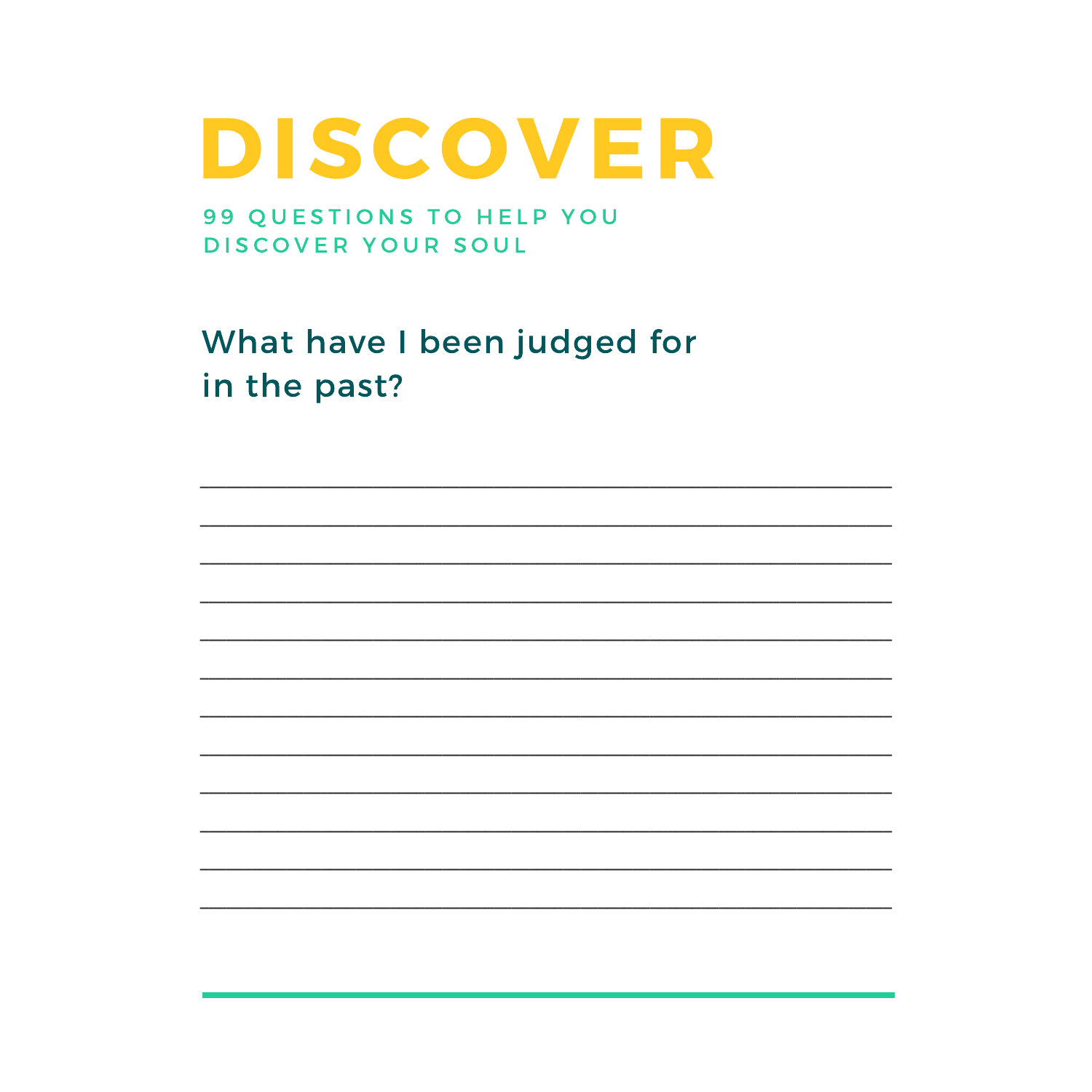99 QUESTIONS TO HELP YOU DISCOVER YOUR SOUL

What trauma has occured in my life that has made me feel unsafe?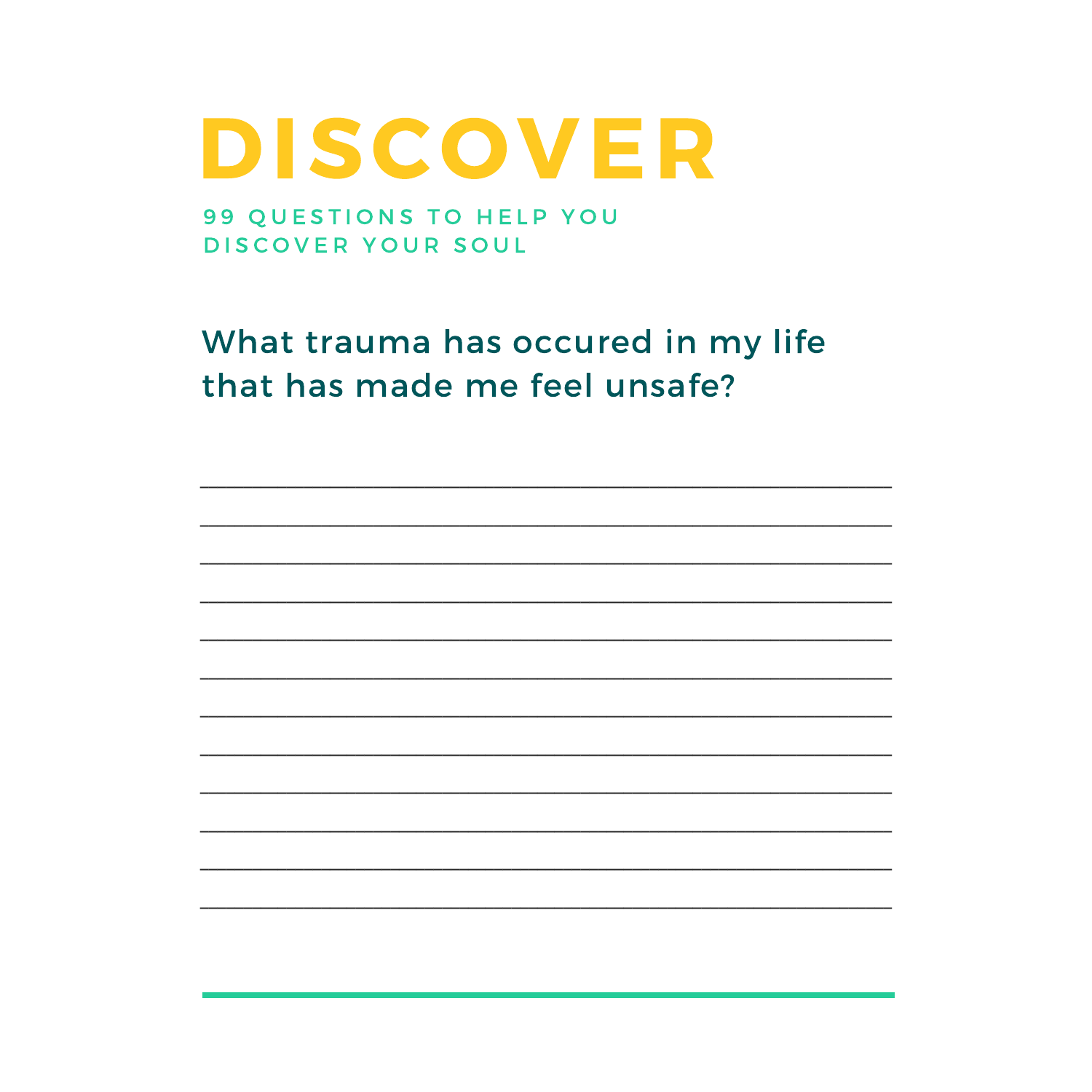99 QUESTIONS TO HELP YOU DISCOVER YOUR SOUL

How do I feel most of the time?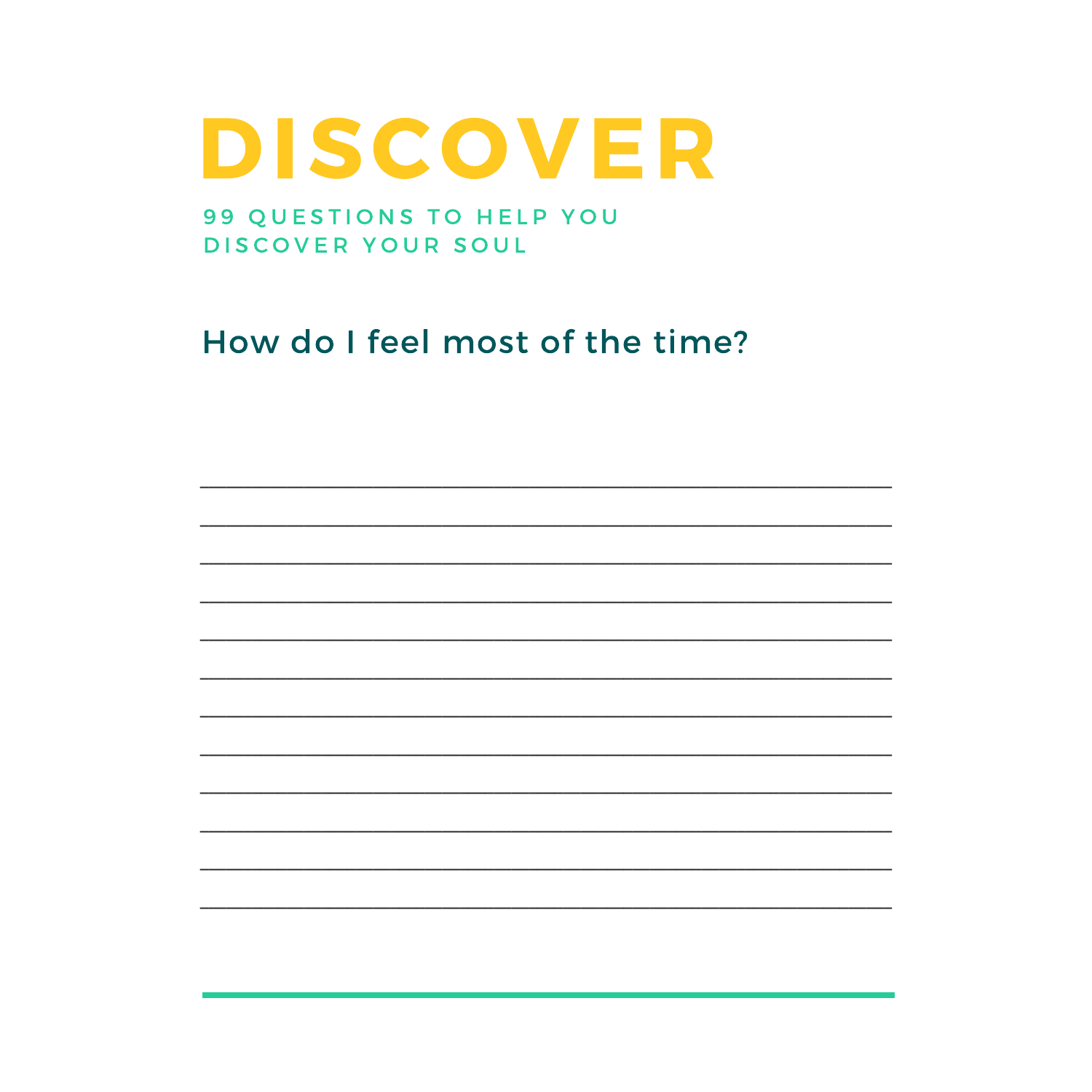99 QUESTIONS TO HELP YOU DISCOVER YOUR SOUL

How should others around me feel most of the time?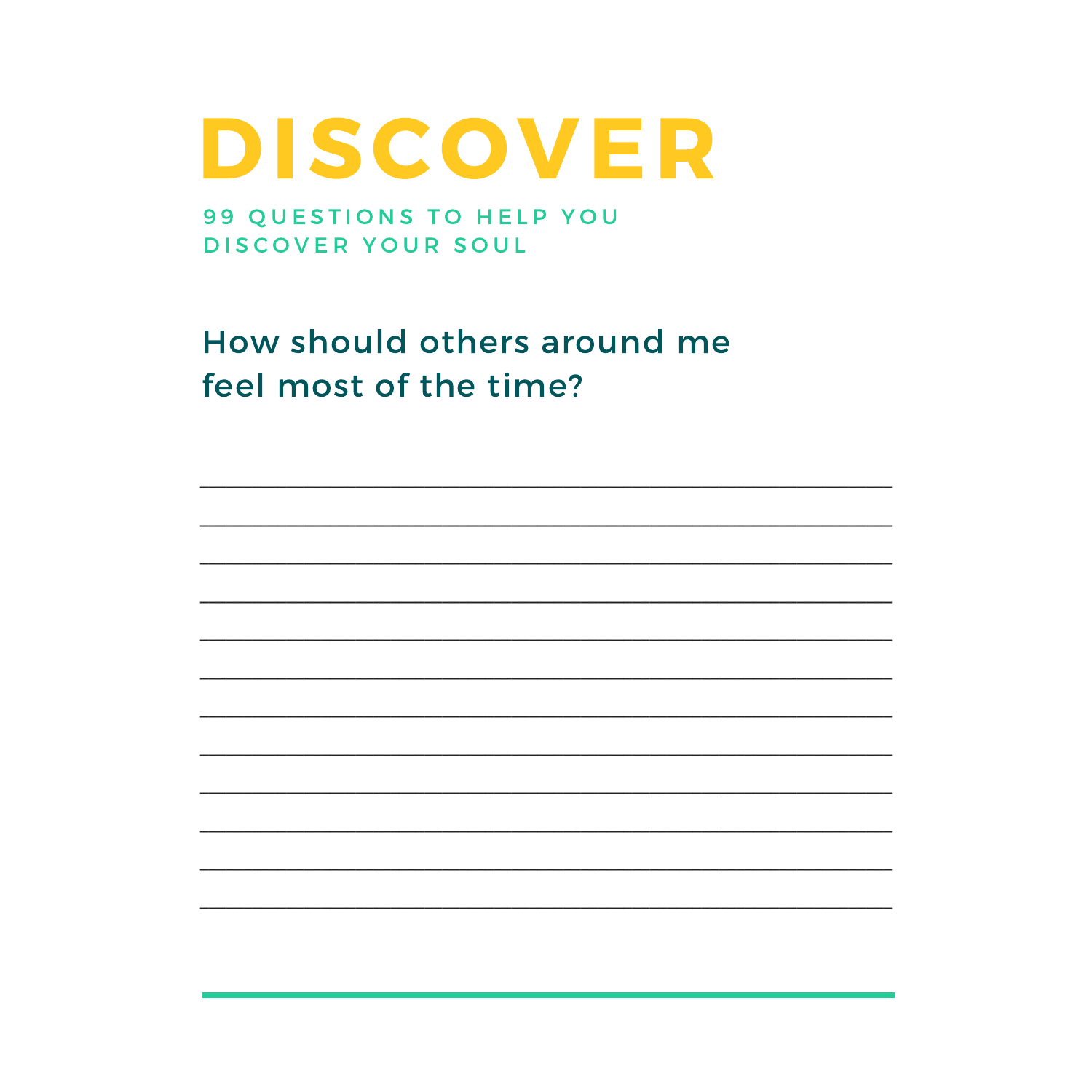99 QUESTIONS TO HELP YOU DISCOVER YOUR SOUL

How much do I laugh?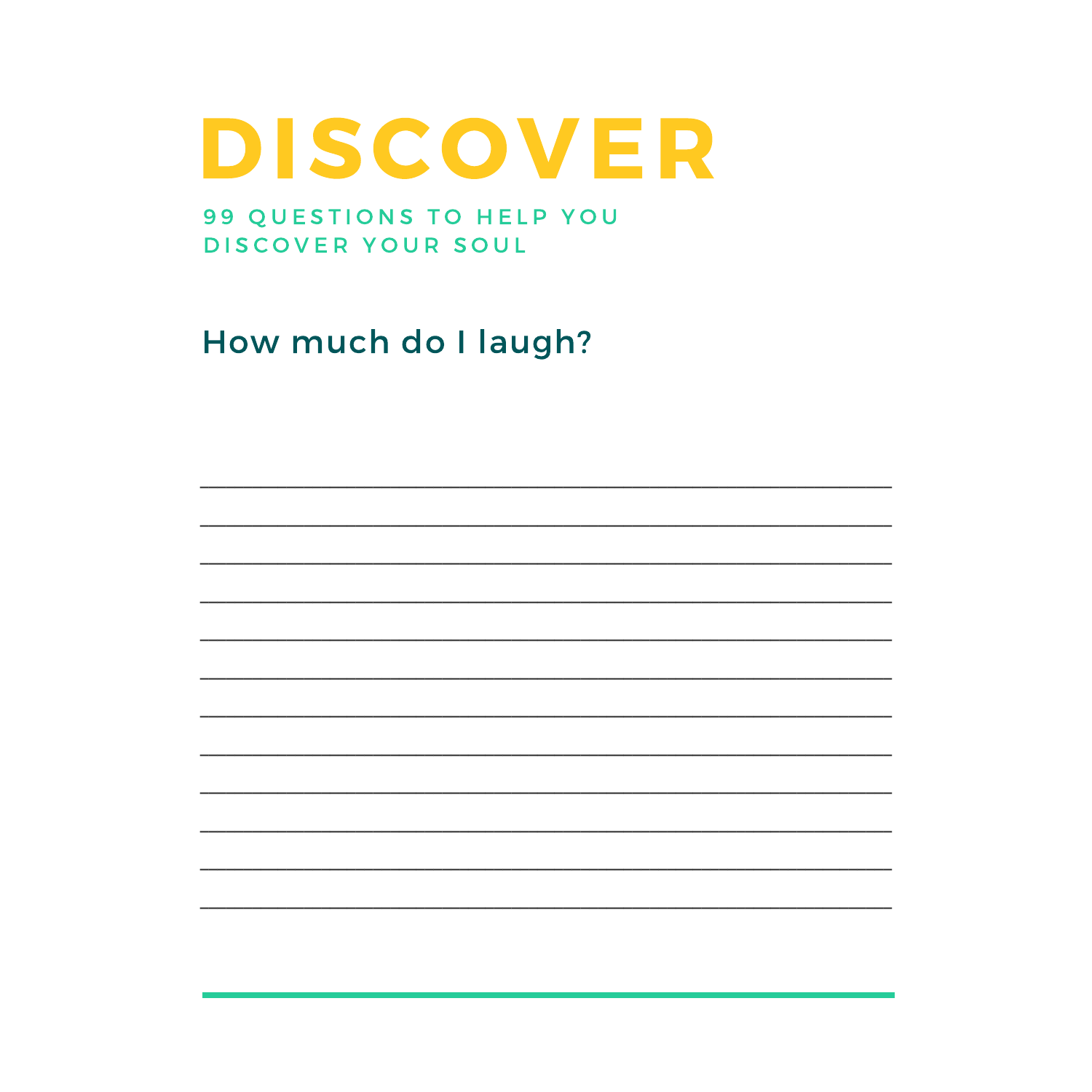99 QUESTIONS TO HELP YOU DISCOVER YOUR SOUL

Do I realize and embrace that I am a Divine Being?